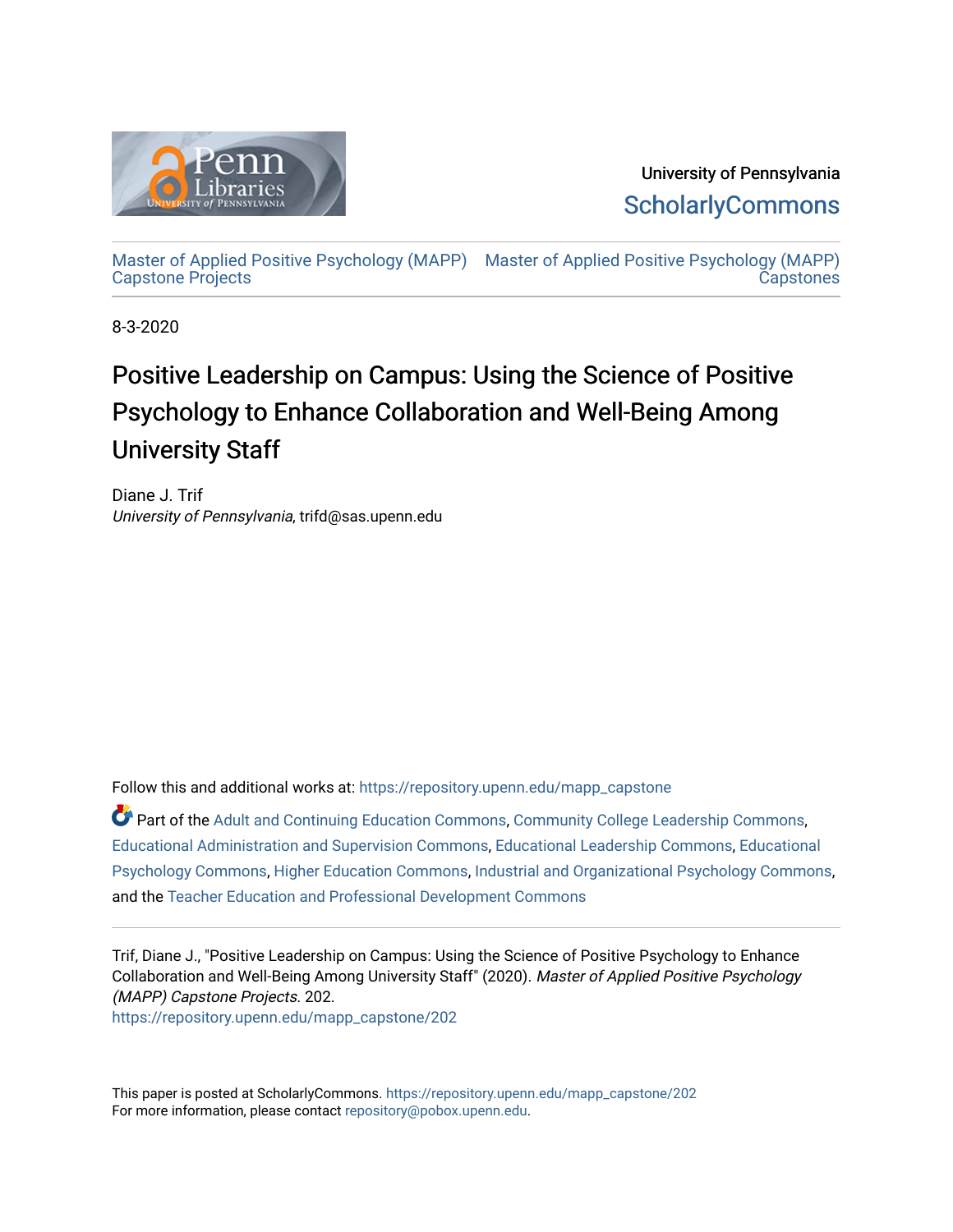# Positive Leadership on Campus: Using the Science of Positive Psychology to Enhance Collaboration and Well-Being Among University Staff

## Abstract

Higher education is greatly in need of leaders that are able to empower campus stakeholders to solve growing and complex challenges. Globalization, diversity, technology, social change, and other modern day challenges require a collaborative approach to leadership and problem-solving (Kezar, Carducci, & Contreras-McGavin, 2006). The science of positive psychology and positive organizational scholarship have made great advances in understanding what type of practices fuel collaboration and well-being among teams. This paper explores the elements that generate energy and connection at the individual and group level. Intended to be developed into a micro-course for campus leaders, this paper introduces actionable strategies that can be applied across administrative teams on campus to fuel institutional transformation from within.

## Keywords

campus leadership, collaboration, college administrators, positive psychology, positive organisational scholarship, institutional transformation, well-being, positive leadership

## **Disciplines**

Adult and Continuing Education | Community College Leadership | Educational Administration and Supervision | Educational Leadership | Educational Psychology | Higher Education | Industrial and Organizational Psychology | Psychology | Teacher Education and Professional Development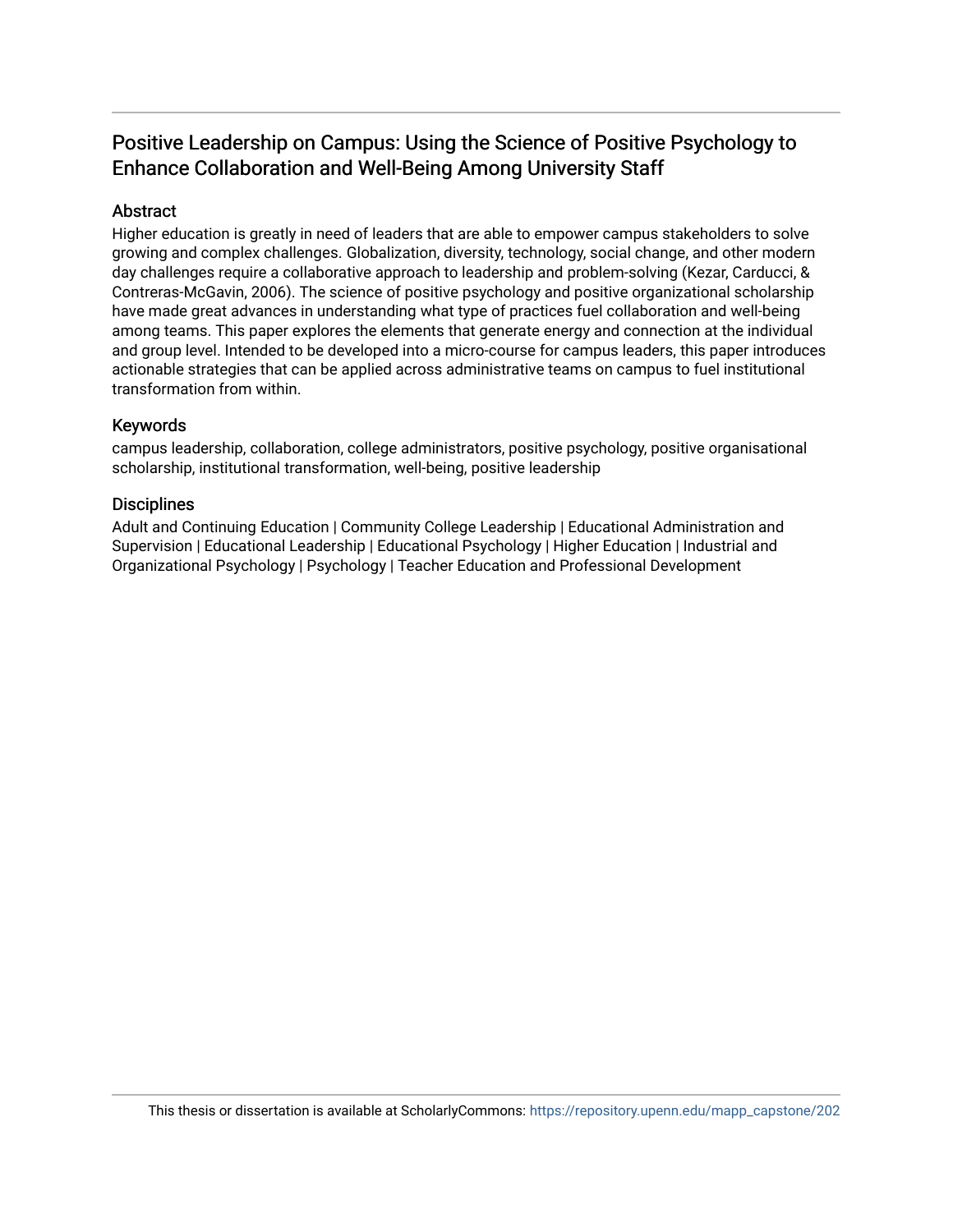Positive Leadership on Campus: Using the Science of Positive Psychology to Enhance Collaboration and Well-Being Among University Staff

Diane Jenifer Trif

University of Pennsylvania

A Capstone Project Submitted

In Partial Fulfillment of the Requirements for the Degree of

Master of Applied Positive Psychology

Advisor: Sharon F. Danzger

August 1, 2020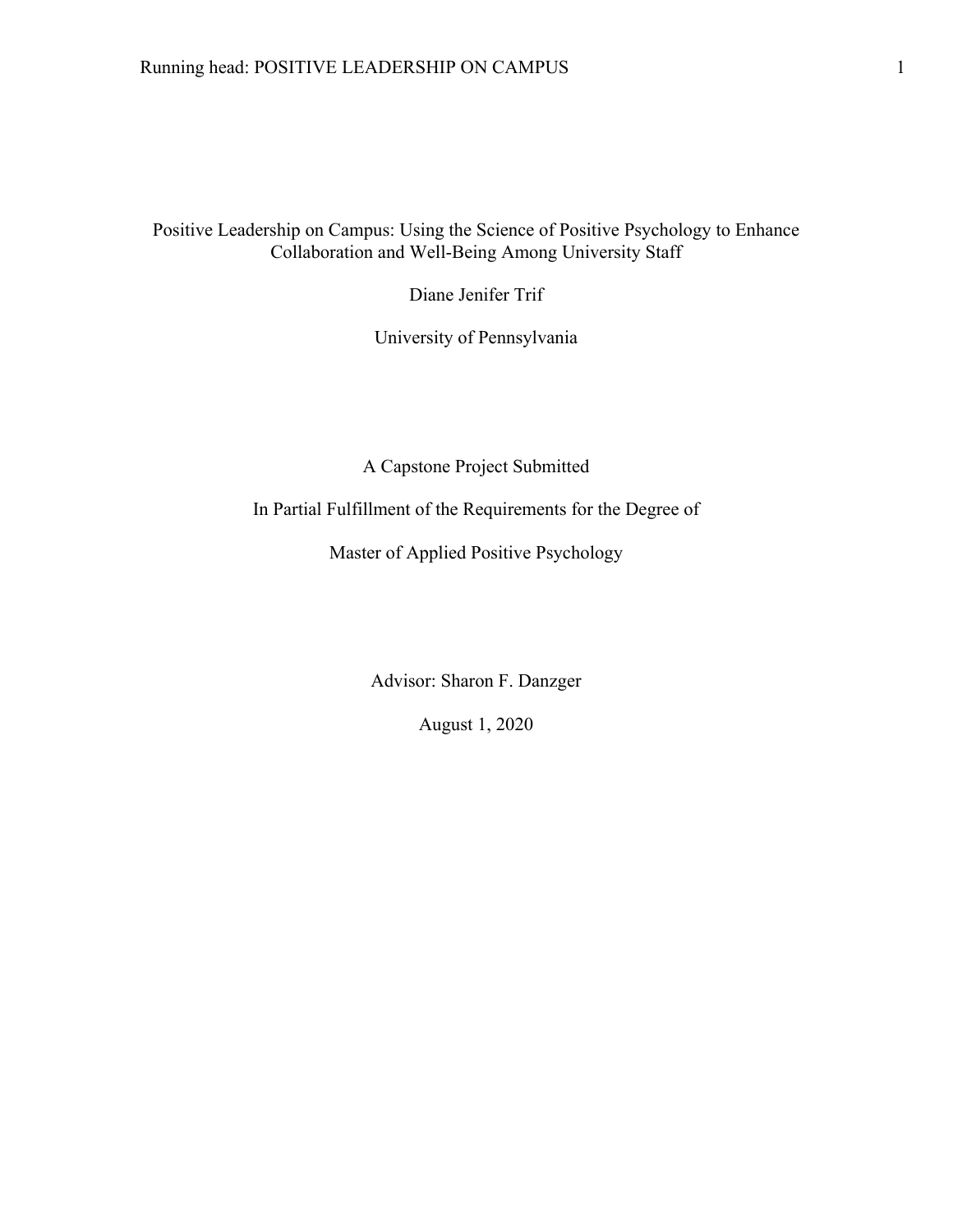## Positive Leadership on Campus: Using the Science of Positive Psychology to Enhance Collaboration and Well-Being Among University Staff Diane Jenifer Trif Trif.diane@gmail.com

Capstone Project Master of Applied Positive Psychology University of Pennsylvania Advisor: Sharon F. Danzger August 1, 2020

#### Abstract

Higher education is greatly in need of leaders that are able to empower campus stakeholders to solve growing and complex challenges. Globalization, diversity, technology, social change, and other modern day challenges require a collaborative approach to leadership and problem-solving (Kezar, Carducci, & Contreras-McGavin, 2006). The science of positive psychology and positive organizational scholarship have made great advances in understanding what type of practices fuel collaboration and well-being among teams. This paper explores the elements that generate energy and connection at the individual and group level. Intended to be developed into a microcourse for campus leaders, this paper introduces actionable strategies that can be applied across administrative teams on campus to fuel institutional transformation from within.

*Keywords:* campus leadership, collaboration, college administrators, positive psychology, positive organizational scholarship, institutional transformation, well-being, positive leadership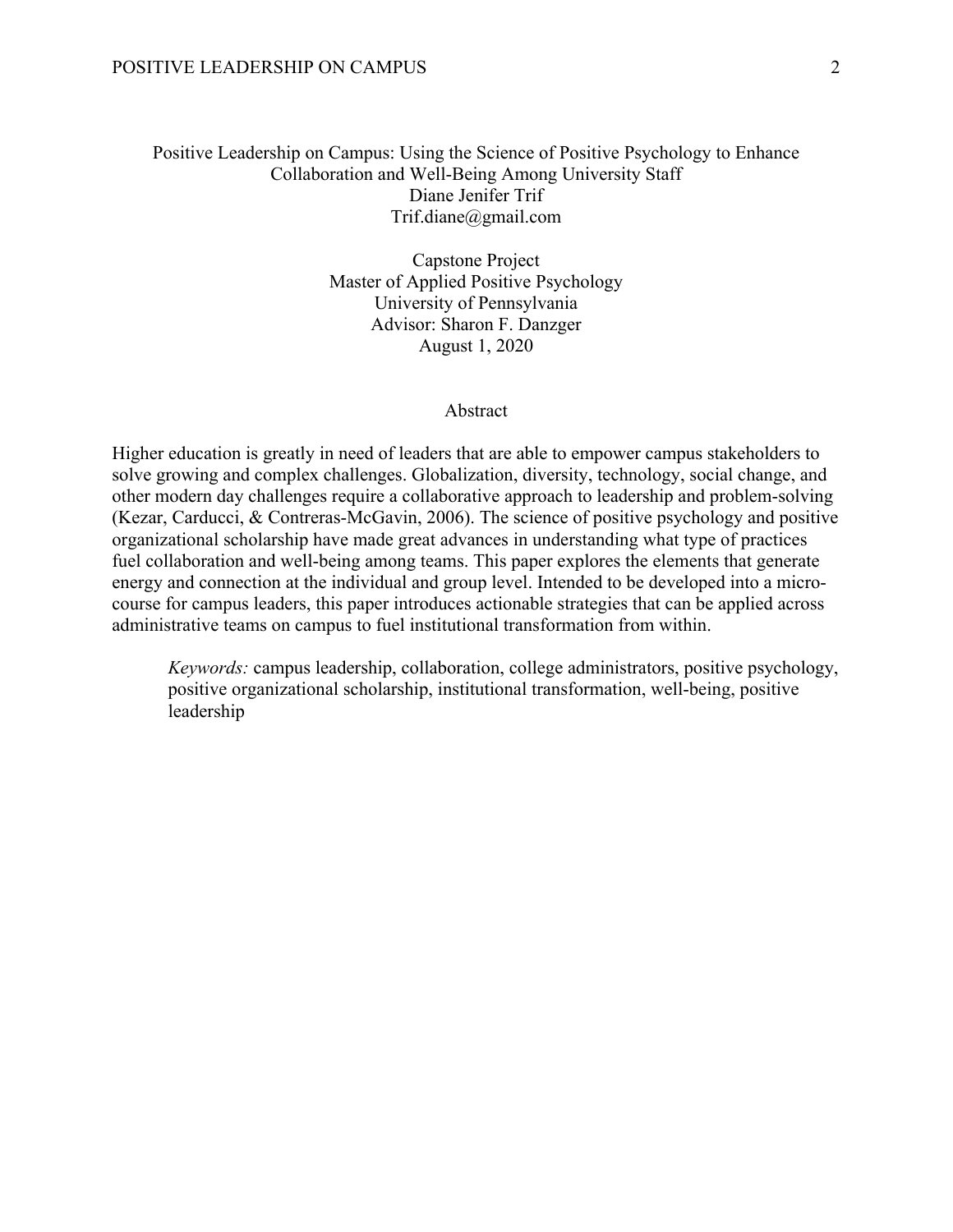## **Acknowledgements**

I would like to thank all of the positive leaders in my life, both formal and informal, who have inspired the topic for this work. A special thank you to my advisor, Sharon Danzger, who supported my progress every step of the way. I am also grateful to my former colleague at the American Council on Education, Nicole Woods, who was a great model of positive leadership in my life and fervently encouraged me to pursue this challenge. Thank you to the wonderful leadership of the MAPP Program for encouraging us to trust the process. I am grateful to my colleague Hollie Chessman, for the brilliant insights and discussions around higher education leadership. A huge thank you to the MAPP15 community and my dear friends, Adriana, Lisa, Tessa, Lauren, Travis, and many others for your consistent reassurance, inspiration, and humor. And finally, a huge thank you to my parents, Elena and Trajan. Without your guidance, love, and support none of this would have been possible.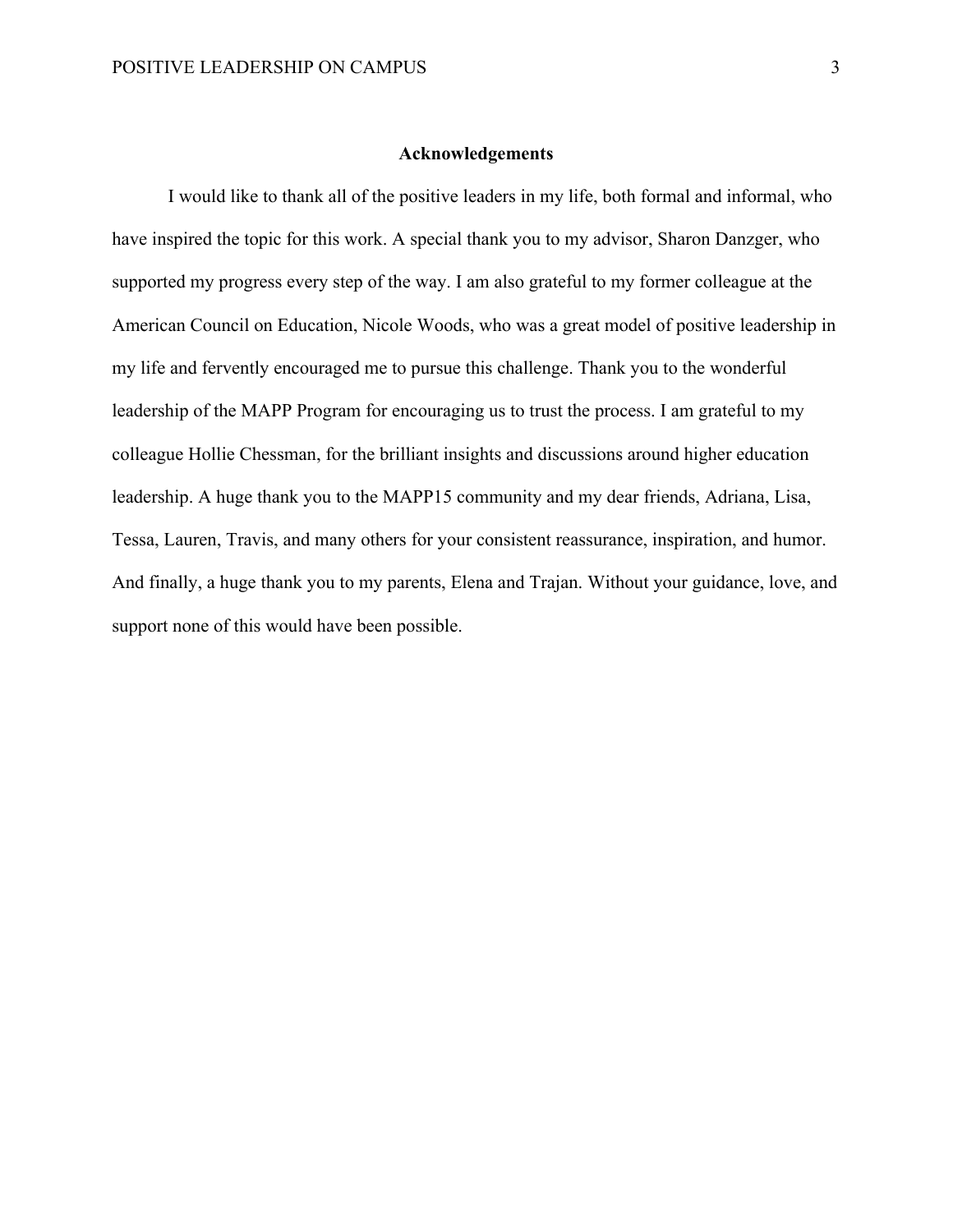## **Table of Contents**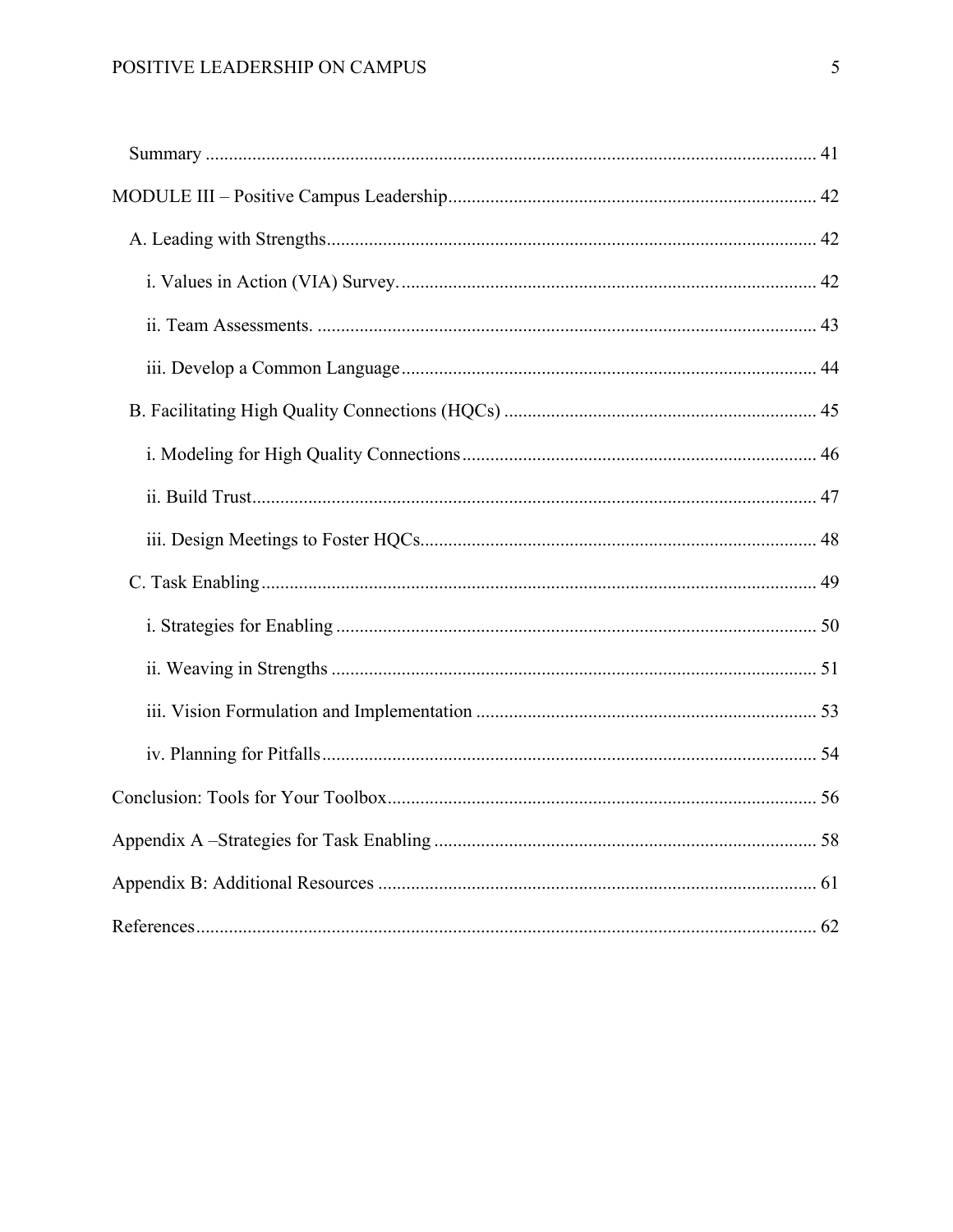## **Introduction: Need for Leadership in Higher Ed**

The world we live in is unpredictable and complex. At the time of writing this paper, a pandemic is sweeping across the planet. The respiratory illness labeled as COVID-19 has affected every single corner of the world, with over 200 countries reporting cases of infection (World Health Organization, 2020). The virus (and its encompassing spread) has created new habits around wearing masks outside of the home and social distancing. It has, and is continuing to, change the way people work, learn, and interact. Furthermore, the past month in the United States has seen the aftermath of police brutality and mounting issues of racial injustice escalate into protests across the country that call for action and change (Harmon, Mandavilli, Maheshwari, & Kantor, 2020). More than ever, there is uncertainty about the future, and people are looking for the guidance and direction that good and effective leaders can provide.

College campuses are not immune to current events; on the contrary, they are typically expected to take center stage as leaders of progress and change. American University President Sylvia Burwell, in her opening remarks at a recent virtual summit hosted by the American Council on Education, stated that leaders must "understand the role of leadership in supporting the campus community in the midst of ongoing racial trauma" (American Council on Education, 2020). Her comments reflect that good leadership is more important than ever. This is especially true in Higher Education, which is currently facing a public trust crisis (Jones, 2018).

The context in which colleges and universities operate has also been changing over the past 30 years. State governments are no longer keen on injecting resources into universities, urging them instead to adapt, assess their impact, integrate new technologies, and deliver quality education at lower costs (Kezar, Carducci, & Contreras-McGavin, 2006). Experts have long been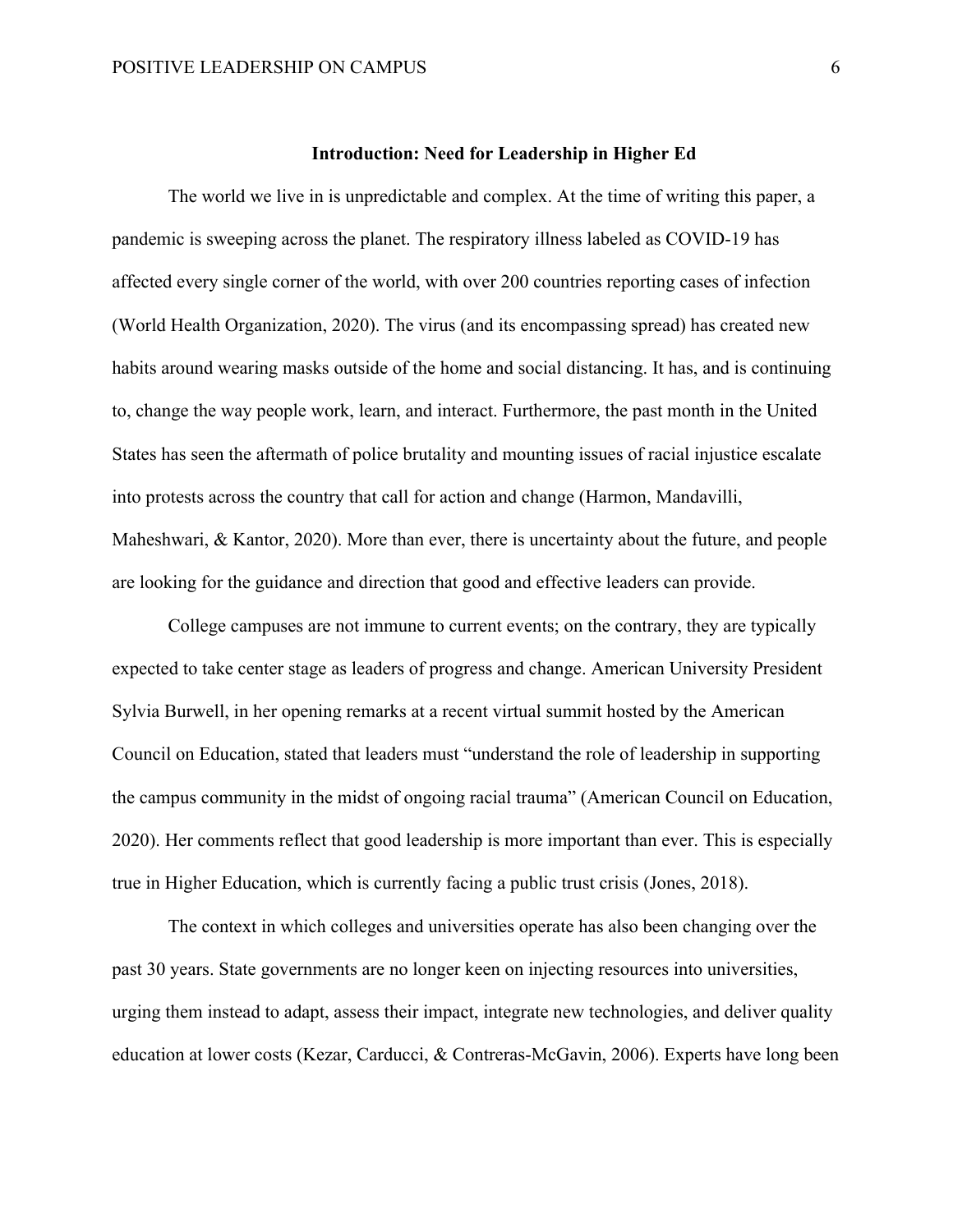reporting, "…the days of accountability, assessment, globalization, and competition are here to stay" (p.1). This could mean that the typical hierarchical model of university leadership will not be as successful in the mature industry higher education has become (Levine, 1997). The bottom line is that society is demanding more responsibility from higher education than ever before.

New perspectives on higher education leadership have emerged in response to this maturation. Where leaders were exalted as heroes in the old model, there is now a focus on the impact of leadership on the collective unit and within teams (Kezar et al., 2006). In the last few decades, leadership has also been rediscovered as an "art, craft, or spiritual practice" (p. 3). These changes have given way to more research being done on concepts like collaboration (Gornall, Thomas, & Sweetman, 2018), empowerment (Shaver, 2004), collective process, and the impacts of the global economy. Technology has played a transformational role too, both connecting and speeding up the world, creating more interdependent teams (Kezar et al., 2006). These changes point to the need for a new direction in higher education leadership. Leaders that are adaptable, inclusive, visionary, communicative, and considerate are shown to be the most effective in this new paradigm (Bryman, 2007). In other words, positive leaders that inspire teams to thrive are going to be crucial if higher education is going to transform enough to keep up with the changing times. Like most dedicated leaders at all levels of the university campus, you have likely thought often about how to increase your effectiveness. This course will introduce how *you* can be a positive leader, increase effectiveness and collaboration among teams within your institution, and empower your campus staff and faculty to solve challenging and complex issues facing campuses today.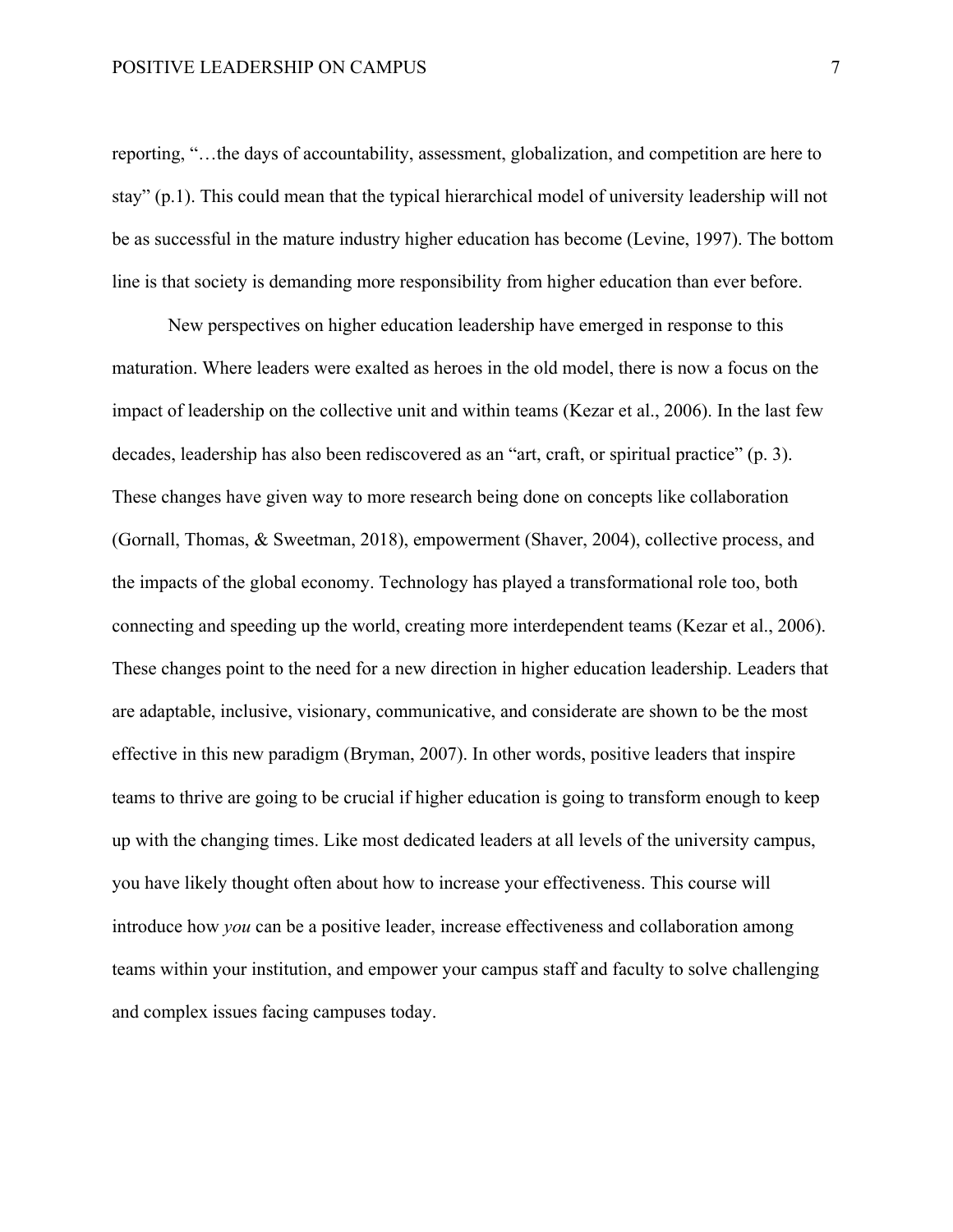## **Overview of Current Challenges**

There is a growing complexity to the function of colleges and universities across the world. Increases in student demands are coupled with diminishing resources (Kezar et al., 2006). The growing professionalization of faculty and staff in specific areas of work has led to demands of autonomy and decision-making power (Kezar & Lester, 2009). In addition, division of disciplines and reward systems that encourage individualistic work have fueled a culture averse to collaboration (Kezar & Lester, 2009). Bureaucracy and hierarchy in higher education were modeled after the corporations of the twentieth century where there is limited communication within administrative teams and undermined trust between departments (Kezar & Lester, 2009).

In addition, there are growing frustrations among department directors and other leaders on college campuses. Idealistic strategic planning, a lack of financial resources, and archaic staffing models lead to imbalances in personal and professional life (Kezar et al., 2006), particularly at the dean level. Many leaders that transition into administrative roles at universities are not always prepared for the work (Morris & Laipple, 2015). Surveys of deans, directors, and other leaders on campuses reveal low job satisfaction, with many stating that their position significantly interferes with their quality of life, detracts from sleep and time with family, and interferes with regular health behaviors like healthy eating and exercise (Morris & Laipple, 2015). Due to the growing complexities of their roles, extra hours in the office, long meetings, and evening and weekend work are common. Research on burnout shows a link between types of work that are all encompassing and the tendency to become cynical and inefficient in those roles (Maslach, Schaufeli, & Leiter, 2001).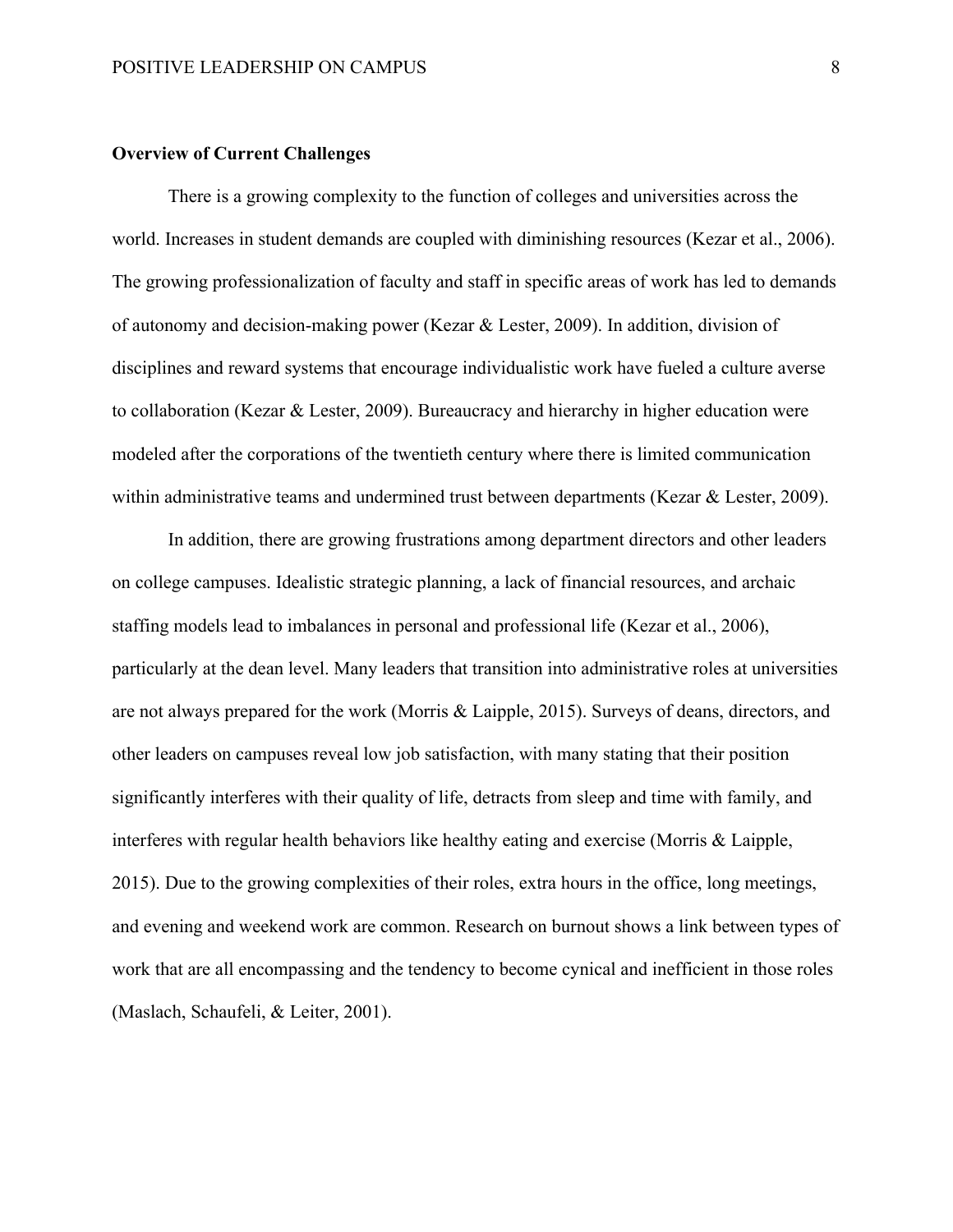Moreover, mid-level leaders, the fastest growing group on campus, also struggle with a tendency to feel invisible. The lack of recognition is often an additional contributing factor to the high turnover rate of this group (Rosser, 2004). Researchers have identified other issues that are of concern such as a lack of involvement with the institutional mission, role-clarity, and conflict resolution, opportunities for growth, and teamwork and relationships (Rosser, 2004). The costs of high turnover rates for university leadership are significant and include a loss of loyalty and knowledge, increase in resources for training, and increase in problems like absenteeism (Rosser, 2004). In a time when colleges and universities are being asked to innovate, adapt, and solve complex challenges, high turnover rates that increase inefficiencies are problematic.

## **Learning Platform**

This paper is designed to be adapted into a 20 minute digital micro-course for an online learning platform called ACE ENGAGE©. The American Council on Education (ACE) is a membership organization serving the higher education sector with a diverse membership of over 1700 colleges and universities (American Council on Education, n.d.). With a rich history in the higher education space, ACE has always been at the forefront of providing research, shaping public policy, and fostering innovation for higher education leadership. ENGAGE was designed by ACE to be a space "where leaders learn" (https://engage.acenet.edu/). The platform integrates professional development with communities of practice, on-demand content, podcast, and courses, allowing members to share resources and collaborate in real time. This course is intended to be a part of the ENGAGE content library as an introduction to how the science of well-being can help higher education leaders transform their institutions.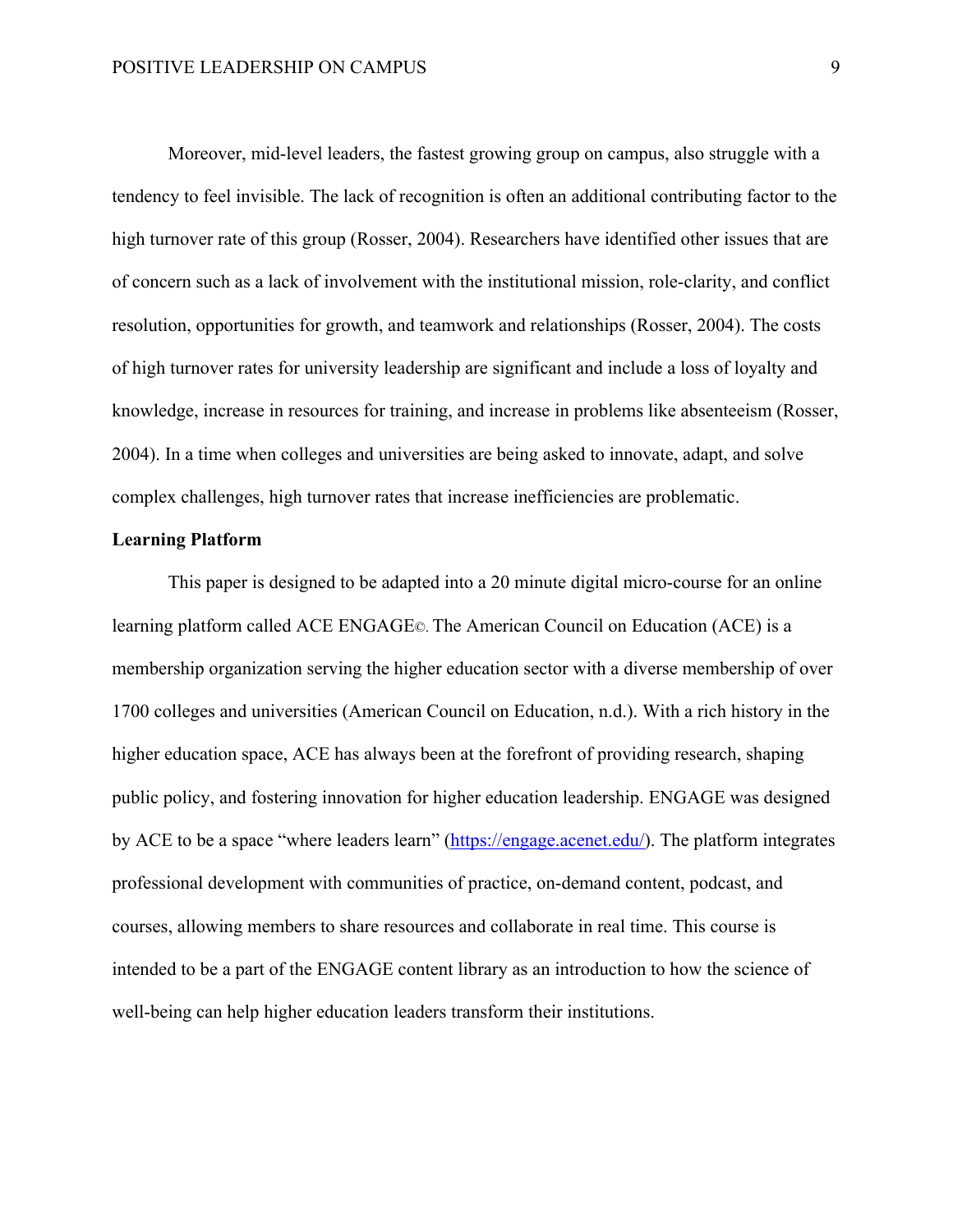## **Learning Objectives: Why Take This Course?**

This course offers solutions to the aforementioned challenges through the lens of a relatively new field in organizational studies called Positive Organizational Scholarship (POS). POS was introduced back in 2003 to pull together all of the existing knowledge around what optimal functioning and positive processes mean in the context of organizations (Cameron & Spreitzer, 2012). Some of the biggest names in organizational studies like Jane Dutton, Sarah Spreitzer, Kim Cameron, and Robert Quinn (plus many others) were already doing work on positive organizational phenomenon. Inspired by the field of Positive Psychology, which studies human flourishing at the individual level, they formed the Center for Positive Organizational Scholarship at the University of Michigan to "explore topics that did not seem to have a home among mainstream organizational studies" (Cameron & Spreitzer, 2012). Some of these topics will be introduced in this course.

The objectives of this course are to introduce both the fields of Positive Psychology as well as Positive Organizational Scholarship, and to explain how they can be applied in the context of leadership within higher education teams. The course explores concepts such as wellbeing and flourishing at work, leading teams with an emphasis on strengths, generating high quality connections among employees, and connecting teams with the mission and purpose of the institution. The last part of the course will provide applications of the knowledge in the form of practices that can be implemented in a quick and cost-effective way to produce beneficial results. By the completion of this course, you will be able to identify the elements that generate energy in your institution and implement tools to create and sustain these elements.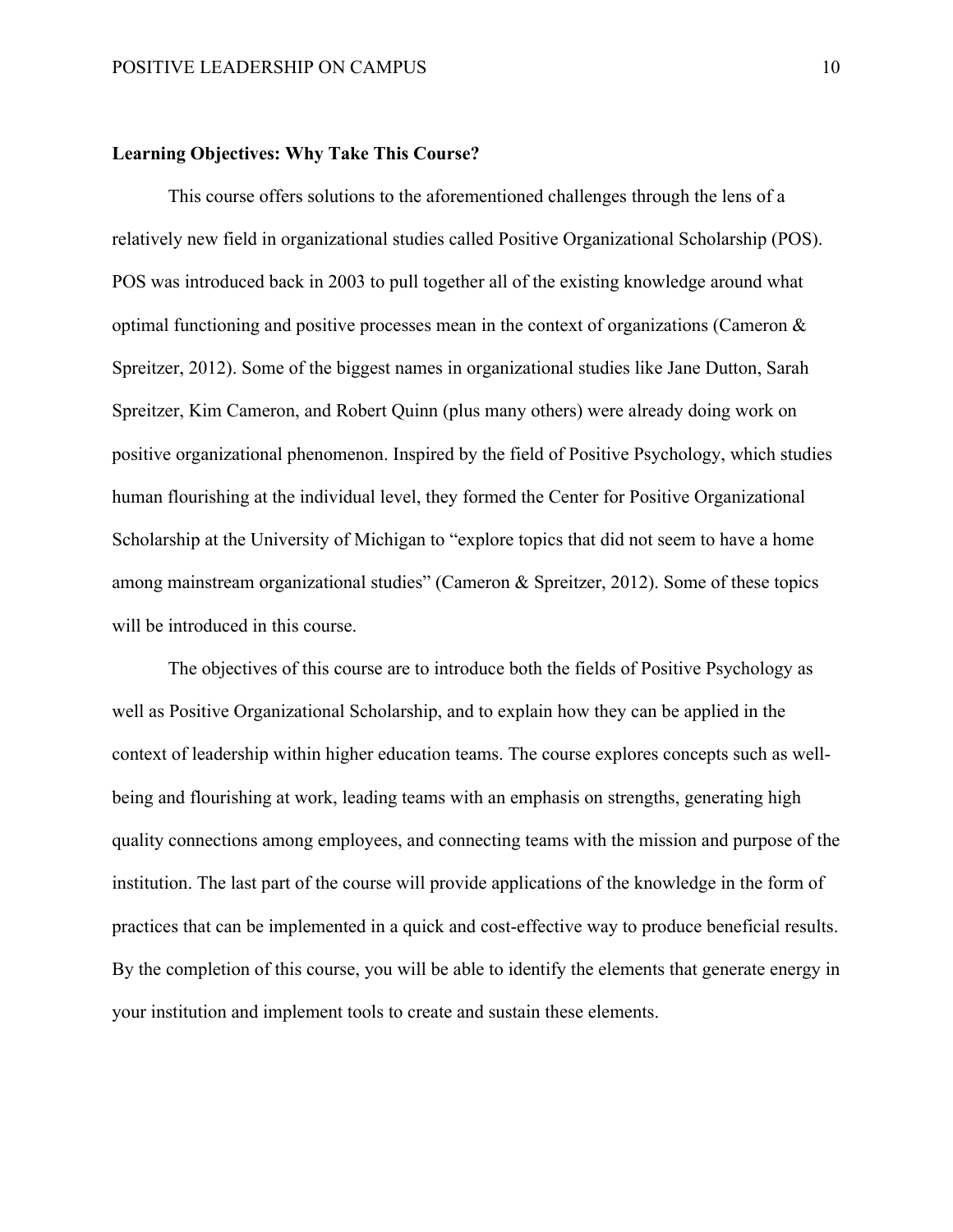## **Intended Audience**

The course is designed for current and aspiring leaders in higher education administrative teams, groups of faculty in need of extensive collaboration, and high-level leaders of colleges and universities looking to inspire their own leadership teams to success. The knowledge provided in this course is applicable at all levels of leadership, as it is understood today that leadership is no longer about the individual champion, but rather the collective ways in which teams work and collaborate to solve challenges (Kezar et al., 2006). The tools provided in this course can therefore be used within all types of higher education teams, small or large, to increase vitality, flourishing, and ultimately success.

## **Digital Course Outline**

#### *Figure 1***.** Proposed Outline for Digital Course

#### **Course Introduction**

- $\checkmark$  Course Description
- $\checkmark$  Learning Objectives
- $\checkmark$  Intended Audience
- $\checkmark$  Acknowledgments

#### Learning Module I - Positive Psychology & Leadership

- $\checkmark$  Introduction to Positive Psychology
- √ Introduction to Positive Organizational Scholarship
- $\checkmark$  PERMA at Work A Model of Well-Being

#### Learning Module II - Empowering Teams to Thrive

- $\checkmark$  Strengths Based Leadership
- $\checkmark$  High Quality Connections (HQC)
- $\checkmark$  Higher Purpose in Higher Education

#### Learning Module III - Positive Campus Leadership

- $\checkmark$  Leading with Strengths
- $\checkmark$  Facilitating High Quality Connections
- $\checkmark$  Task Enabling

#### **Course Conclusion and Evaluation**

- $\checkmark$  Conclusion
- $\checkmark$  Summary of Key Concepts
- ← Course Evaluation Questionnaire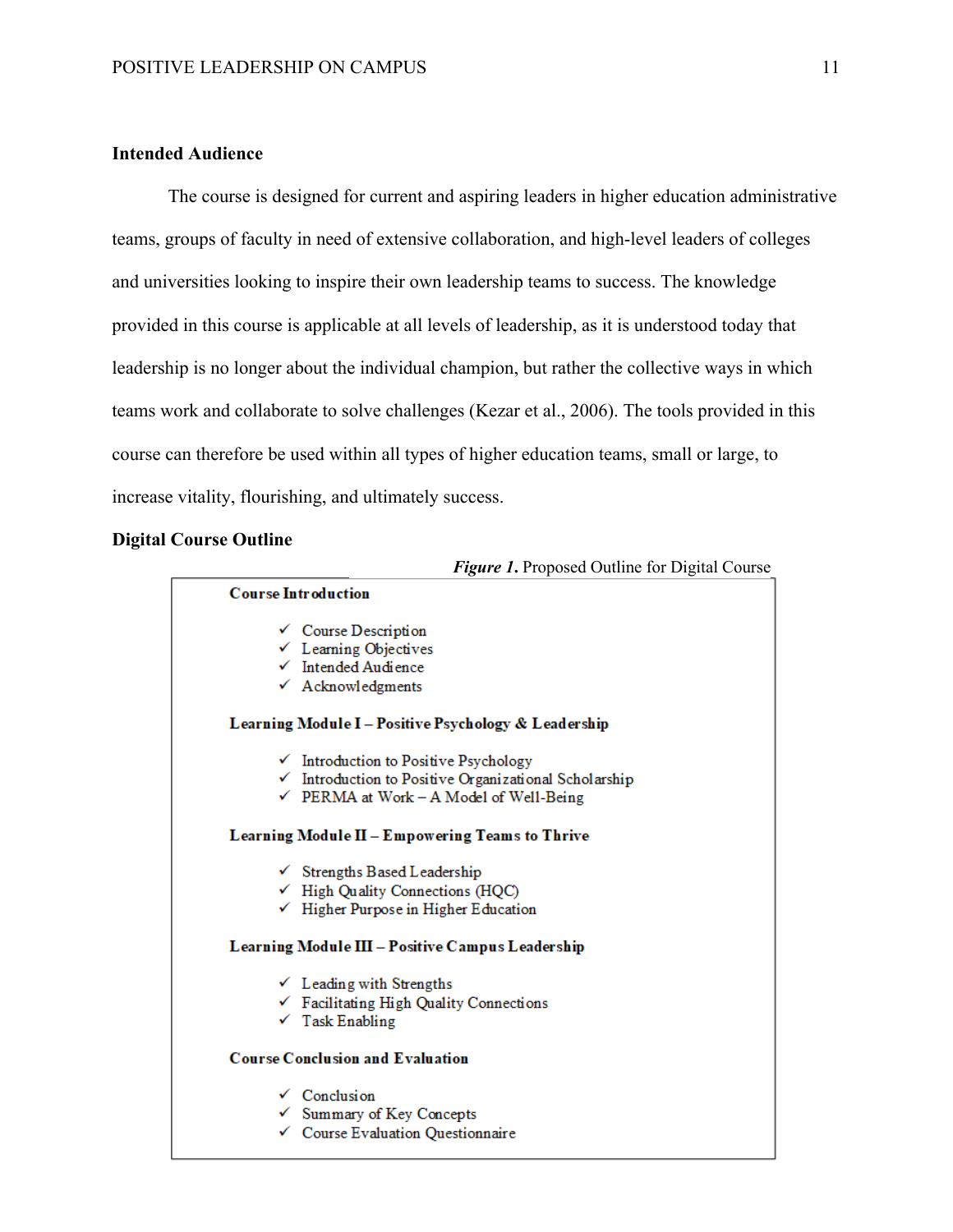## **MODULE I – Positive Psychology and Leadership**

In this module, the foundations of the science behind the course are laid out beginning with an introduction to the field of Positive Psychology. We will look at the history of both the positive psychology movement and its close cousin, positive organizational scholarship. We then explore how one of the most cited theories of well-being has applications at both the individual and group level. We also examine how elements of the theory are understood in the context of work as mechanisms that lead to thriving teams and institutional well-being.

## **A. Introduction to Positive Psychology**

The course you are about to complete is based on research within the field of positive psychology, known as the science of well-being. Positive psychology takes an approach to the study of human beliefs, feelings, and actions that lead to positive mental states, desirable life outcomes, and positive organizations (Seligman, 2004). Its goal is to shift the focus from fixing human weaknesses to building strengths, good outcomes in life, and uplifting people from neutral to flourishing (Peterson, 2008). Its essential aim is the well-being of individuals and societies. While psychologist Martin Seligman at the University of Pennsylvania is known as the father of the positive psychology movement, it is important to recognize the history that led to the contemporary interest in the field (Froh, 2004).

The foundation for positive psychology can be traced as far back as 1906 when philosopher William James put forth the maximization of human potential as a potential new area of study (Froh, 2004). Almost fifty years later, Abraham Maslow in his book *Motivation and Personality* labeled this concept "positive psychology." Maslow was concerned that psychology up to that point did not fully grasp the full possibility of human development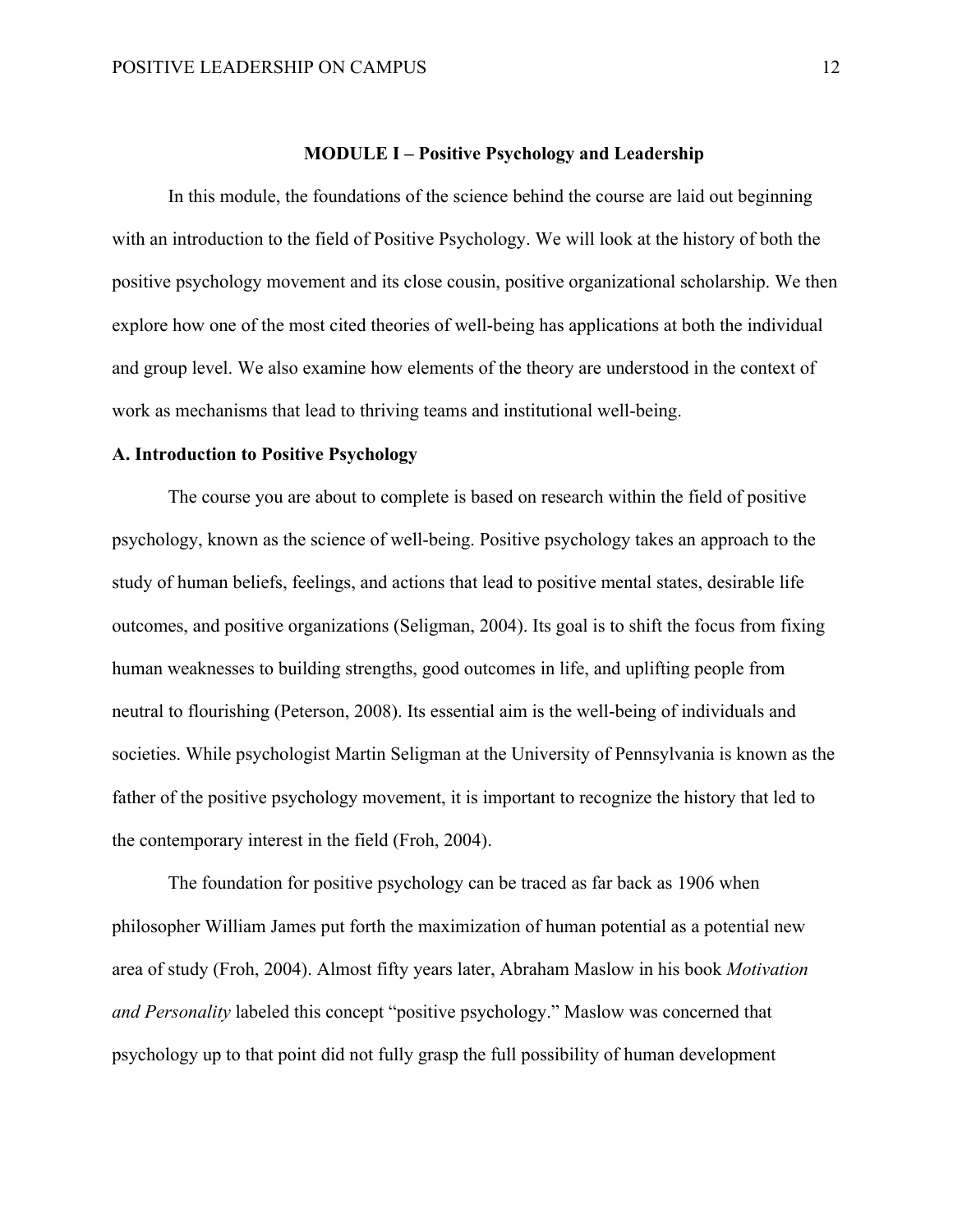(Maslow, 1954). Maslow was one of the most important figures in humanistic psychology, which identified the very human impulse towards self-actualization. Maslow was dedicated to studying the lives of self-actualized people in order to determine what patterns of thoughts and behaviors led to their positive outcomes (Froh, 2004). The roots of positive psychology intertwine with humanistic psychology, which sought to understand the whole person as a product of their experiences in the world.

Later around the turn of the century, Martin Seligman regenerated interest in the field as president of the APA (Fowler, Seligman, & Koocher, 1999). Seligman and Csikszentmihalyi (2000) wanted to take the focus away from pathology and challenge their peers to begin "to catalyze a change in the focus of psychology from preoccupation only with repairing the worst things in life to also building positive qualities" (p. 5). The main distinction made between humanistic psychology and contemporary positive psychology is its use of empirical, quantitative research (Froh, 2004). Seligman and Csikszentmihalyi (2000), in their introduction to positive psychology, stated, "Unfortunately, humanistic psychology did not attract much of a cumulative empirical base" (p. 7). While it has been argued by some (Bohart & Greening, 2001; Shapiro, 2001; Taylor, 2001) that this position dismisses much of the empirical research led by those in the humanistic arena, Seligman's work did pave the way for a new wave of positive psychology focused on the scientific study of human strengths to emerge.

The DSM (*Diagnostic and Statistical Manual of Mental Disorders*) is a handbook published by the APA and widely accepted by healthcare professionals as a classification tool for diagnosing mental illnesses (APA (n.d.). retrieved from https://www.psychiatry.org). In an effort to provide the field of positive psychology a similar method of classifying and studying human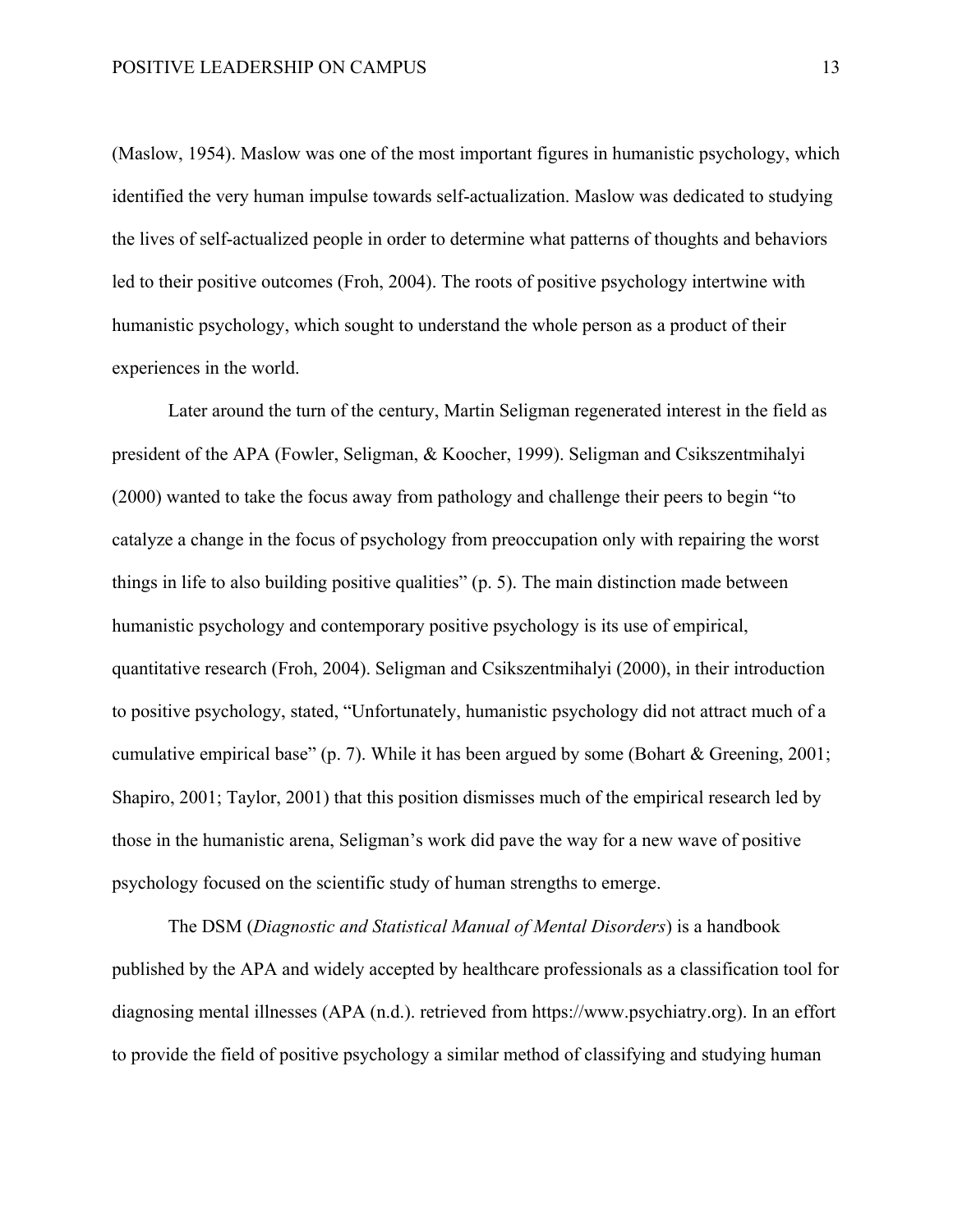strengths, Seligman and Peterson (2004) developed a manual focused around core virtues that numerous researchers found were stable across cultures and time. The *Character Strengths and Virtues* (CSV) handbook breaks down the six abstract virtues of wisdom, courage, humanity, justice, moderation, and transcendence into 24 character strengths that can be empirically measured and observed (Peterson & Seligman, 2004). This important step gave researchers interested in studying the qualities that allow people to thrive, a theoretical framework, and presented practitioners with practical applications for the field.

Positive psychology, at the core, concerns itself with the qualities inside each of us that create fulfillment and abundance. Positive emotions, positive relationships, engagement, meaning, and achievement are considered essential components of a "full life" (Seligman, 2002), and are the basis of Seligman's PERMA model of well-being, the most widely acknowledged model to date. Other perspectives on well-being have been explored on themes such as practical wisdom and decision making (Schwartz & Sharpe, 2006), organizational and community wellbeing (Prilleltensky, 2005), mind/body wellness (Killingsworth & Gilbert, 2010; Ratey & Hagerman, 2008) and morality (Haidt, 2012; Bloom, 2016). There is tremendous research underway in these and other domains concerned with elements in individuals and organizations that lead to wellness, and positive psychology has much to reveal about cultivating the best of the human condition.

Finally, there have been some central criticisms to the field, primarily concerned with the perceived unilateral focus on positivity (Held, 2004). Kashdan and Biswas-Diener (2014) argue that it is embracing the entire spectrum of identity (both positive and negative) that leads to true lasting fulfillment. There has been criticism around the failure of positive psychology research to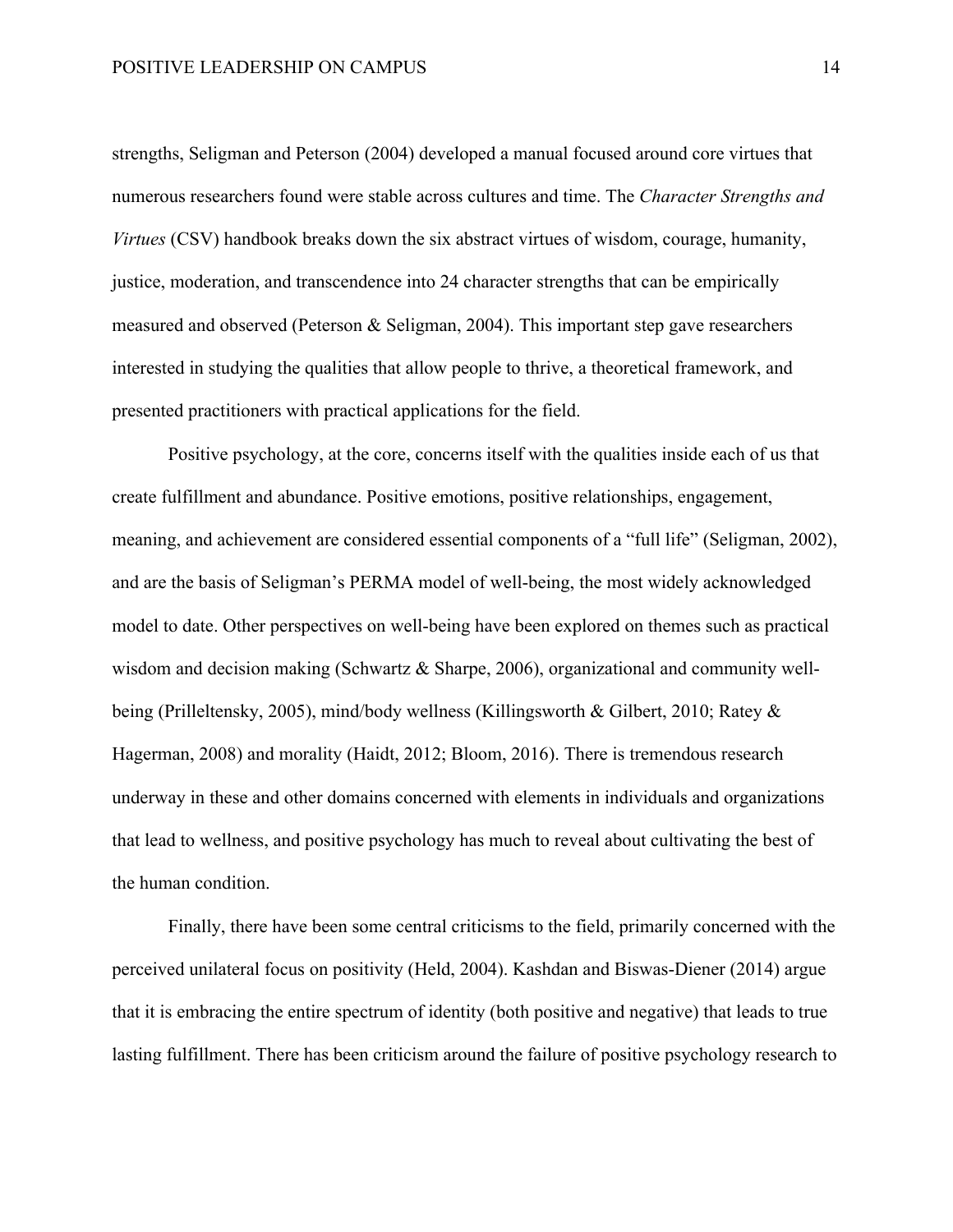identify appropriate contextual variables (McNulty & Fincham, 2012). Another concern is built around the cultural identification of well-being concepts as westernized, individualistic phenomena (Chang, Downey, Hirsch, & Lin, 2016). While numerous criticisms have been put forward (Frawley, 2015), it is important to remember that positive psychology is still a relatively new field of study. There has recently been an emergence of what is called "second wave" positive psychology (Ivtzan, Lomas, Hefferon, & Worth, 2015) which calls for the study of painful experiences in life and how they can contribute to optimal human functioning. Seligman (2004) has stated in his famous TED Talk on the *New Era of Positive Psychology* that "positive psychology is not happy-ology". Rather it is more about an approach towards cultivating wellbeing through a focus on building a full life, rather than on alleviating suffering. Positive psychology is as much an approach as it is a new area of study, and it has much to offer in the development of a better world for all.

## **B. Introduction to Positive Organizational Scholarship**

Also labeled flourishing or prospering, *thriving* has been studied since antiquity. In contemporary times, positive psychology is dedicated to exploring the construct using empirical data. As explained previously, positive psychology studies traits and actions that lead to mental health, good life outcomes, and positive institutions (Seligman, 2004). Positive institutions is one of three pillars in positive psychology (emotions and traits being the first two), and is concerned with the *communities and organizations* we build that lead to optimal experiences at the group level (Seligman, 2004). These three pillars are interconnected, for it is individuals that build organizations, and in turn, organizations have the capacity to enable thriving of individuals (Spreitzer, Sutcliffe, Dutton, Sonenshein, & Grant, 2005). *Positive Organizational Scholarship*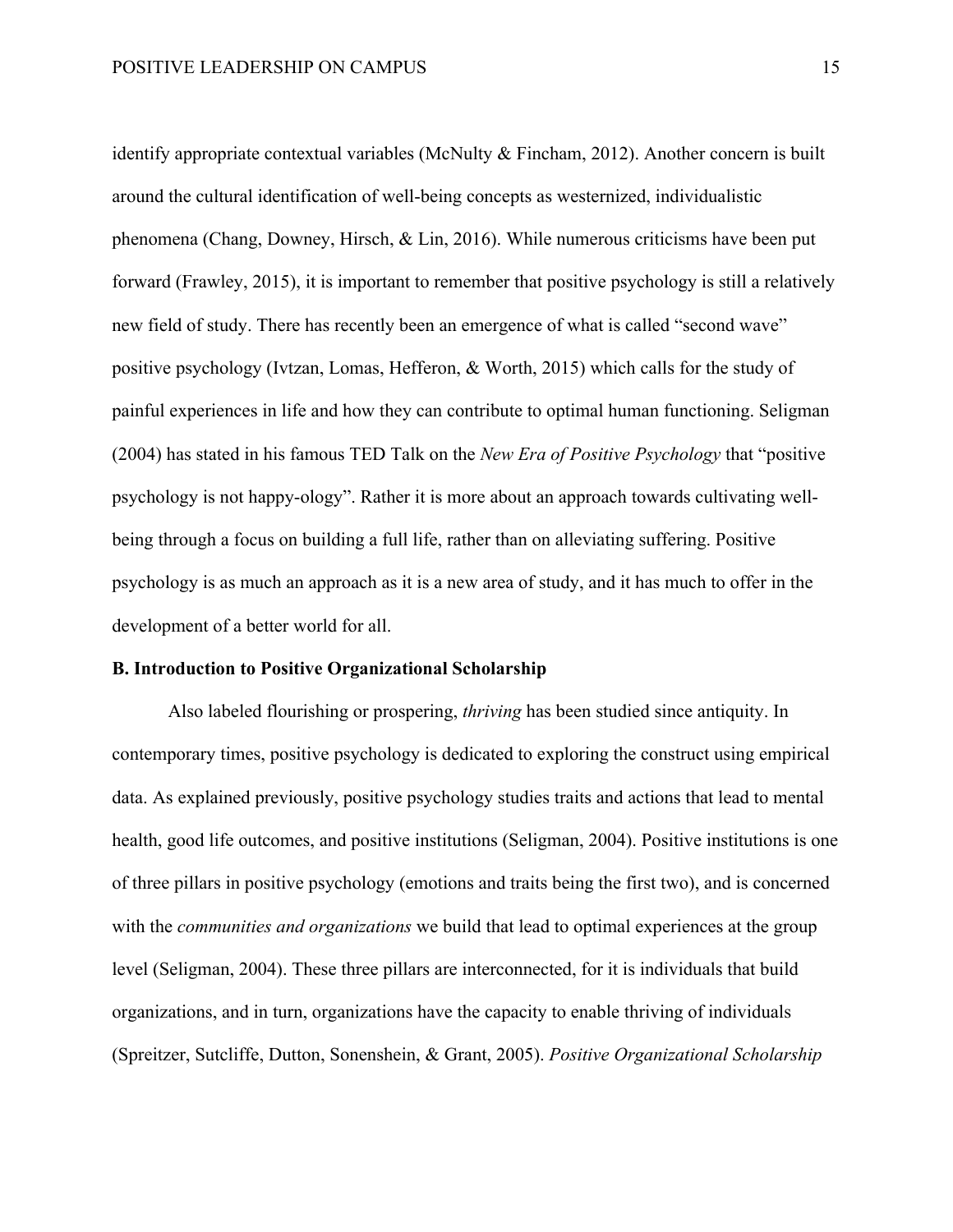*(POS)* is a field dedicated to the study of processes and characteristics that enable optimal functioning of individuals within the context of organizations (Cameron & Spreitzer, 2012). POS attempts to answer the question around what it looks like to have teams or organizations that are thriving. To better understand how traits and actions increase capacities for excellence that lead to well-being in organizations, we first turn to a short introduction of POS.

Positive organizational scholarship, as described by Cameron, Dutton, and Quinn (2003), arose as a unifying umbrella term for the study of approaches in organizational studies that focused on the positive phenomenon within organization. While POS can be considered a close cousin of positive psychology, it was not conceived in the same way. Positive psychology was introduced as a way to balance the overwhelming focus of psychological literature on debilitating mental states (Seligman & Csikszentmihalyi, 2000). POS, in contrast, recognized that organizational research was not necessarily focused on illness and languishing (Cameron & Spreitzer, 2012). Rather, POS arose because certain organizational phenomenon such as virtues, flourishing, optimism, compassion, quality connections, and forgiveness were not considered "legitimate" enough to study in scientific circles (p. 4). POS's objective is, in essence, to shift organizational focus from bottom line outcomes like profitability and economic advantage to psychological and social well-being. However, empirical evidence also supports the idea that increasing positive and life-giving practices within teams also increases performance in domains such as profitability, productivity, and employee retention (Cameron & Spreitzer, 2012).

In line with this theme, Luthans (2002) offers *Positive Organizational Behavior* (POB) – a theory that is focused on enabling individual's strengths and positive characteristics within organizations. He uses research in organizational behavior to support his concept of POB by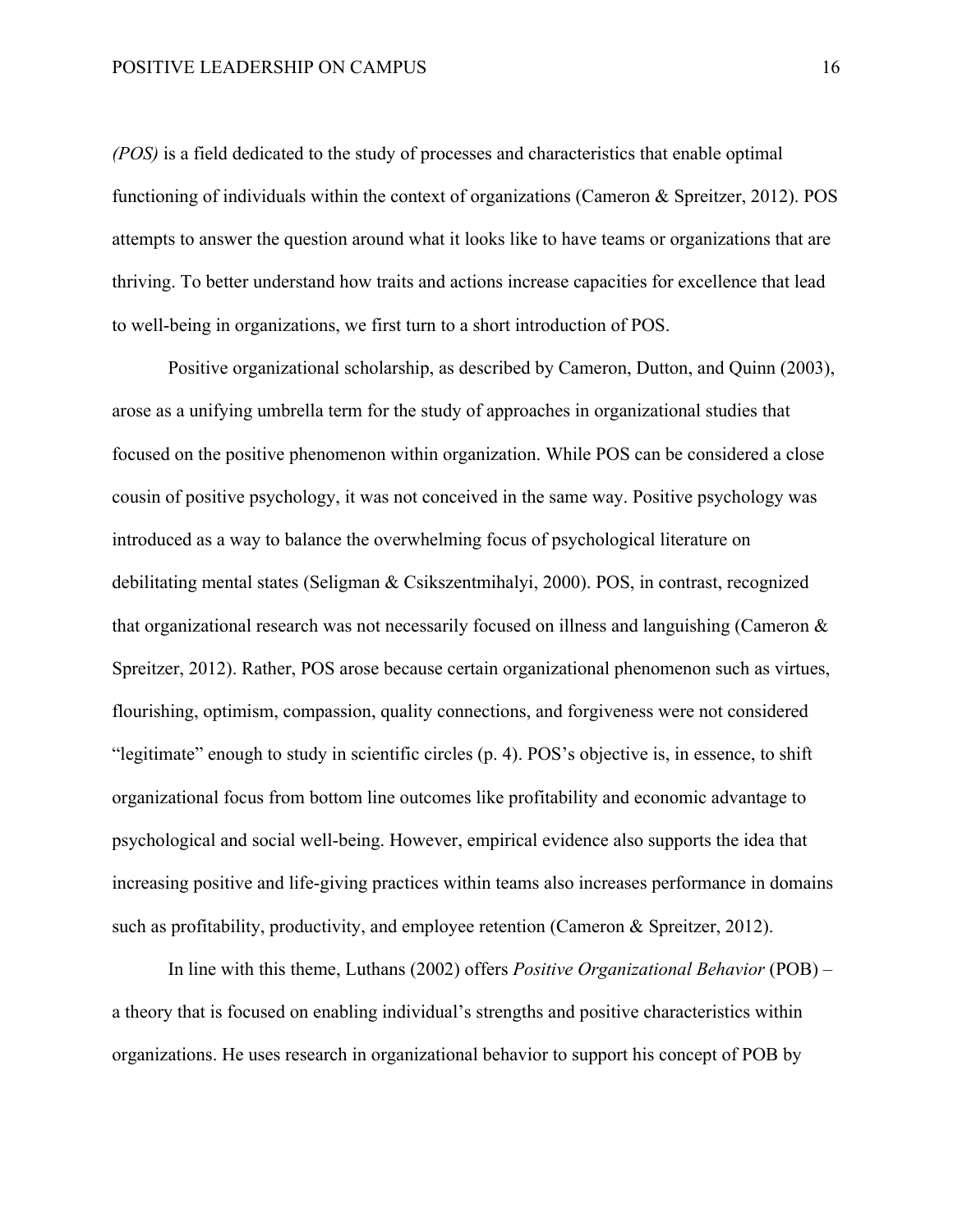presenting the acronym CHOSE to highlight the elements which improve organizations that he believed were supported by research and evidence. The acronym covers "confidence/selfefficacy, hope, optimism, subjective well-being/happiness, and emotional intelligence" (Luthans, 2002, p. 57). Luthans also highlights that POB can be applied both to manager/leader development as well as employee development. Some other characteristics identified that enable human flourishing are virtuousness, resilience, and growth (Roberts, 2014). POS and POB argue that these characteristics can be cultivated by leaders of organizations at the *individual* level in themselves and at the *collective* level within their teams.

One of the key criticisms of POS is the emphasis on the P *(positive).* Some have argued that to label POS as "positive" can imply that the rest of organizational science is somehow negative (Cameron & Spreitzer, 2012). This critique arose because of the narrow and at time ambiguous definition of "positive". In POS, the P can be understood in four distinct ways: a perspective (lens), an outcome, a resource, and a goal (Cameron & Spreitzer, 2012). The *perspective* posits that phenomenon such as obstacles and challenges can be interpreted with the "positive" lens of opportunity and experience. The *outcome* is focused on the study of extraordinary results or performance within teams. The *resource* accepts that positivity allows for expanding of resources and ability (Fredrickson, 2002). Finally, the *goal* assumes that positivity and virtue is pursued for its own sake – that all societies are inclined towards selfactualization and excellence (Peterson & Seligman, 2004). These varying interpretations of the "positive" within organizational contexts highlight that POS and POB do not deny the "negative" elements of organizational development but complement it. They accept the reality that growth and development are a result of a delicate balance between successes and failures (Ryff &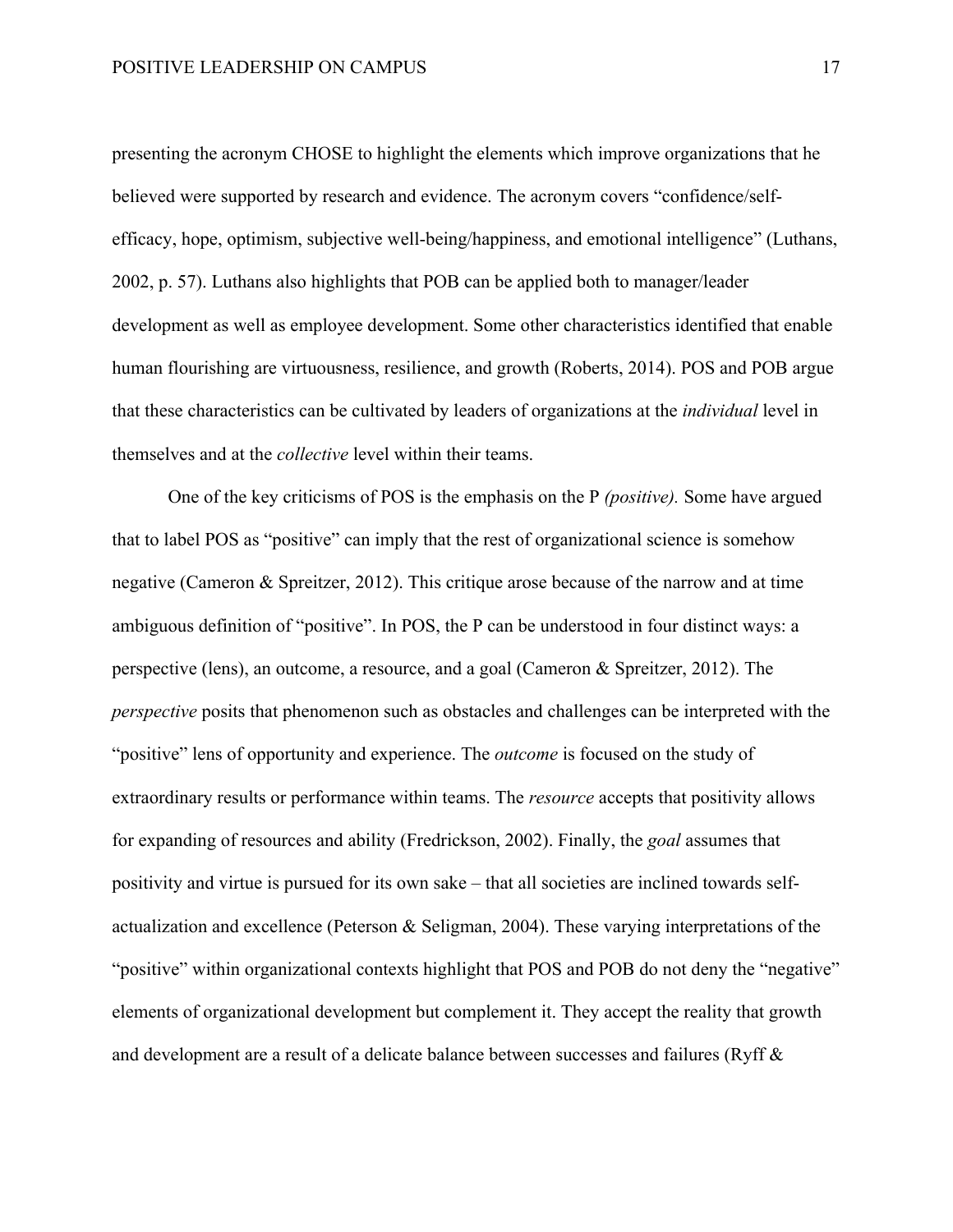Singer, 2003), and that studying "positive" phenomenon help to highlight the mechanisms through which positive institutions can be uplifted and maintained.

This course will introduce the beneficial effects of positive psychology constructs, how POS integrates them into organizational practices, and how you as a leader can apply them at the individual and team level. The characteristics that are considered life giving in organizations stem from well-researched concepts in positive psychology. In the *Oxford Handbook of Positive Organizational Scholarship*, Cameron & Spreitzer (2012) divide POS concepts into categories of positive emotions, positive relationships, positive human resource and organizational processes, positive leadership, and a positive lens of problems and challenges. These constructs directly and indirectly associate with Seligman's (2004) well-researched PERMA theory of well-being. We now turn to an explanation of the dimensions of PERMA and how they connect with well-being in the context of work.

#### **C. PERMA at Work – A Model of Well-Being**

It is widely accepted among administrators and faculty on university campuses that a career in higher education comes with a great sense of purpose. Shaping the minds of future leaders is a worthwhile endeavor with inherent value because people believe what we leave for the future matters. Positive psychology research shows us that mattering is a precursor to meaning in life (Costin & Vignoles, 2019). Martin Seligman (2011) identifies **M**eaning as one of the **PERMA** building blocks of well-being. His PERMA model consists of four other dimensions: **P**ositive emotions, **E**ngagement, **R**elationships, and **A**chievement. According to his research, incorporating all five of these dimensions into life and work leads to lasting happiness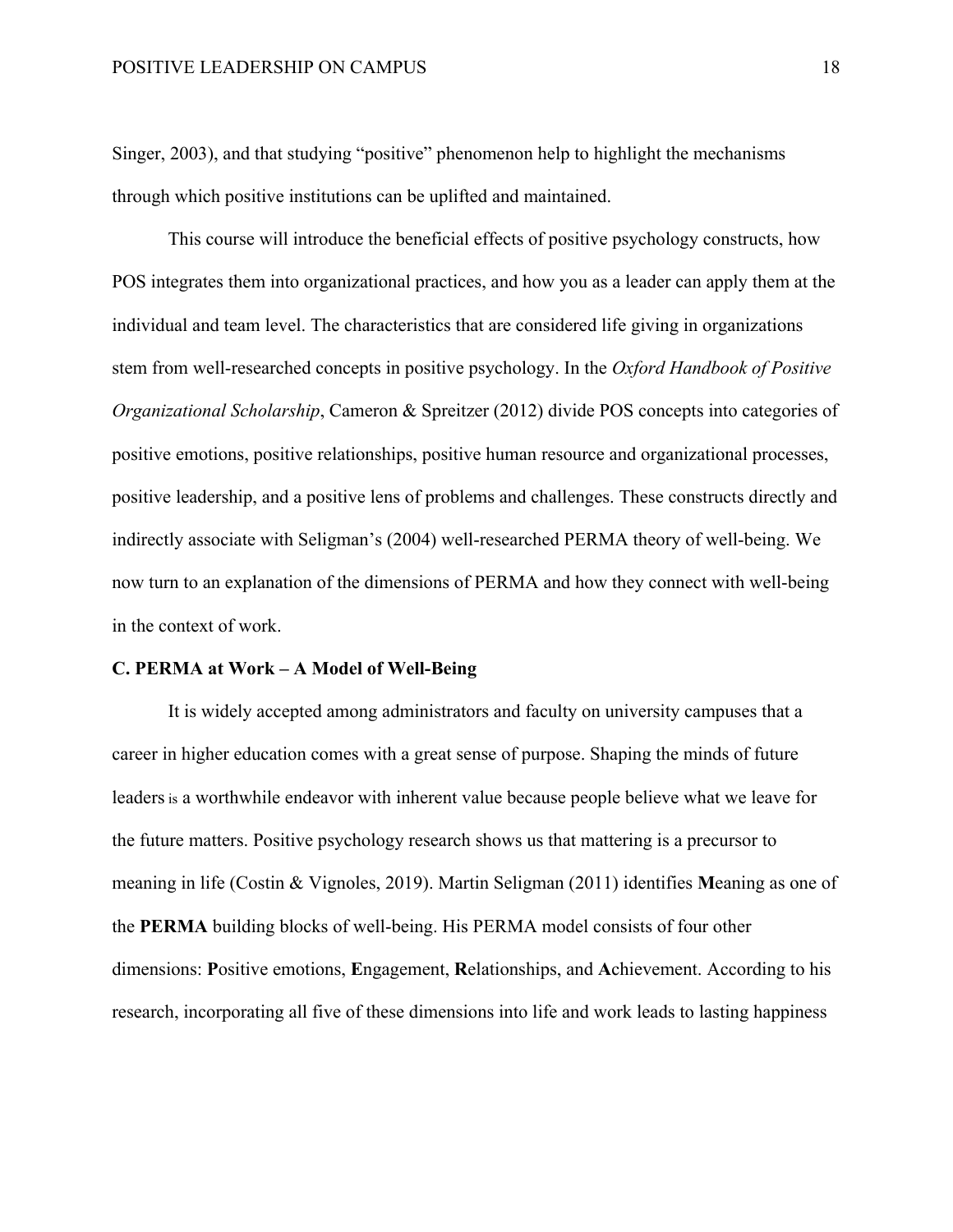and the sought-after life well lived. We will now examine each of these dimensions and how they might contribute to thriving and well-being in the context of work.

**i. Positive emotions.** The P in PERMA stands for positive emotions – defined as positive feelings and patterns of physical arousal, thoughts, and behaviors that are pleasant (Peterson, 2006). Experiencing more positive emotions can lead to success at work and in life. The tendency to experience positive emotions habitually and interact with life in a positive way is known as "positive affect", which is more similar to a mood state (Peterson, 2006). Perhaps the most widely cited research on the effects of positive affect comes from the work of psychologist Barbara Fredrickson (1998), who found that experiencing emotions such as joy, interest, contentment, and love broadens the individual's thought-action repertoire (attention and resulting behaviors). This broadening, in turn, can build relational and intellectual resources that can lead to success. Put simply, positive affect, or being in an elevated mood, helps us expand our view of what is possible, and act on these opportunities to create more success and well-being. Experiences of positive affect and positive emotions empower individuals to engage in their environments, explore, play, take in new information, expand the self, and share with others, thus leading to new social connections, setting of new goals, creativity, and integration. For a more in depth description of the broaden and build theory, see Fredrickson's (1998, 2001) original work.

Despite the common belief that success leads to happiness, research that has been replicated in numerous studies indicates that happiness and optimism are often pre-cursors to success (Lyubomirsky, King, & Diener, 2005). Evidence of the "Broaden and Build" theory indicates that while negative emotions tend to narrow focus, positive emotions expand focus and allow for greater processing of information (Fredrickson, 2001). Studies suggest that positive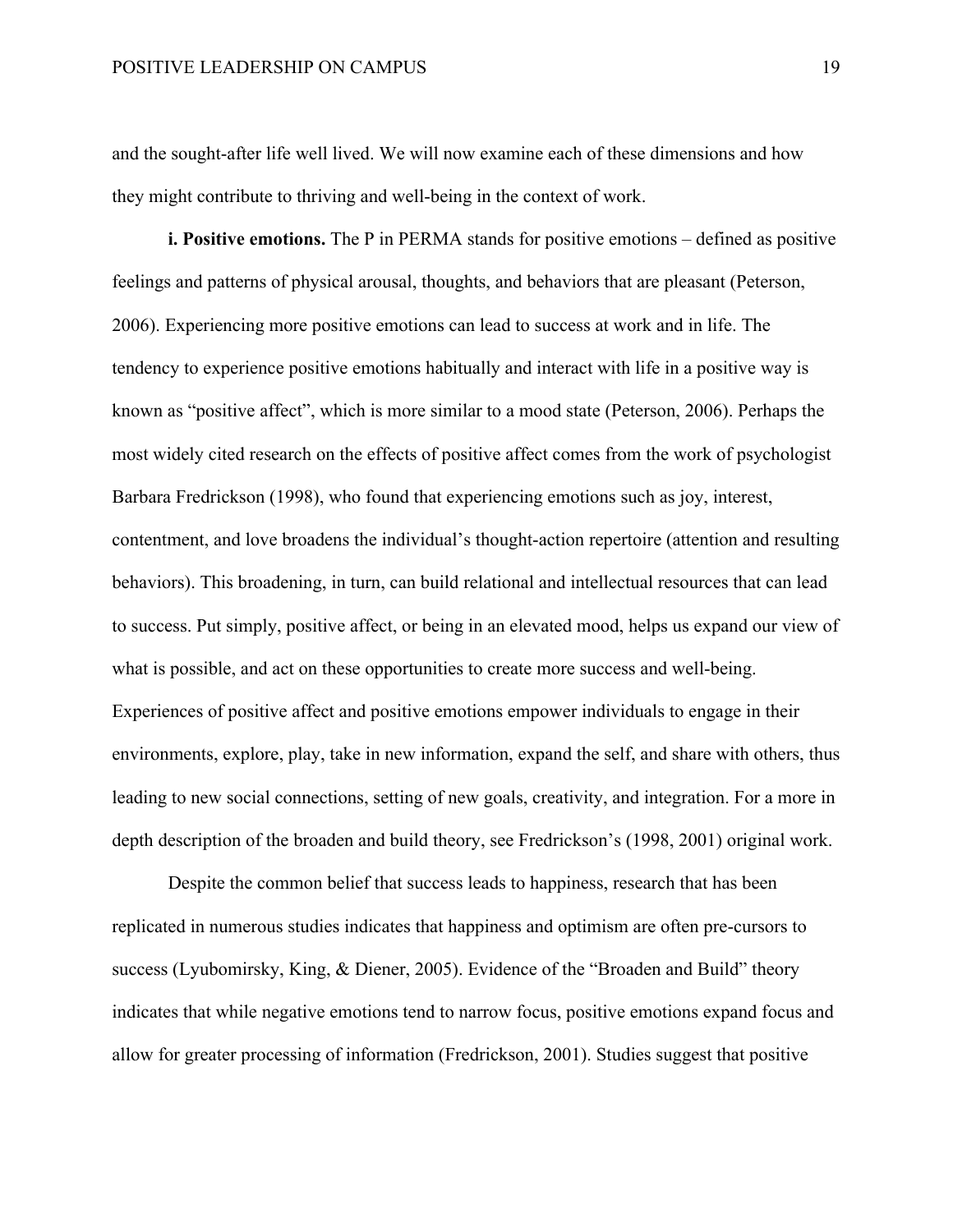emotions undo the physical effects of negative emotions on the body (like the increases in heart rate experienced during heightened anxiety), increase psychological resilience (Tugade & Fredrickson, 2004), and trigger upward spirals by improving future coping with difficult situations. The upwards spirals are shown to compound the effects and increase emotional wellbeing (Fredrickson, 2001). These findings suggest that positive emotions and positive affect can protect against stress, aid in recovery from adverse events and failure, and facilitate greater social connections and emotional well-being – all necessary in order to persevere and succeed in any challenging endeavor.

The evidence is strong for cultivating positive emotions not just to foster well-being but also for success. In the context of university administrators and leaders, these effects can make a huge difference in improvements in job satisfaction, leadership skills, problem solving abilities, enthusiasm about work, and overall well-being. University administrators, since beginning their appointments, often report becoming less interested and enthusiastic about their work, and believing that their role is interfering with their quality of life (Morris & Laipple, 2015). Cultivating more positive affect at work would be of great benefit to this group. The good news is that while some part of individual affect is hereditary (some are born with a greater tendency towards attaining good moods often), there is strong evidence that increasing positive affect can become habitual by changing specific thought patterns and actions (Garland et al., 2010). Essentially, through certain intentional practices such as the cultivation of gratitude, mindfulness, savoring of good news and events, and even exercise, we can begin to increase the amount of positive affect, which in turn undoes the effects of negative emotions and creates the desirable upwards spiral of positivity (Fredrickson, 2001).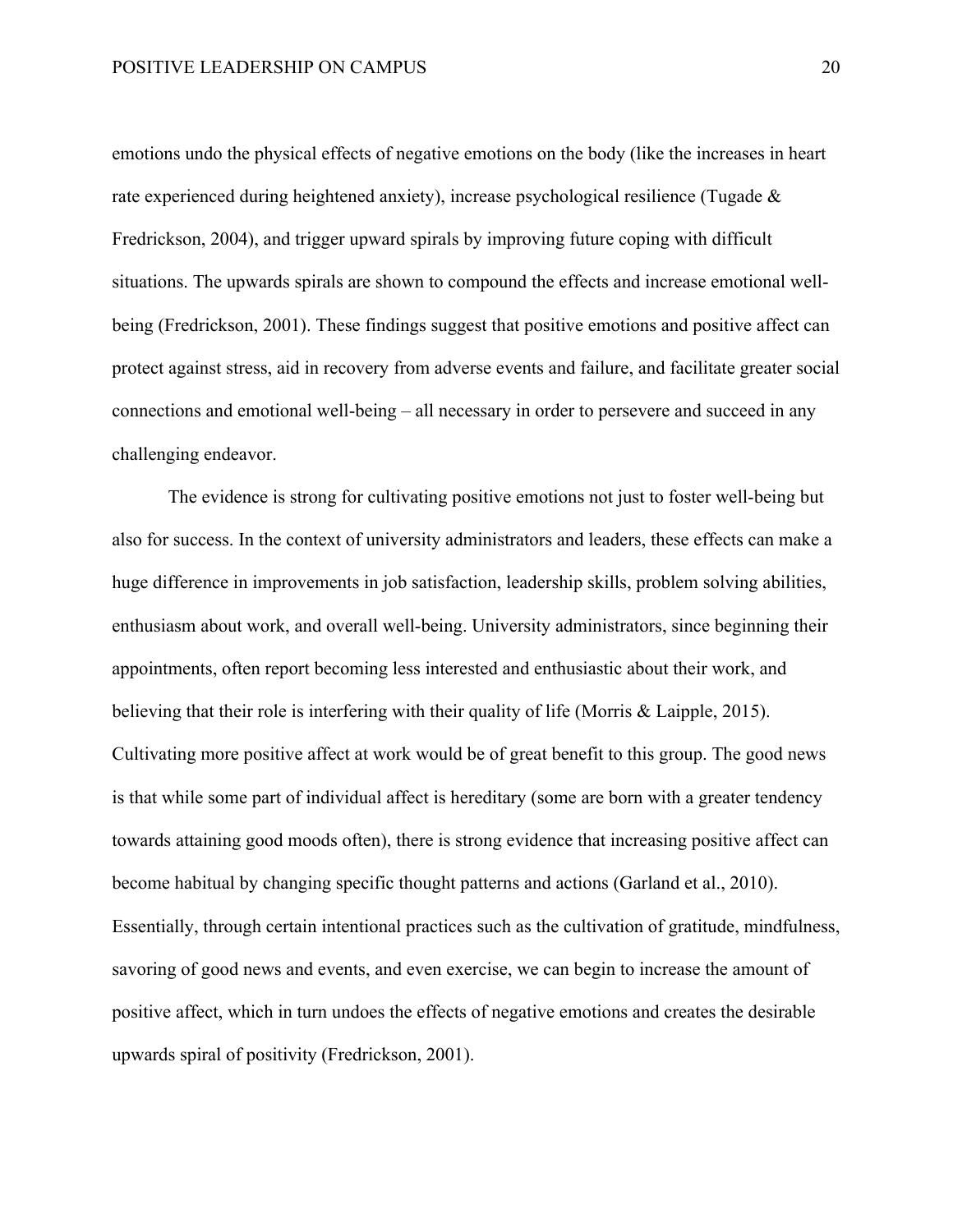**ii. Engagement.** We cannot work to increase our positive emotions, build relationships, or seek achievement in work and life if we are not *engaged*. Engagement has been defined as the sense of loss of self in an activity when time seems to stop (Seligman, 2011). This flow state, when we are doing things we enjoy, engages us completely with the present moment and facilitates a state of intense concentration that has been described as blissful. Another definition used for this context refers to the level of deep involvement and concentration on certain activities within work and personal life (Kun, Balogh, & Krasz, 2017). It is intuitive why engagement is an important part of well-being at work and within teams. A lack of engagement can lead to all sorts of productivity issues like recurrent mistakes, missed deadlines, apathy, and a lack of job involvement (described as identifying with one's work in Fisher, 2010).

Research in positive psychology and POS has identified the concept of *engagement at work*. Khan (1990) describes the concept of personal engagement at work as the act of fully expressing and bringing one's whole self into the work task, thereby authentically connecting to others and driving personal energies into "physical, cognitive, and emotional labors" (p. 700). People fully engaged at work are described as alert, involved, vigilant, and empathic to others. This may be due to the element of authenticity by which the individual is acting with when they are immersed in work that feels true to who they believe they are. Engagement has also been defined as a trait, state (momentary or stable), cognition, affect, and behavior (Fisher, 2010). A review by Macey and Schneider (2008) identified engagement as relating one's job with positive affect, persistence, vigor, dedication, and pride.

This course familiarizes the concept of engagement at work as a *psychological state*. Because of the various ways mentioned above in which engagement has been operationalized,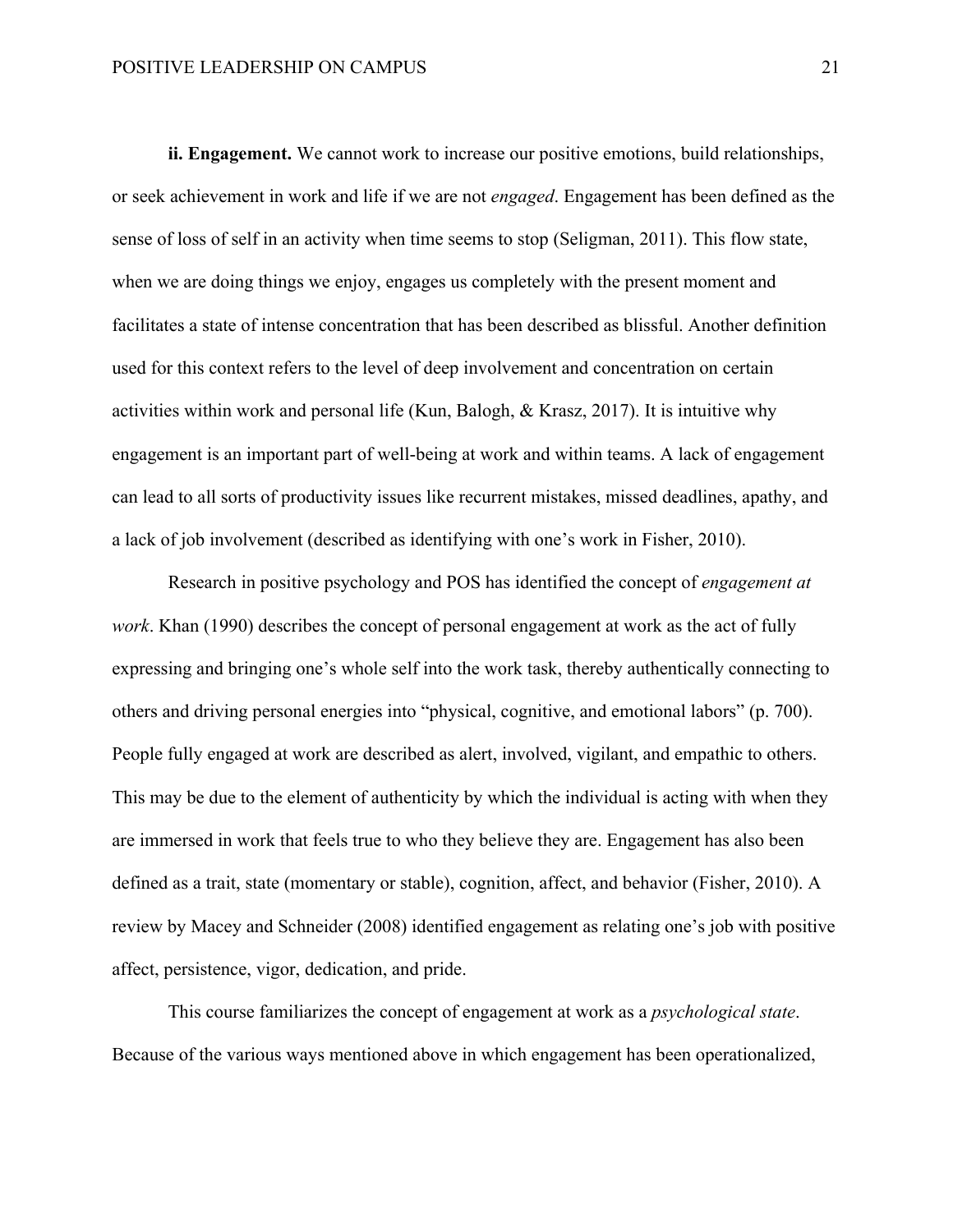there is little consensus around valid measurement (Macey & Schneider, 2008). It is clear that employee or team engagement can drive an organization's bottom line and increase productivity. However, in line with Seligman's (2011) PERMA model of well-being and research within organizational psychology, engagement is also an asset to psychological well-being because it facilitates enthusiasm and investment of time and effort by employees in their roles (Macey & Schneider, 2008). One study found that individual engagement at work could even lead to collective energy at the group level and within teams by increasing attention and concentration, team motivation, and positive interactions (Rothbard & Patil, 2012).

Although some have conceptualized engagement as the opposite of burnout (Maslach et al., 2001), they do not necessarily sit on a continuum as it can be observed that too much engagement can sometimes lead to burnout. It is important to note that measures of engagement traditionally used in practical applications are more closely related to culture or job satisfaction, which may be efficient at determining the conditions that could *lead* to engagement, though not measuring the actual level of engagement present (Macey & Schneider, 2008). At work, engagement is interrelated to the other PERMA constructs and influenced by relationships, meaningfulness, achievement, and affect.

**iii. Relationships.** Evolutionary psychology posits that humans desire those things that have helped our ancestors successfully reproduce and advance (Haidt, Seder, & Kesebir, 2008). These preferences extend to groups, as early humans had to bond and cooperate in harsh environments in order to survive. We are biologically wired for connection and bonding because they increased our group fitness and provided advantages for survival (Ratey & Manning, 2014). These social bonds are formed and strengthened through shared positive emotions with others.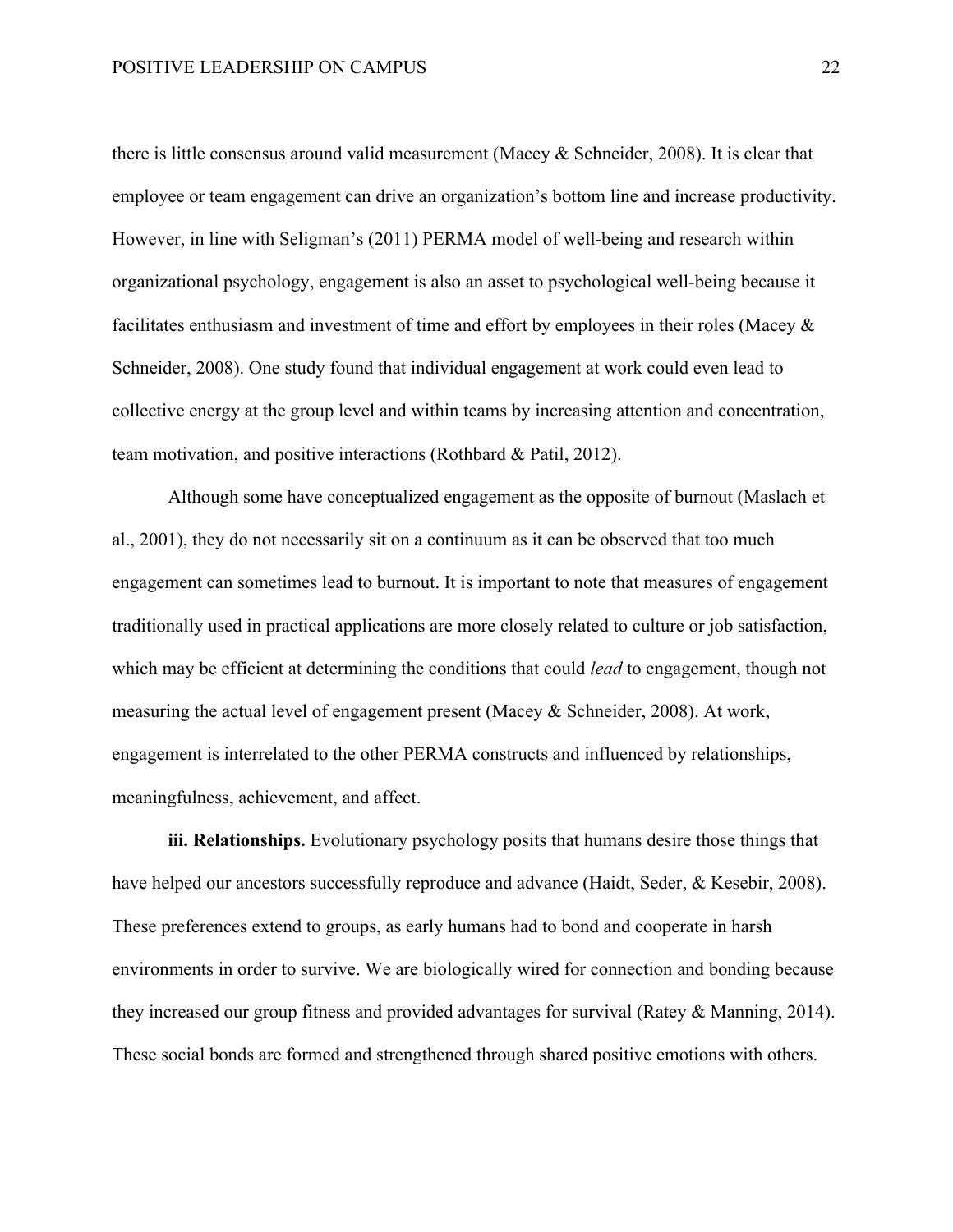Oxytocin is the chemical at work during moments of shared social relations and engagement (Fredrickson, 2013). Our human connections (and oxytocin) lower our heart rate and keep us healthy. Furthermore, joy and happiness flows from merging with groups and acting as a united "hive" (Haidt et al., 2008). This "hive switch" is characterized by an ability to lose our sense of self and connect with something larger (Haidt, 2012), which can deliver a great source of meaning. We need human connections and relationships to flourish, which is why the R in PERMA is a necessary component for well-being.

In the context of work, positive relationships might be one of the most powerful variables to influence well-being at the individual level and the organization at large. Close ties with others can lead to feelings of belonging (Sandstrom & Dunn, 2014). The energy and vitality in a team has been hypothesized to depend on the quality of the connections among the people within the group (Stephens, Heaphy & Dutton, 2012). Positive emotions and respectful engagement are both elements in the development of quality relationships at work. As mentioned earlier, positive emotions can broaden and increase social resources (Fredrickson, 2001) and engagement, understood as psychological presence, indicates respect and encourages more interactions (Kahn, 1992). Any good team leader intuits that strong relationships in the workplace are not only an asset, but also a means by which the best work gets done. By facilitating quality connections within teams, leaders can increase motivation, engagement, and meaning for themselves and others in the organization. We will later explore strategies for facilitating quality connections.

**iv. Meaning.** In the subjective, personal sense, meaning has been described as the urge to find fulfillment (Auhagen, 2000). Research in positive psychology hints that there are many paths to meaning. The old adage "know thyself" points to the importance of self-awareness.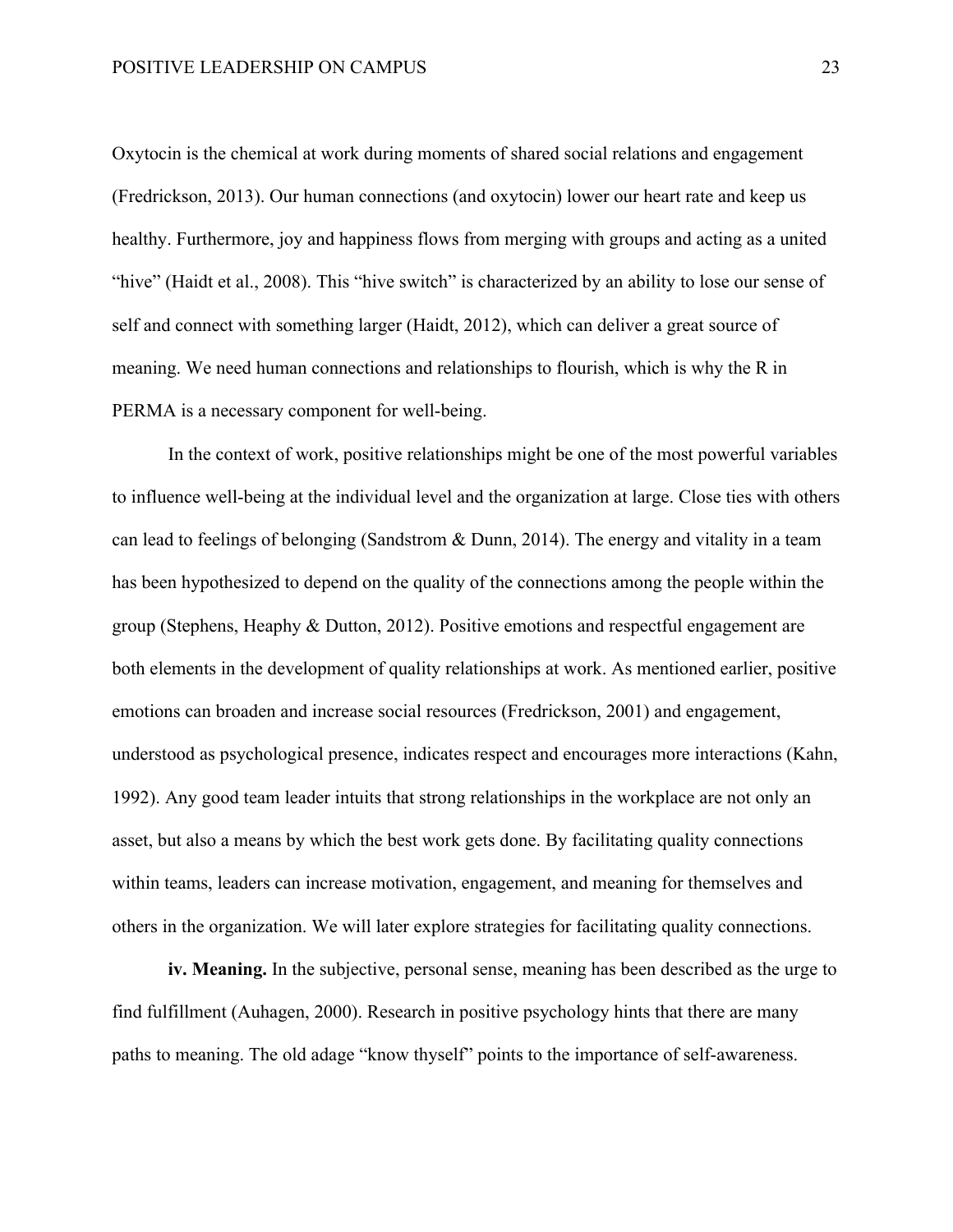Socrates famously said, "The unexamined life is not worth living". Generating a sense of knowledge and understanding of our life and ourselves is the first step towards cultivating meaning. Many people are able to find a sense of meaning and fulfillment from their work, especially when they feel as though their work serves a higher purpose. Quinn and Thakor (2014) define higher purpose as an intent that serves a social benefit beyond monetary reward. Having a sense of purpose that transcends our own immediate interests is essential to cultivating meaning (Steger, 2018). A career in higher education can be very rewarding in this regard; however, the reality of navigating the myriad of challenges and complexities of academic leadership can turn idealism into burnout (Morris & Laipple, 2015).

Cultivating the M in PERMA can help revitalize an organization. As already stated, quality relationships can be one way of nurturing vitality and purpose. The connections and contributions we make can make us feel like we *matter*. Our ability to add value and feel valued can instill a great sense of meaning and mattering, which in turn spurs more motivation towards pro-social behavior and cooperation (Prilleltensky, 2019). Having control over our actions and the environment is key to feeling like we are adding value. Those reporting experiences of meaning in life tend to have greater life satisfaction, more engagement at work, and a greater sense of control (Prilleltensky, 2019). In order to feel a sense of control, some level of selfefficacy is required. Bandura (2001) defines self-efficacy as the belief in our abilities to take actions that will affect outcomes. It is through our abilities to affect meaningful change and work towards a goal that we consider greater than ourselves that a sense of meaning at work can be established. Leaders who are able to inspire and empower their teams to connect with and act in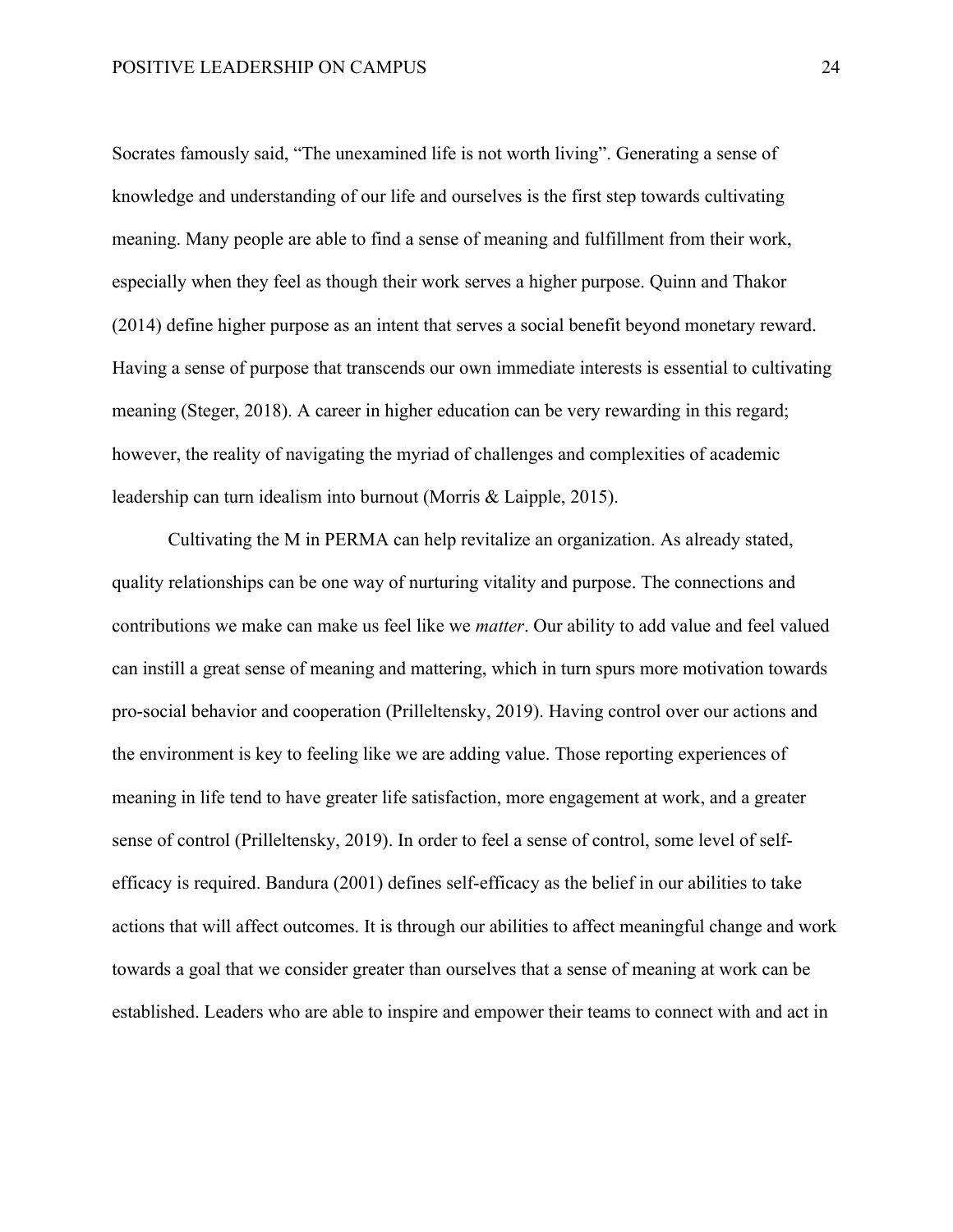accordance with their highest values can create congruence between the purpose of the organization and the individual (Quinn & Thakor, 2014).

**v. Achievement.** The A in PERMA stands for achievement, and this dimension is what contributes to our overall sense of engagement in the world. *Self Determination Theory (SDT)*  best explains this mechanism and is broken down into four parts: (1) pursuing intrinsic goals; (2) behaving with autonomy (will); (3) having a sense of awareness; and (4) behaving in ways that satisfy our needs of competence (Ryan, Huta, & Deci, 2008). Achievement is defined as a sense of accomplishment and success (Seligman, 2011), present when we set goals and regulate our behavior to pursue and reach them. SDT highlights that awareness is needed to pursue goals, which requires attention and engagement in the activity performed. Successful pursuit of goals also creates a sense of self-efficacy and a myriad of both physical and mental health benefits (Maddux, 2009). Most importantly, because self-efficacy fosters a belief in our own abilities to achieve, it inevitably leads to both engagement in the actions performed and meaningful appraisal of the result. Achievement further engages us in future goal pursuits in a selfmaintaining positive loop.

The dimension of Achievement in PERMA is perhaps the most noticeable variable in the context of work. However, the marker by which achievement is measured matters. Positive leaders can have a big impact on how achievement is sought after and perceived within their teams. With a focus placed on markers of success based on employee well-being, collaboration, energy, meaningfulness, trust, and respect, an organization can activate what is called "virtuousness" (Cameron, 2014). A virtuous team, organization, or institution is one that helps individuals be the best versions of themselves while at the same time achieve extraordinary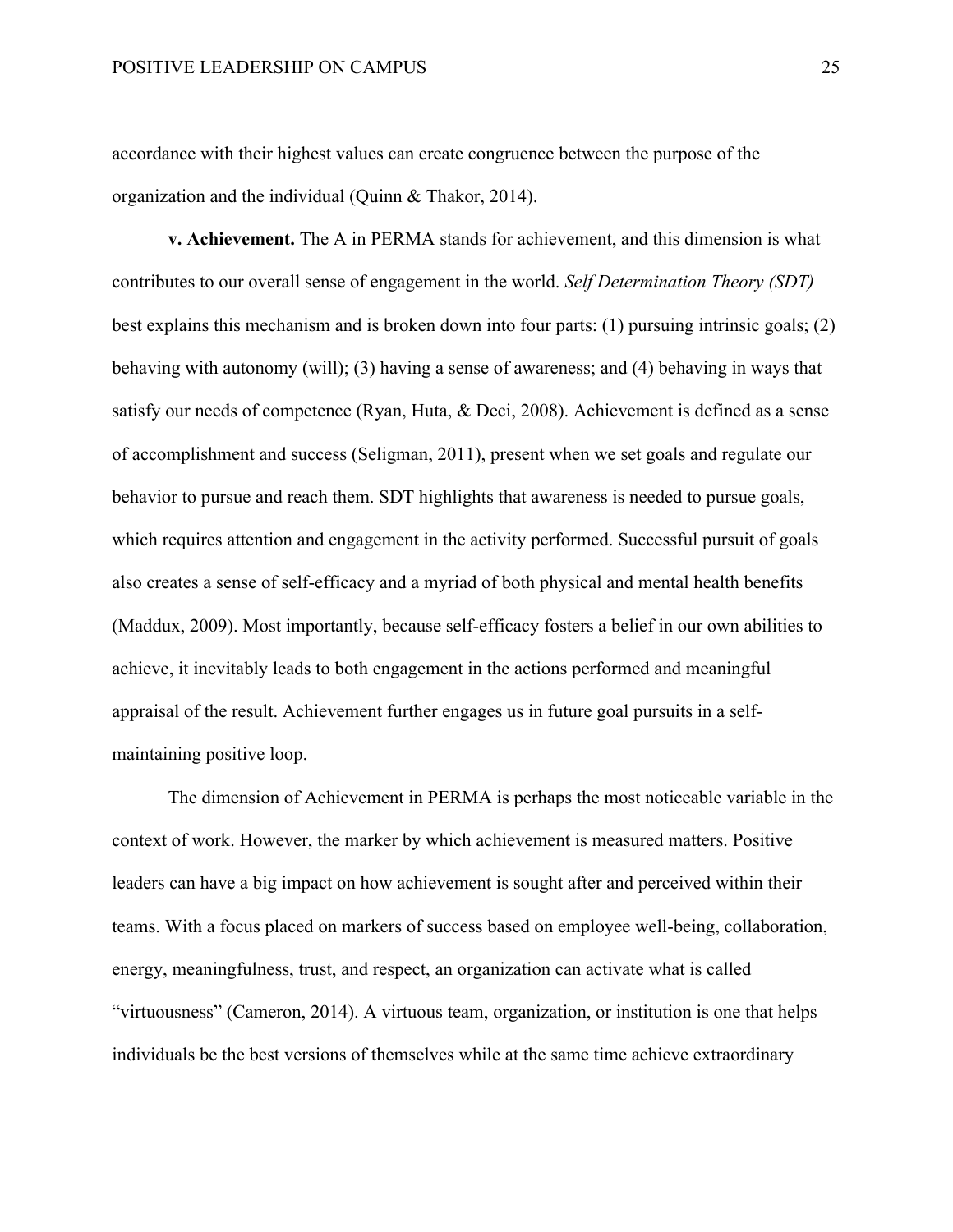outcomes (Cameron, 2014). While it is evident that virtuousness is inherently rewarding, numerous empirical studies have found increases in performance of teams and organizations that emphasize virtuousness as one of its highest achievements. Improvements in profitability, productivity, creativity and innovation, employee engagement, and even buffers against low morale and politicized environments due to downsizing have been observed (for studies see: Bright, Cameron, & Caza, 2006; Cameron, Bright & Caza, 2004; and Cameron, Mora, Leutscher & Calarco, 2011).

## **vi. Measuring Well-Being at Work**

It is important to note the intersection and cross influences between the dimensions of PERMA in the context of work well-being. Because positive emotions, engagement, relationships, meaning, and achievement influence each other, it can be difficult to isolate and measure just one. Kern (2013) developed a work well-being questionnaire called the Workplace PERMA Profiler, which is based on Seligman's PERMA model (Kun, Balogh, & Krasz, 2017). Parker and Hyett (2011) developed their own 31- item measure that involved domains such as work satisfaction, organizational respect for employee, and employer care. New measures are constantly in development as researchers and leaders looks to understand the dynamics within organizations that lead to flourishing. PERMA is just one way that emerging research in positive psychology and POS has been able to support the value in fostering well-being within the workplace, and more research is needed to balance this evidence within the context of higher education leadership. The link to a simple assessment that you can use to measure your own team's well-being can be found in the course assets (Appendix B).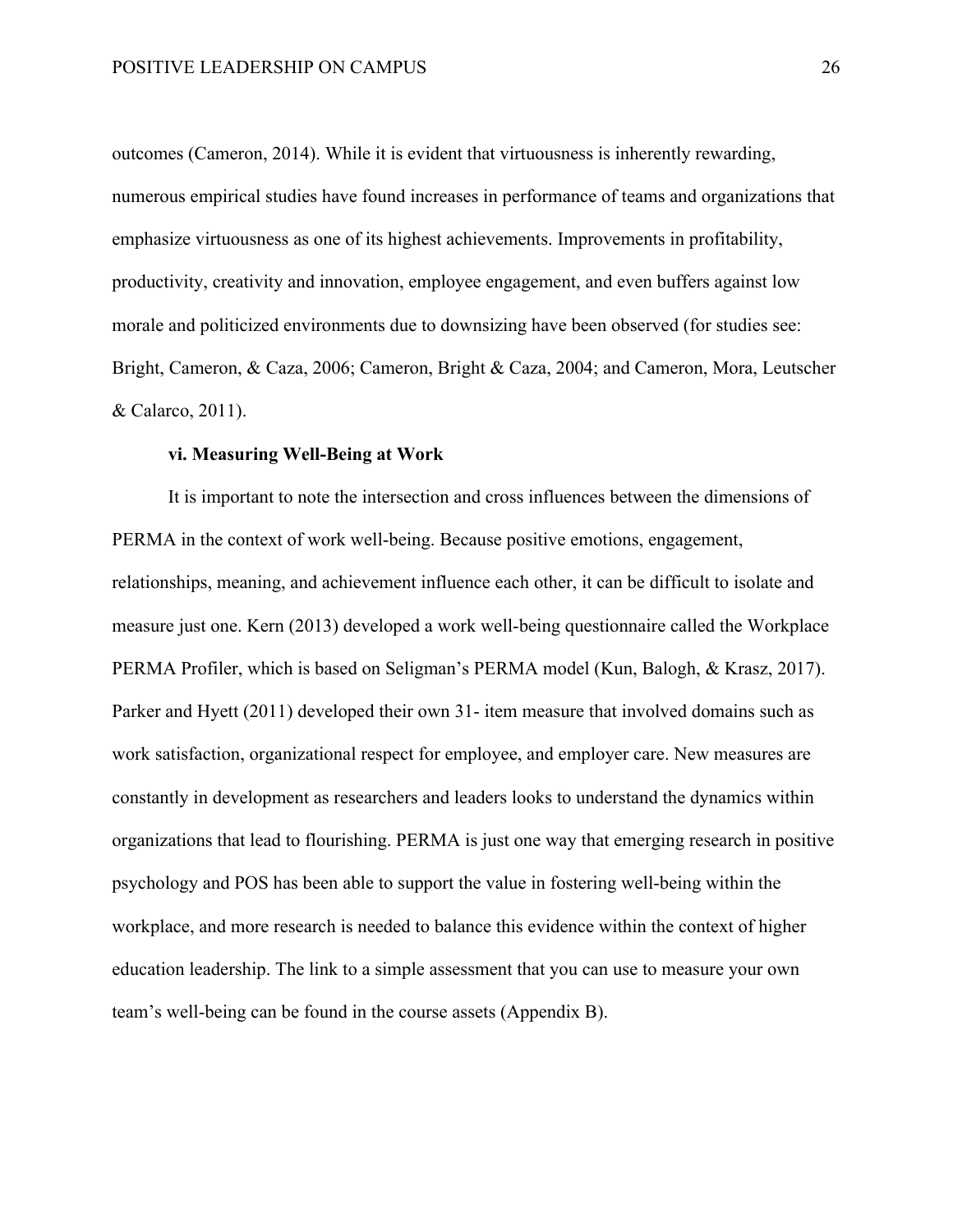## **Summary**

This module has helped back up much of the information presented in the rest of this course by introducing the main research and theory supporting well-being as an enabler of thriving within organizations and teams. Seligman and colleagues have developed the PERMA model of well-being to identify dimensions of human life that can be influenced and improved to lead to flourishing. Positive organizational scholarship uses the lens of PERMA and other constructs to highlight that which is life giving in organizations. In Module II, we explore some of the most impactful elements identified by POS that leaders can adopt to enable their teams to thrive within their roles and transform their institutions.

## **MODULE II – Empowering Teams to Thrive**

Module I looks at the ways Positive Psychology and Positive Organizational Scholarship contribute to leadership. Specifically, we examine the concepts of *Character Strengths*, *High Quality Connections*, and *Higher Purpose* in the context of work. These elements all relate back to the PERMA model introduced in Module I, and are considered key factors that can empower individuals and groups to thrive and increase their well-being and effectiveness.

## **A. The Strengths of Character**

When researchers studying Positive Organizational Scholarship talk about the elements that are "life-giving" in organizations, what they are referring to is the variables that lead to energy or vitality. Leaders that can generate vitality within their team are more likely to have a team that is deeply engaged in the work (Spreitzer, Lam, & Quinn, 2011). Module I introduced Khan's (1990) notion of human energy being applied in the context of *work engagement*. His theory essentially states that when an individual brings his or her *whole self* into the work task,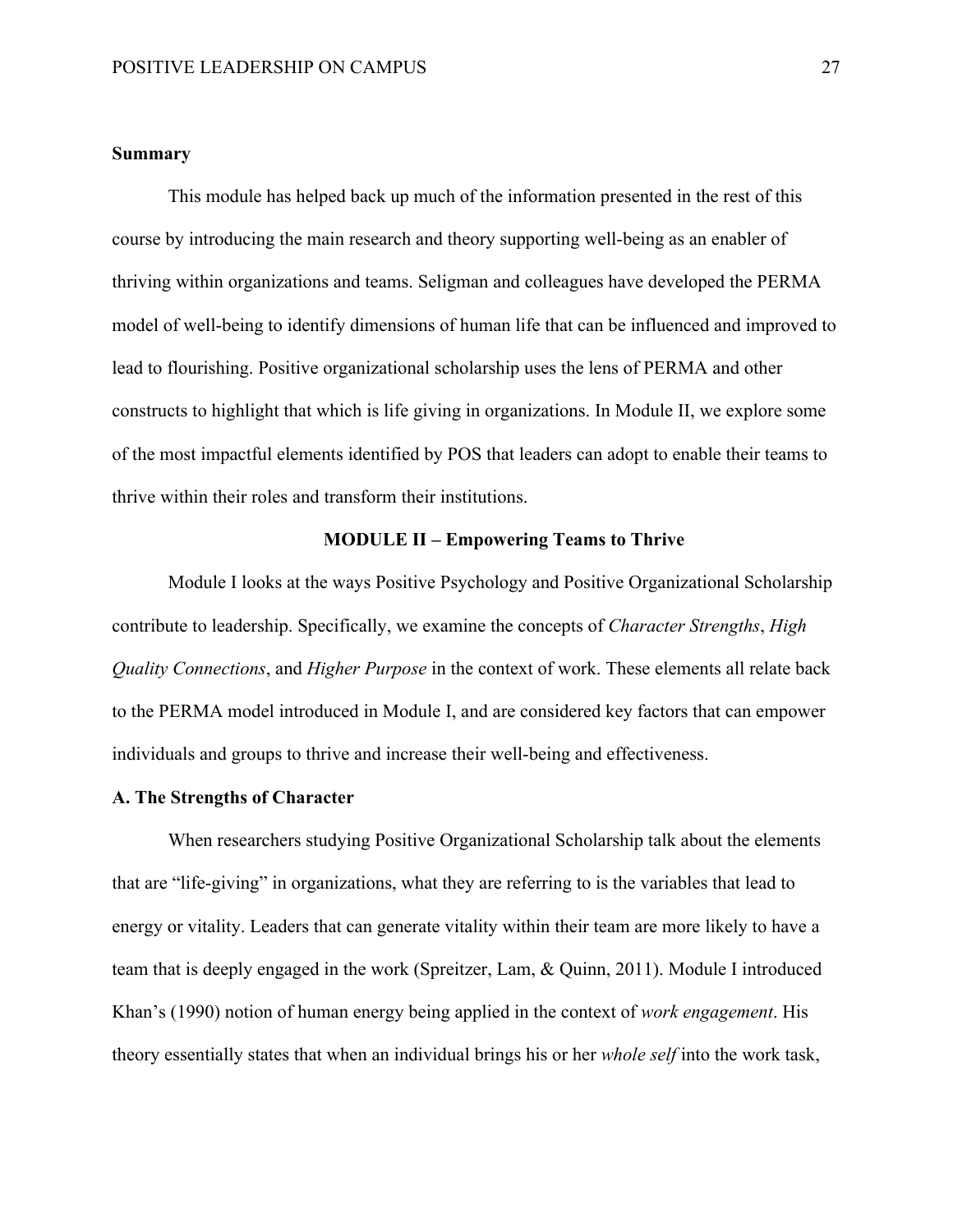an authentic connection is established which could lead to physical, cognitive, and emotional investment of personal energy into the work. Related concepts from research focused on energy creation are Ryan and Fredrick's (1997) concept of subjective vitality – the basis for *Self Determination Theory (SDT*), Csikszentmihalyi's (1990) concept of *flow,* and Spreitzer and colleagues (2005) model of *thriving at work*. While examining all these constructs in detail is outside the scope of this course, it is important to note human agency as the underlying common denominator behind most of the aforementioned models of energy creation. Bandura (1997; 2004) sees agentic individuals as intentional and future minded, being motivated to set goals and plan strategies to achieve them, as well as self-regulatory and self-reflective, consistently adjusting their actions and reintegrating new information into their existing frameworks. He positions the capacity and intention to act as crucial to the motivation of individuals because it generates in them a sense of self-efficacy, or belief that they can perform a task successfully (Bandura, 1997). In this section, we look at how leadership that is based on identifying and encouraging use of individual's strengths leads to an increase in agency, energy, vitality, and ultimately well-being and engagement at work.

Module I introduced Seligman and Peterson's (2004) classification of human strengths and virtues known as the CSV (Character Strengths & Virtues) handbook. The CSV provides practitioners with a manual for identifying and cultivating human traits that lead to well-being and success. It was the first manual of its kind to provide "conceptual and empirical tools to craft and evaluate interventions" (p. 3) that help nurture character formation. The author's intention behind the development of the CVS was to legitimize the study of character and virtue as topics of psychological research and empirical discourse. As such, they placed a significant investment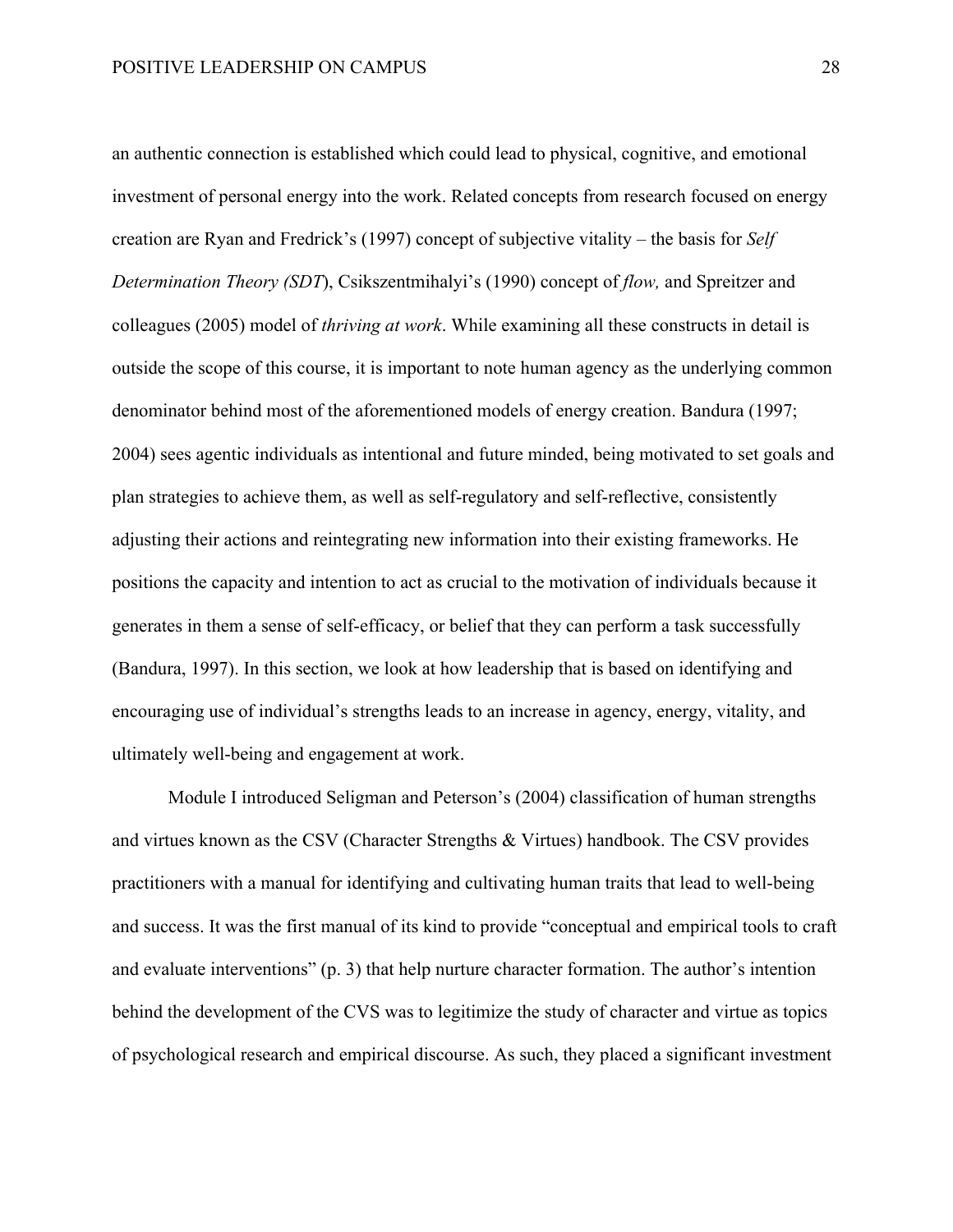in the methodology through which the 24-character strengths and six umbrella virtues were identified (outlined in Table 1).

Seeking to develop a common language, scientists, with the backing of the nonprofit VIA Institute on Character, completed a lengthy three-year analysis on the topic of character throughout history, philosophy, culture, morality, psychology, and theology (Niemiec, 2018). Seligman and Peterson (2004) describe their process in the *Character Strengths and Virtues: A Handbook and Classification*. The most important takeaway is that the identified 24 strengths of character are found universally across all cultures, religions, and belief systems to be desirable, stable, trait-like, and contribute to the collective good (Niemiec, 2018). Perhaps most critical to their work is that these traits of character are malleable, meaning they can be influenced and developed over time. In order to measure the presence of the various strengths within individuals, the VIA Inventory of Strengths (VIA Survey) for adults and the VIA Survey for Youth (10 to 17 year old) was developed (Niemiec, 2018). The VIA Survey has been taken over 11 million times around the world and shown to have good reliability and validity across time (Niemiec, 2018). This assessment is available free at https://www.viacharacter.org, and has been translated in over 35 languages. Another tool developed by Gallup researchers that identifies thoughts, feelings, and behaviors that lead to success (Asplund & Blacksmith, 2012) is the Clifton StrengthsFinder (CSF). Research conducted with both the VIA and the CSF shows that once people can label their intrinsic positive characteristics and use them both at work and in how they relate to each other, they are better able to identify with and call on these strengths to overcome future challenges (Clifton & Harter, 2003; Niemiec, 2018).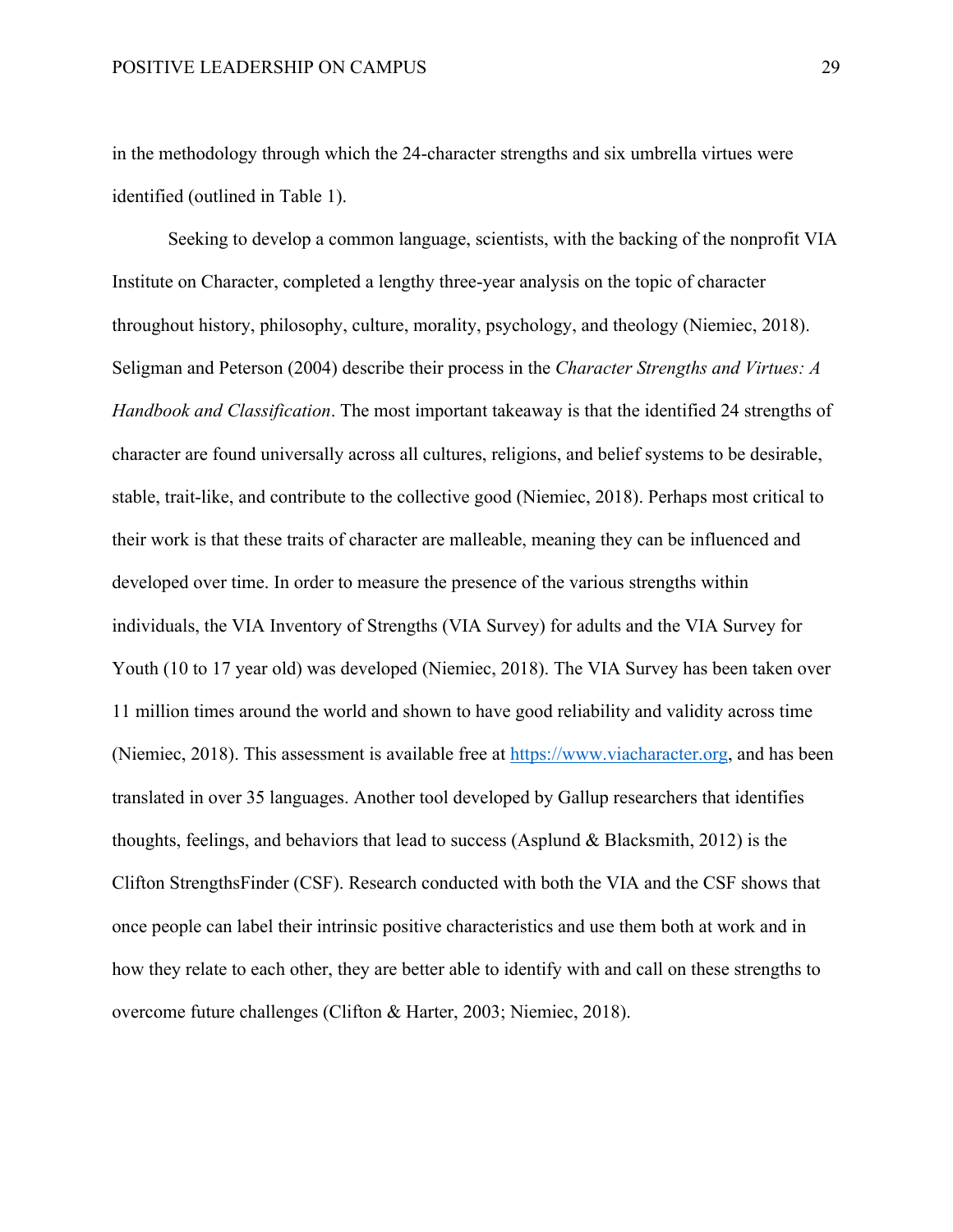| nı.<br>Ш |  |
|----------|--|
|          |  |

*Character Strengths by Umbrella Virtue*

| Wisdom      | Courage        | <b>Humanity</b> | <b>Justice</b> | <b>Temperance</b> | <b>Transcendence</b> |
|-------------|----------------|-----------------|----------------|-------------------|----------------------|
| Perspective | <b>Bravery</b> | Love            | Teamwork       | Humility          | Gratitude            |
| Judgement   | Honesty        | Kindness        | Leadership     | Prudence          | Hope                 |
| Curiosity   | Zest           | Social          | Fairness       | Forgiveness       | Humor                |
| Creativity  | Perseverance   | Intelligence    |                | Self-             | Spirituality         |
| Love of     |                |                 |                | Regulation        | Appreciation         |
| Learning    |                |                 |                |                   | of Beauty and        |
|             |                |                 |                |                   | Excellence           |

Since the creation of the CVS classification, many practitioners and researchers have developed iterations on the original classification. Ryan Niemiec (2018) wrote the *Character Strengths and Virtues: A Field Guide for Practitioners* manual that offers a deep dive into different dimensionalities and contexts of the use of character strengths (such as situational themes) and useful interventions for cultivating strengths in individuals. Peterson and Park (2006) describe findings related to the benefits of character strengths within the organizational setting, both for individuals and organizations at large. They describe how various findings highlight the positive associations of character strengths and relevant desirable outcomes at work (Peterson & Park, 2006). For example, there are findings that show use of strengths such as *zest, gratitude, curiosity*, and *love* is robustly linked to work satisfaction across a multitude of occupations and among hierarchical ranks (p. 1151). In the *Oxford Handbook of Positive Organization Scholarship*, Rego, Clegg, and Cunha (2012) explore how certain virtues of character such as *wisdom, courage*, and *humanity* help global leaders tasked with navigating an increasingly complex cultural, political, and economic landscape navigate challenges and seek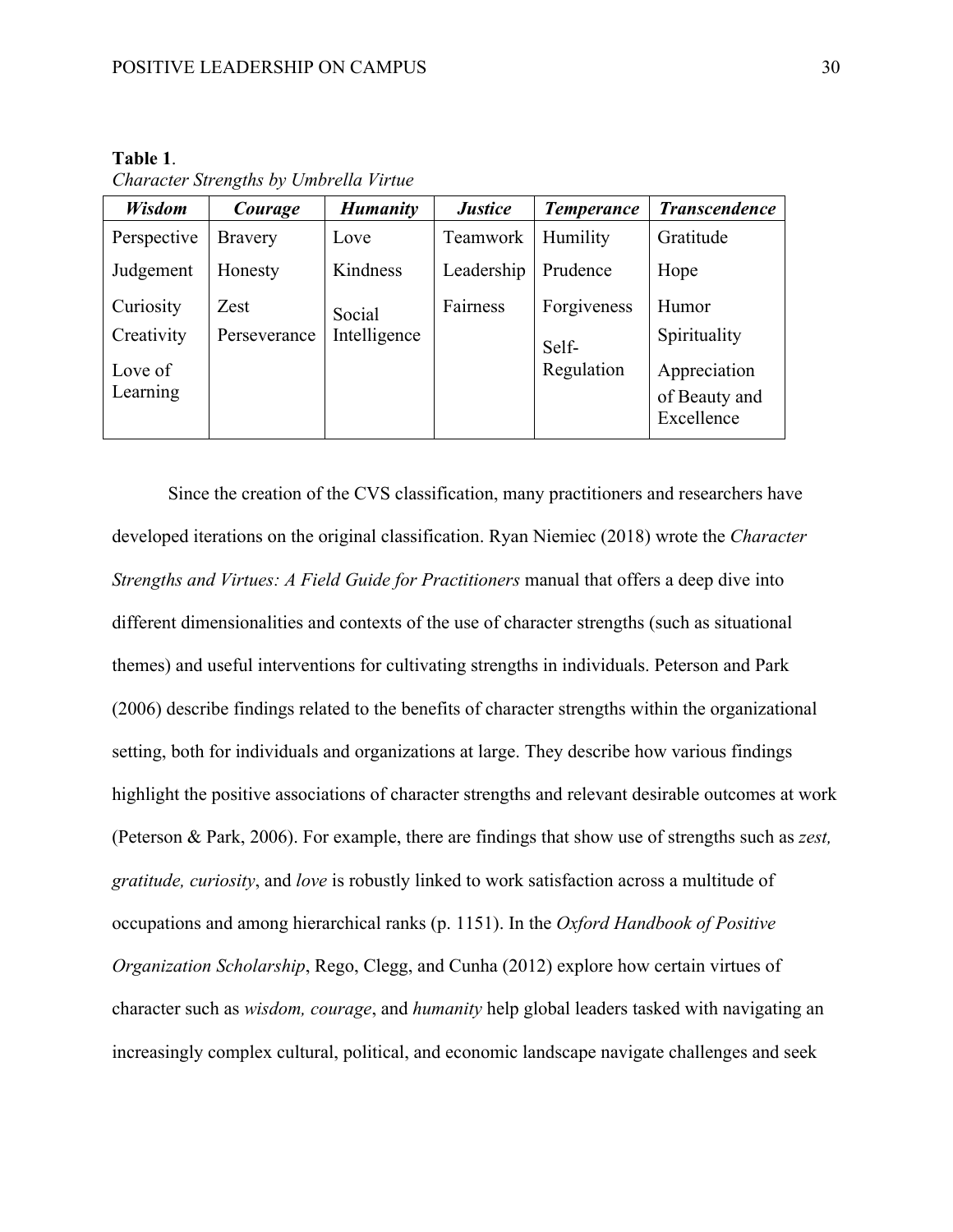opportunities for growth and development. The authors agree that strengths and virtues are beneficial when recognized and called upon by leaders to continue to grow and adapt to diverse challenges (Rego, Clegg, & Cunha, 2012). One can envision the benefit of this identification and use of strengths in leadership within Higher Education institutions, which are becoming more globalized and complex with each passing decade (Kezar, 2009).

To further make the case for the importance of leading with strengths, research shows that over two thirds of people do not know or understand their strengths or talents (Linley, 2008). For those that do, a study examining the alignment between people's strengths and the amount those are required at work found most to be only moderately matched, meaning that there is a great opportunity to encourage employees to find new ways to bring their strengths into their work (Money, Hillenbrand, & Camara, 2009).

While there is certainly much to be learned from the research in personal application of character strengths for leaders, the purpose of this course is to assist and encourage leaders to leverage the application of strengths within their teams. As mentioned earlier, leaders that can create vitality and energy within their teams are more likely to generate a committed, engaged, and solution-oriented organization. Strengths-based leadership operates on the assumption that individuals generally desire to hold a positive view of themselves and be seen favorably by others. It allows for the cultivation of a positive identity among team members (Roberts, 2014). Research on human agency shows that when we bring our whole, *authentic* selves into what we do, energy is invested into further pursuit of goals (Khan, 1990). Authenticity comes from truly expressing and acting out individual values and identities. This is where leaders can play a key role by helping their teams construct positive identities through recognizing and calling upon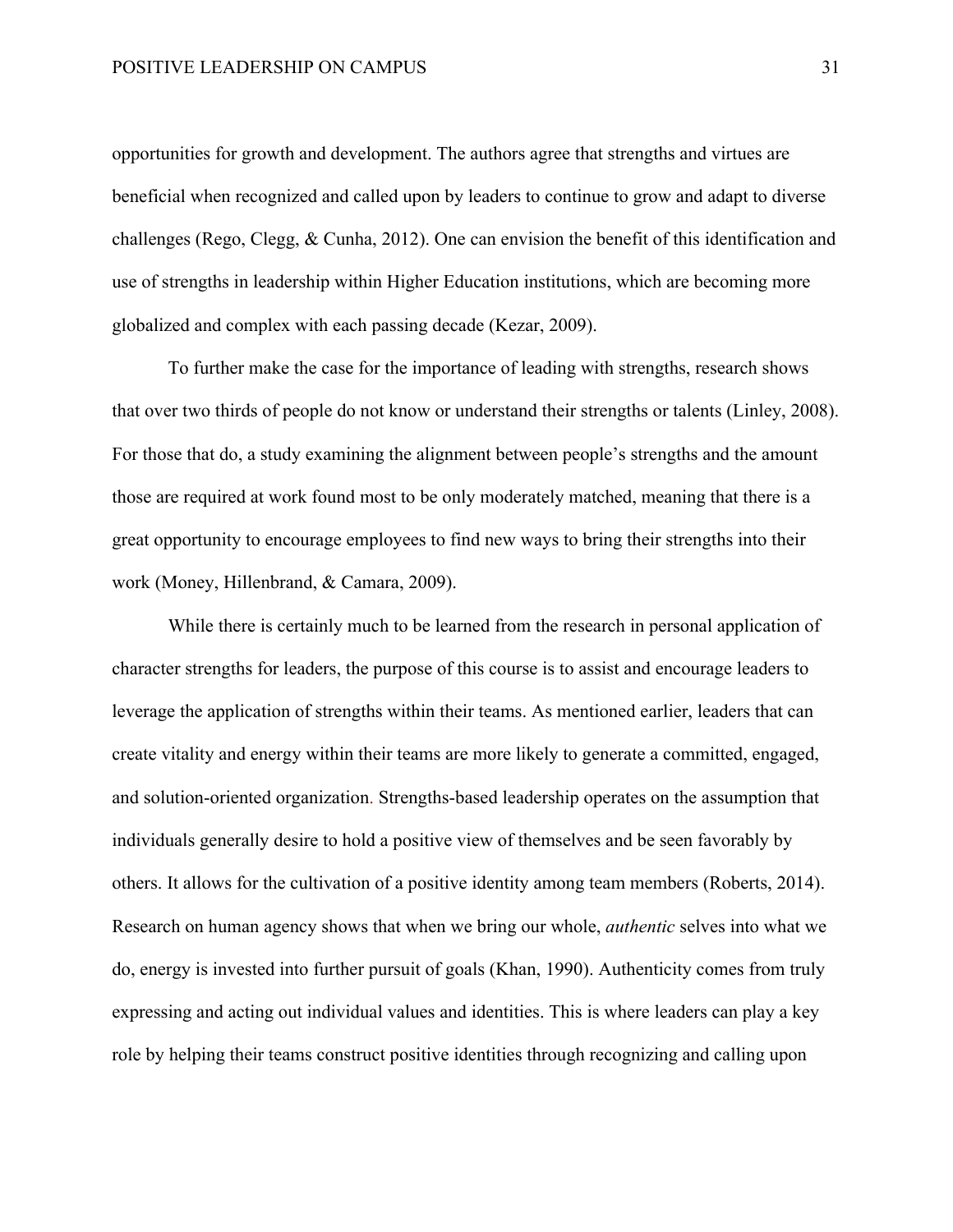their individual strengths to deal with novel and challenging circumstances for which they may not feel trained (Roberts, 2014).

A national survey of 1515 university administrators (such as deans, directors, and department chairs) found almost half feeling overwhelmed and unenthusiastic about their role, believing it significantly interfered with their well-being (Morris & Laipple, 2015). One of the reasons reported for this downward trend in job satisfaction was feeling unprepared in certain areas of work such as developing metrics to measure success and dealing with grievances. It is possible that developing positive identities around their existing strengths could help buffer against some of these challenges, encourage individuals to lean on their strengths when faced with unexpected tasks, and lead to increases in well-being and productivity. As researchers have pointed out, one of the outcomes of using strengths are energy and authenticity, meaning that individuals feel more vigorous, focused, and resilient in the face of challenges (Dubreuil, Forest, & Courcy, 2014). Being able to understand what we are good at, and call upon those qualities when faced with unpredictable obstacles, can increase feelings of competence and commitment to solving the issue at hand. Moreover, this process of using a trait that comes naturally energizes us and feels good (Dubreuil et al., 2014). While energy and engagement are not the opposite of burnout, they may help buffer against it (Rothbard & Patil, 2012).

In addition to the added benefits of engagement, vitality, and agency in work, use of strengths and positive identities can help increase the experience of work as a meaningful endeavor and promote quality connections within teams. Researchers in POS have identified that when work is perceived as critical to one's identity (a destiny or duty), it is considered a calling (Wrzensniewski, 2011) and perceived as meaningful. As we have observed through the theory of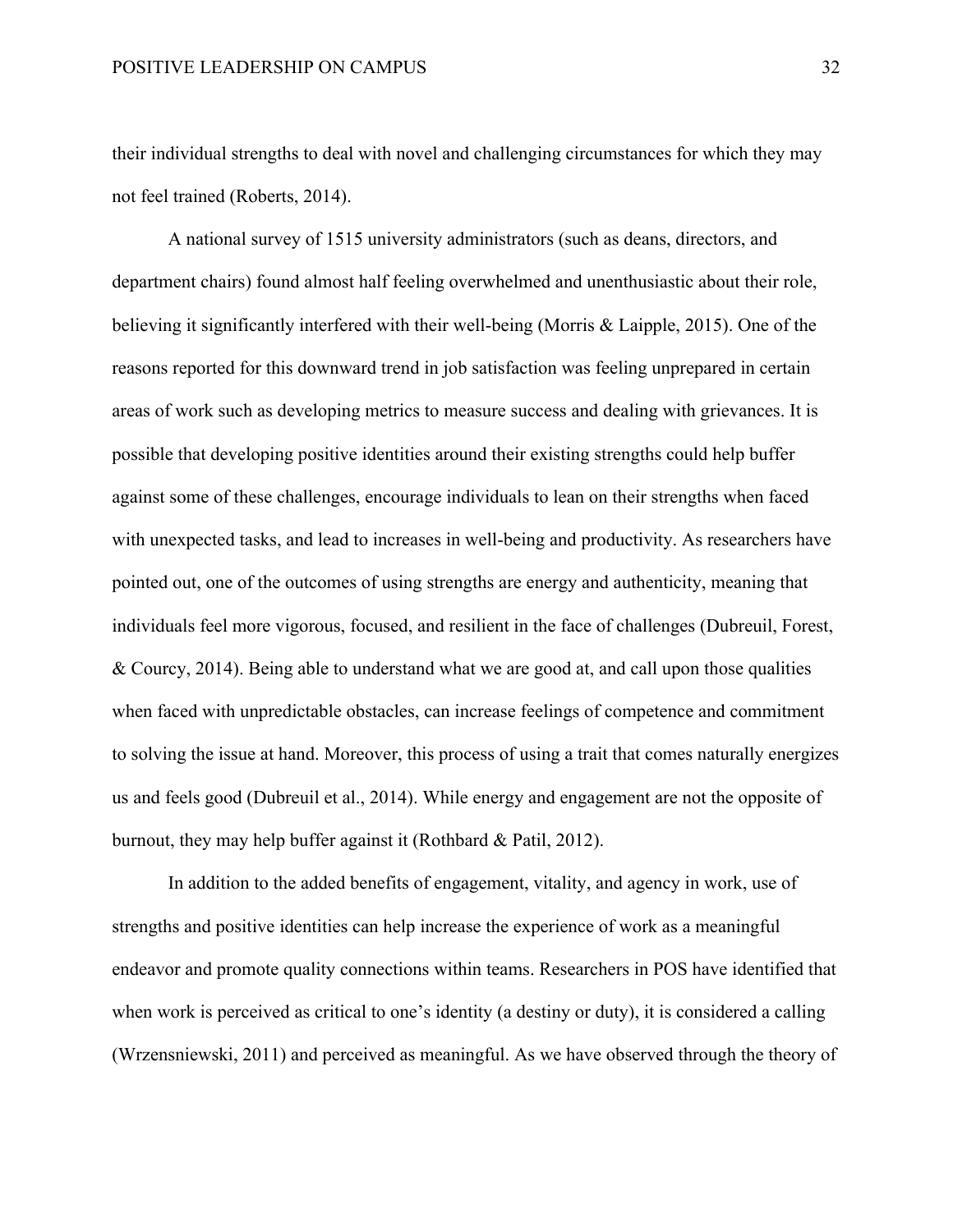PERMA, M (meaning) is one of the critical elements of well-being. While customary employee development practices aim to remedy areas of weakness, strengths-based leadership takes a different approach. By recognizing that organizations have more to gain through leveraging their employee's natural talents, skills, and knowledge, positive leaders open up opportunities for people to increase the frequency of positive experiences at work (Asplund & Blacksmith, 2012). In the next section, we will explore how strengths use is related to meaning and social connections, as well as the mechanisms through which leaders can enable greater experiences of these elements within their teams.

**Looking ahead***.* To help you begin to apply strength-based leadership practices with your teams, Module III provides an exercise called "Strengths Spotting" that encourage employees to identify and lean on their strengths within their work. Having team members take the VIA assessment and learn the language around strengths will help them identify with what they do best and spot these traits in others on the team, thereby creating energy and an upward spiral of vitality.

## **B. High Quality Connections**

A copious amount of literature in both Positive Psychology and POS speaks to the protective powers of social connections and relationships. The "R" in PERMA is identified in Module I as critical to individual well-being. In the context of work, relationships and collaboration are key to organizational success. Due to their lengthy history and scale, Higher Education institutions are not known to be particularly agile, and collaboration is often not easily achieved (Kezar & Lester, 2009). Leaders, therefore, must understand the dynamics that lead to collaboration and the synergies that create the energy needed for innovation among their teams.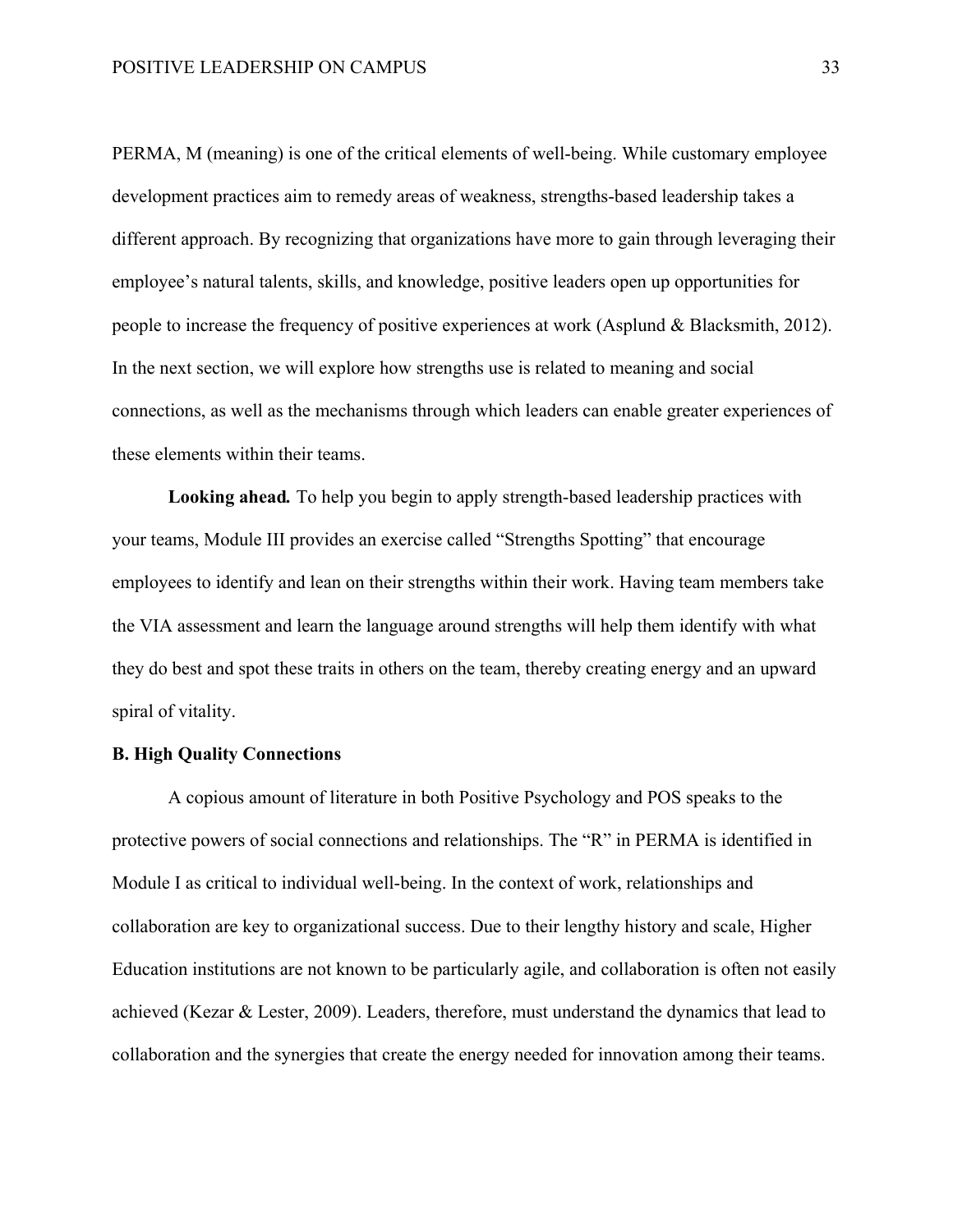POS can help in this regard through research that explores the importance of social connections in the context of organizations. We will explore this topic in depth in this section.

By way of social support, organizations have been shown to protect individuals against adversity that could otherwise lead to burnout (Caza & Milton, 2012). This means that through the right initiatives, leaders can develop resilience in their institutions. Quality relationships that help individuals feel valued and connected play a big role in this process (Caza & Milton, 2012). Leadership that builds trust and authenticity helps to facilitate both a culture of connection and communication (Youssef & Luthans, 2011). Relational constructs such as trust and social support are rooted in the premise that people exchange valuable resources between each other. In contrast, High Quality Connections (HQCs) are based on the notion that the experience of connection itself is the resource that affects individual and group performance in positive ways (Stephens, Heaphy, & Dutton, 2012).

In her cornerstone book *Energize Your Workplace,* POS expert and Professor Jane Dutton (2003) defines HQCs as moments characterized by shared positive regard, engagement, and trust between individuals (p. 2). She emphasizes that there need not be a lengthy and invested relationship present in order to experience a high quality connection. Something as simple as an e-mail exchange or moment of acknowledgment in a meeting has the potential to become a quality connection. Dutton (2003) describes the outcome of these types of connections as energizing and opening, speaking to the high level of vitality and engagement they create. Module I introduces the work of psychologist Barbara Fredrickson on shared positive emotions as expanding and building of social resources (Fredrickson, 2001). The link between Fredrickson's work on positive upward spirals and Dutton's high quality connections is centered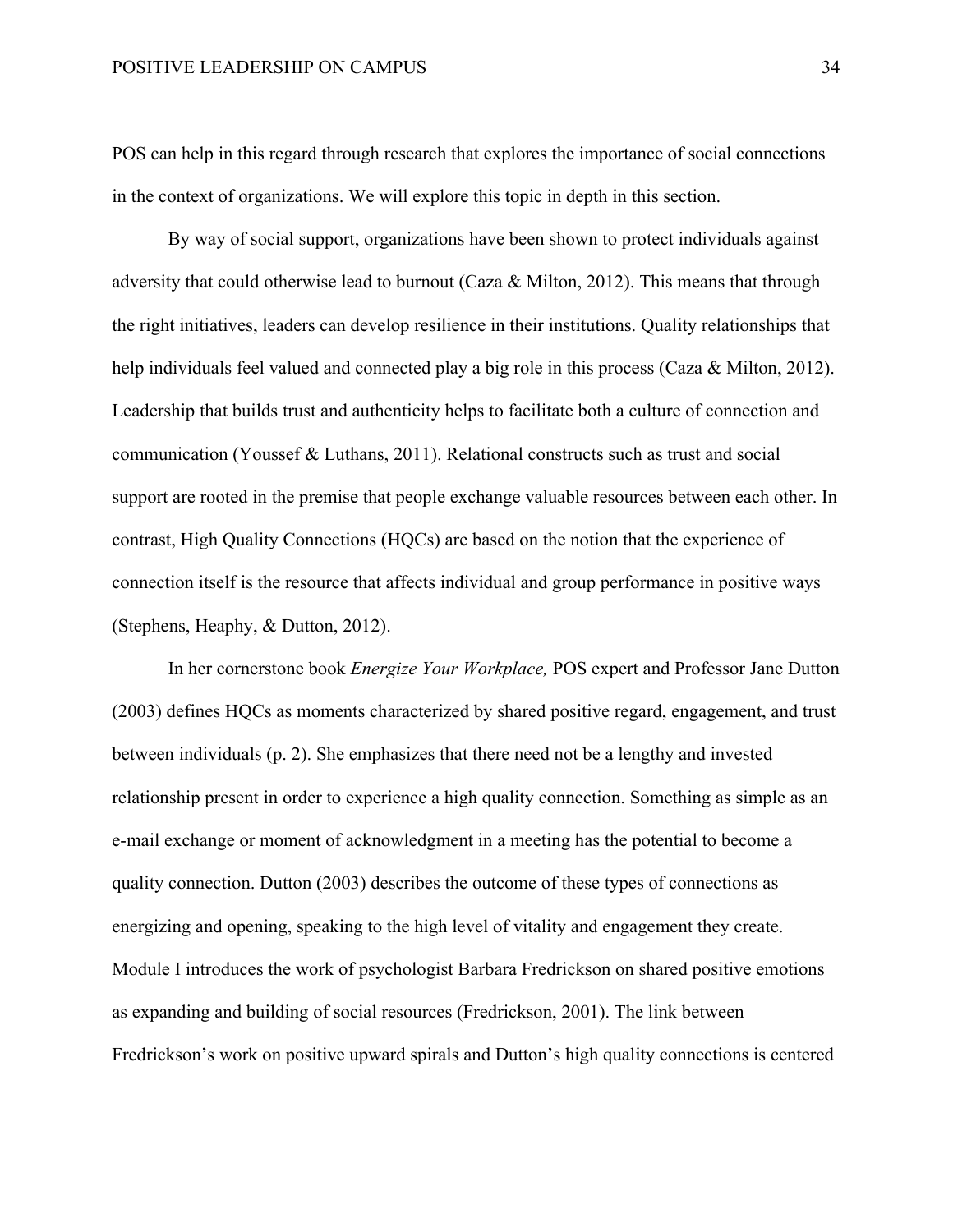#### POSITIVE LEADERSHIP ON CAMPUS 35

on energy formation and positive affect. Energizing interactions between team members at work are infectious, having the ability to sustain further vitality and move the entire team to experience more interest, joy, commitment to solving problems, and creativity (Dutton, 2003).

Many studies have found further benefits of HQCs on behavioral, emotional, and even physiological processes. A review of studies exploring the physiology of social interactions at work found positive effects of quality social connections on cardiovascular health, the immune system, and the neuroendocrine system (Heaphy & Dutton, 2008). For example, quality social support was shown to lower cortisol (a stress hormone) levels through increases in oxytocin (the bonding hormone). HQCs are also shown to aid individuals in developing positive identities, discussed in the previous section, by enabling them to explore self-concepts and feel valued, and identified by others (Roberts, 2007). At the group level, HQCs are related to greater trust and psychological safety, which are effective at increasing collaboration (Stephens et al., 2012). Of particular interest to campus leaders, there are studies showing that greater unit learning from mistakes, improvements in coordination, and higher levels of error detection are linked to the beneficial effects of quality connections in teams (Carmeli & Gittell, 2009; Gittell, 2003).

In Higher Education, HQCs can have a monumental impact on team effectiveness. This is because college and university campuses are traditionally bureaucratic and hierarchical organizations, plagued by stringent administrative structures, clashes between academic and administrative priorities, and responsibility focused budgeting (Kezar & Lester, 2009). All of these characteristics support individualistic behavior and hinder collaboration and innovation. Specialization, known as the division of units into distinct structures (such as academic advising, financial aid, etc.) has also led to a separation of values and priorities, each unit believing their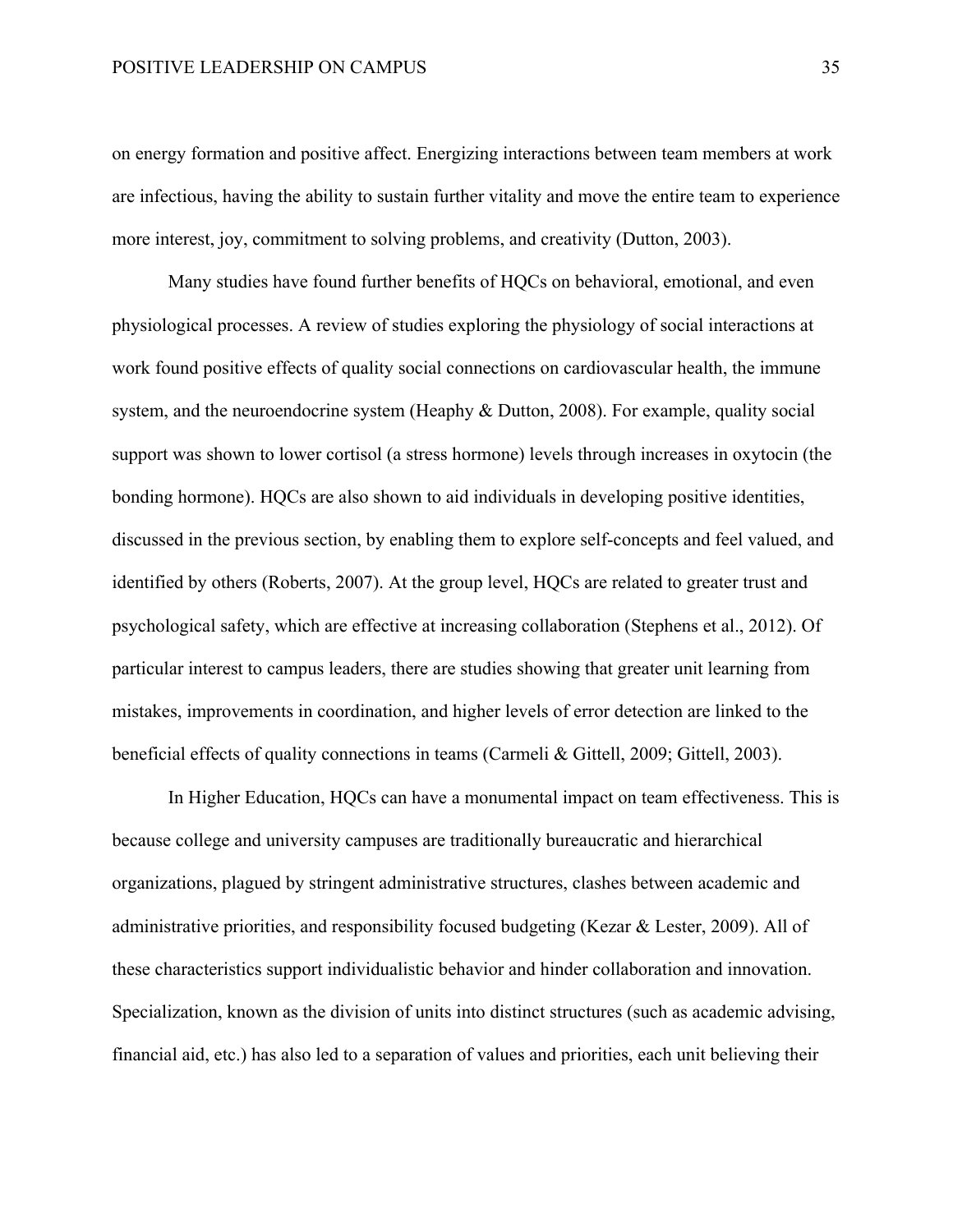work more important than the overall mission of the institution (Kezar & Lester, 2009). These types of beliefs and the micro-aggressions that ensue from them are what Dutton (2003) refers to as "corrosive connections" (p. 110). Corrosive connections are the opposite of HQCs and tend to suck out the energy and vitality from a team. Dutton (2003) offers numerous strategies for dealing with corrosive relationships at work from bringing awareness to the issue, creating a sense of control, and strengthening one's own internal resources. However, it is important to note that strengthening positive relationships though HQCs is an effective way to protect against corrosive connections that cannot be remedied at work. Leaders can encourage teams to begin to build upon these resources by promoting mentoring programs, support groups, and other safe spaces where HQCs can be built and a sense of worth and validity re-established (Dutton, 2003).

Many mechanisms describe how HQCs are facilitated. Cognitive mechanisms include an awareness and acceptance of others, plus the ability to take multiple perspectives that allow for empathy formation (Stephens et al., 2012). Emotional mechanisms are discussed earlier and include positive affect (Fredrickson, 2001) and emotional contagion (Stephens et al., 2012). Finally, behavioral mechanisms are perhaps the most easily influenced by leaders and include respectful engagement, task enabling, and building trust (Stephens et al., 2012). Module III introduces some helpful strategies that can be applied immediately to increase the likelihood of HQC formation within and between teams.

**Looking Ahead***.* In Module III, we look at simple and specific ways you can facilitate the development of quality connections within your teams. Best practices are discussed in the context of Higher Education administrative units as well as strategies that leaders can adapt to increase the likelihood for individuals to feel seen, valued, and validated at work.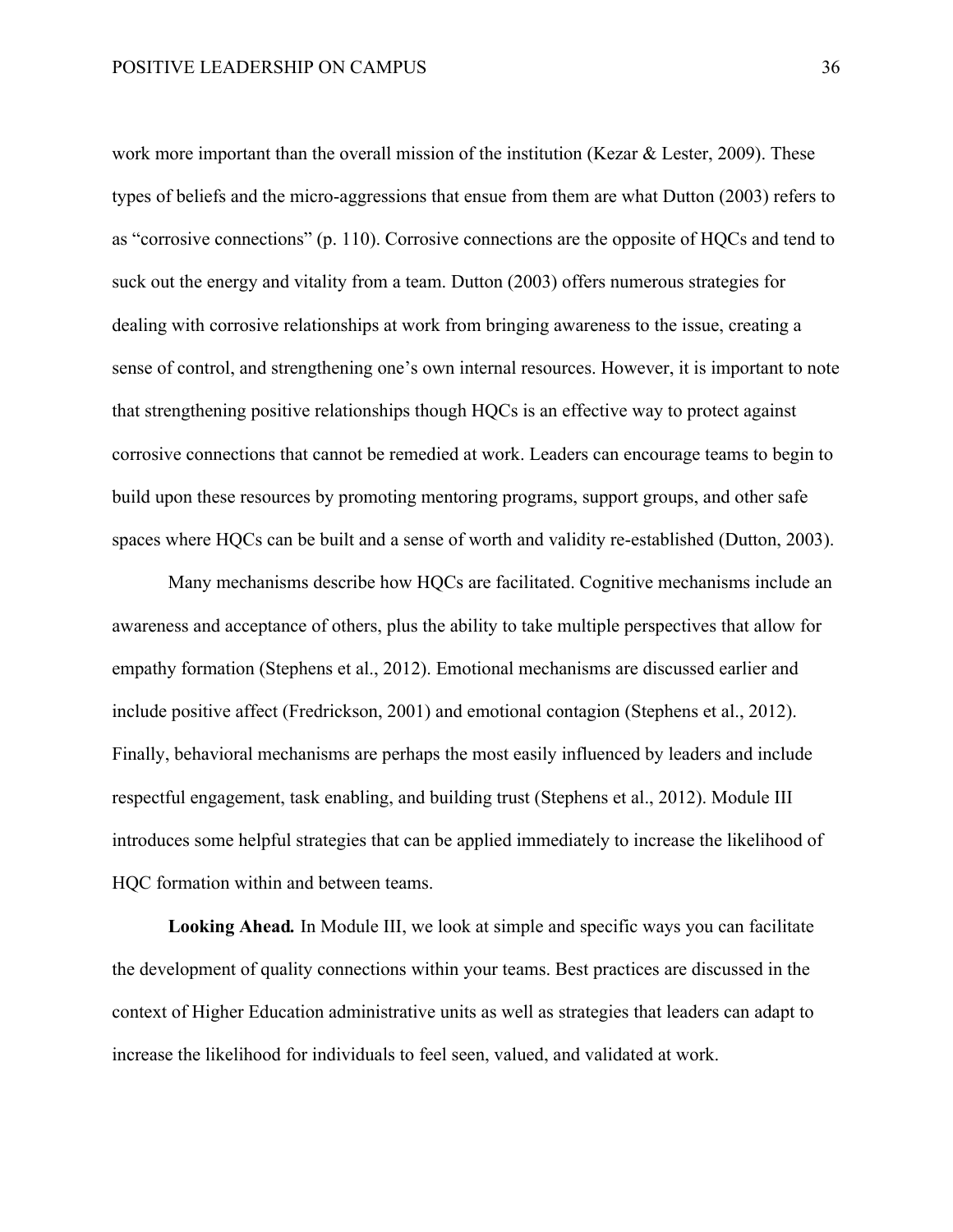## **C. Higher Purpose in Higher Education**

Why pursue a higher purpose at work? The average individual will end up spending about one third of their life working. The work sphere demands so much energy, attention, and personal resource investment that it often becomes one of the biggest factors in our sense of identity. In Module I, the M in PERMA is identified as a critical component of well-being. Adopting a higher purpose at work has been found to lead to increased meaning, life-satisfaction, work engagement, and even physical health (Dutton & Spreitzer, 2014). In addition to the myriad of benefits to the individual, embedding a sense of meaning and higher purpose in an organization can uplift it to reach its full potential. In this section, we will explore the beneficial effects of embedding meaning and purpose within teams, the challenges faced by higher education administrators in this arena, and pathways that can lead to meaning and purpose alignment.

Purpose has inherent value to people insofar as it is a conduit to meaning and fulfilment in life. Steger (2009) defines purpose as long-term goals that people are motivated and committed to pursue. Victor Frankl (1963) has identified meaning as deriving from a unique purpose or important aim in life that each individual possesses. A review of the literature on meaning and purpose found countless studies supporting the notion that well-being, happiness, life-satisfaction, and engagement at work are all increased when a sense of purpose is present (Steger & Wong, 2012). Additionally, purpose and meaning are also beneficial at the organizational level. Quinn & Thakor (2014) define a higher purpose in organizations as "something that is perceived as producing a social benefit over and above the tangible pecuniary payoff that is shared by the principal and the agent" (p. 2). In their paper on "The Economics of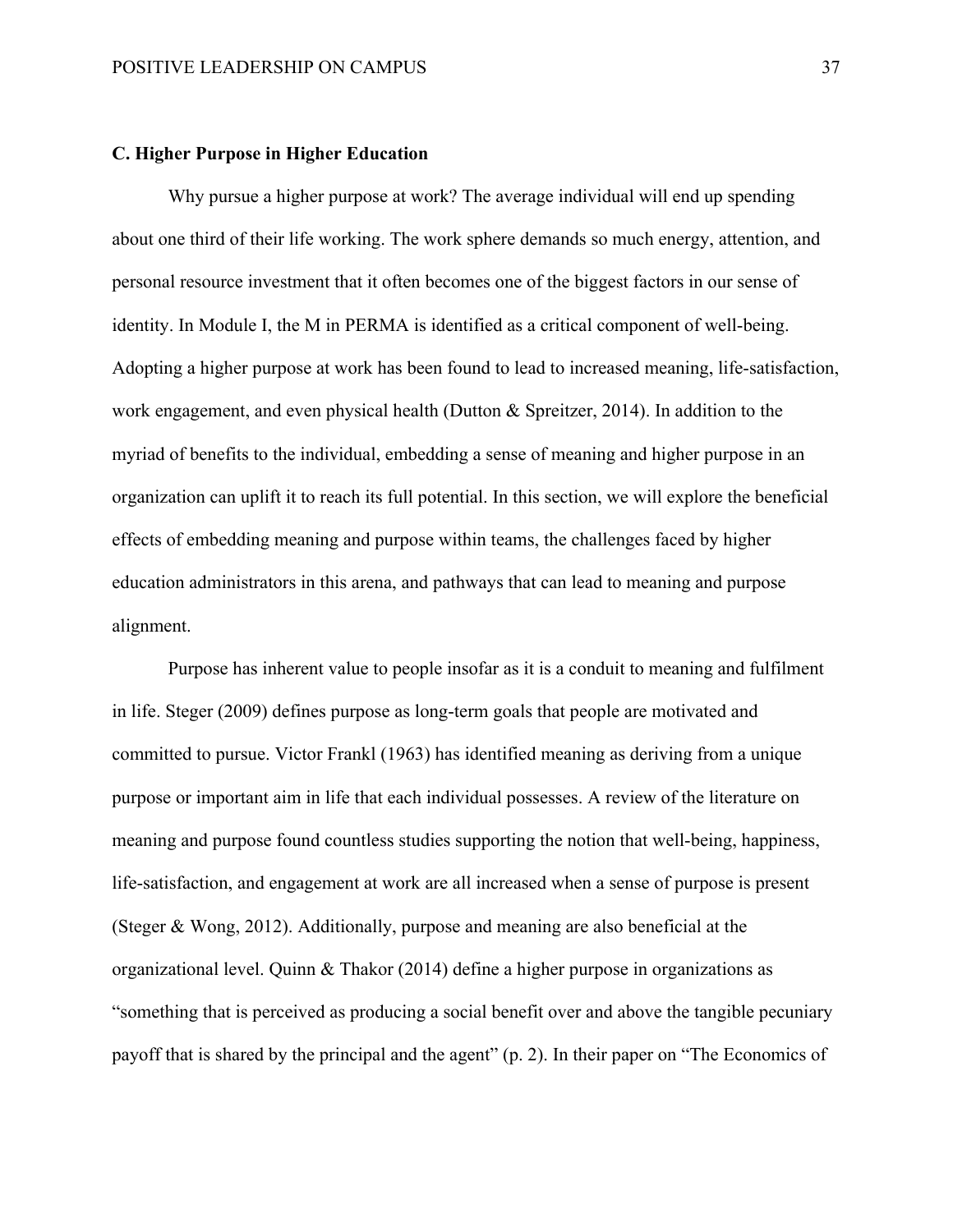Higher Purpose", the authors explain that a higher purpose can emerge when transformational leaders create meaning by linking their organizations business goals and purpose to that of the individuals own values (Quinn & Thakor, 2014). This, in turn, increases the agent's intrinsic motivation to invest effort thereby decreasing the amount of external rewards that they require.

As an establishment designed to provide important value to society, the higher education mission is laden with purpose and meaning. The financial benefits are not what usually attract individuals to pursue a career in higher education. It is the opportunity to have an impact on students, the future workforce, and the research and knowledge produced that will be of benefit to society which draws individuals to these careers. In a 2013 survey conducted by *Inside Higher Ed*, 218 out of 464 (46%) respondents said their main reason for choosing a career in higher education was because they considered it their "calling" (Catropa & Andrews, 2013). Another 27% (128 people) said they identified with the "Mission of Higher Ed", and 18.5% (86 people) said it was because of the opportunity to make an impact. As can be observed in Figure 2, well over three quarters of respondents identified some type of personal or universal purpose as their main reason for choosing a career in higher education. The responses are indicative of the primary driver of these employees to their jobs – they want to find meaning at work. The responses do not, however, indicate why many continue to stay in their positions despite feeling burned out or overwhelmed.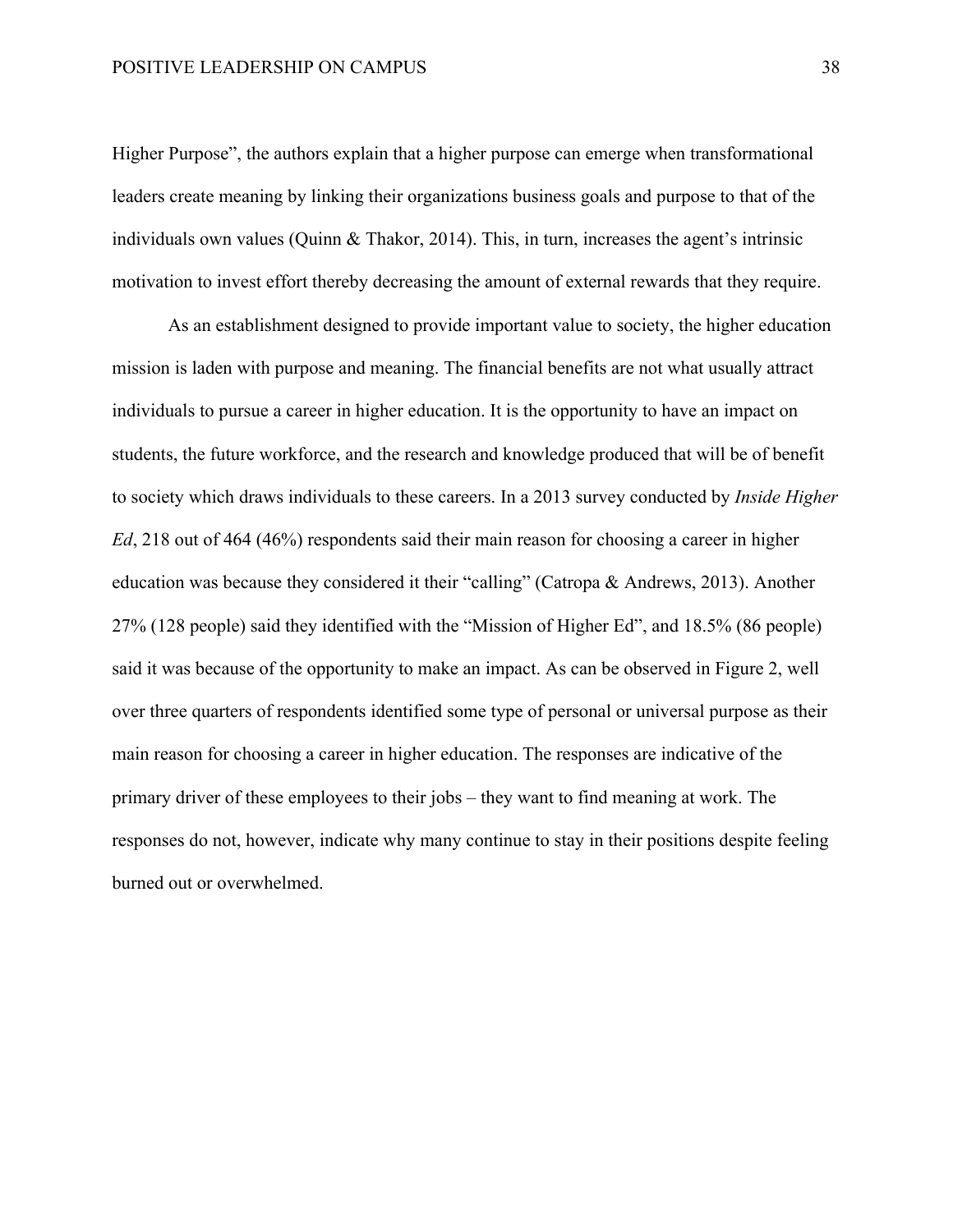

**Figure 2.** *Inside Higher Ed Survey (2013)*

A "calling" has been defined in numerous ways in organizational literature, with the most traditional definition being "a meaningful beckoning towards activities that are morally, socially, and personally significant" (Wrzesniewski, 2011, p. 46). With so many respondents identifying higher education work as their calling, it might seem as though there would be no need to focus on imbuing a higher purpose into college and university faculty and administrative teams. However, the reality is more complex than simply looking at the reasons someone seeks work in higher education. For example, one study looking at job satisfaction of mid-level university administrators reported that they often feel invisible and disconnected from the mission and goals of the university (Johnsrud & Russer, 1999). In the previously mentioned study of 1515 university administrators, it was reported that the majority of participants had admitted to feeling less enthusiastic or interested in their work since beginning their position (Morris & Laipple,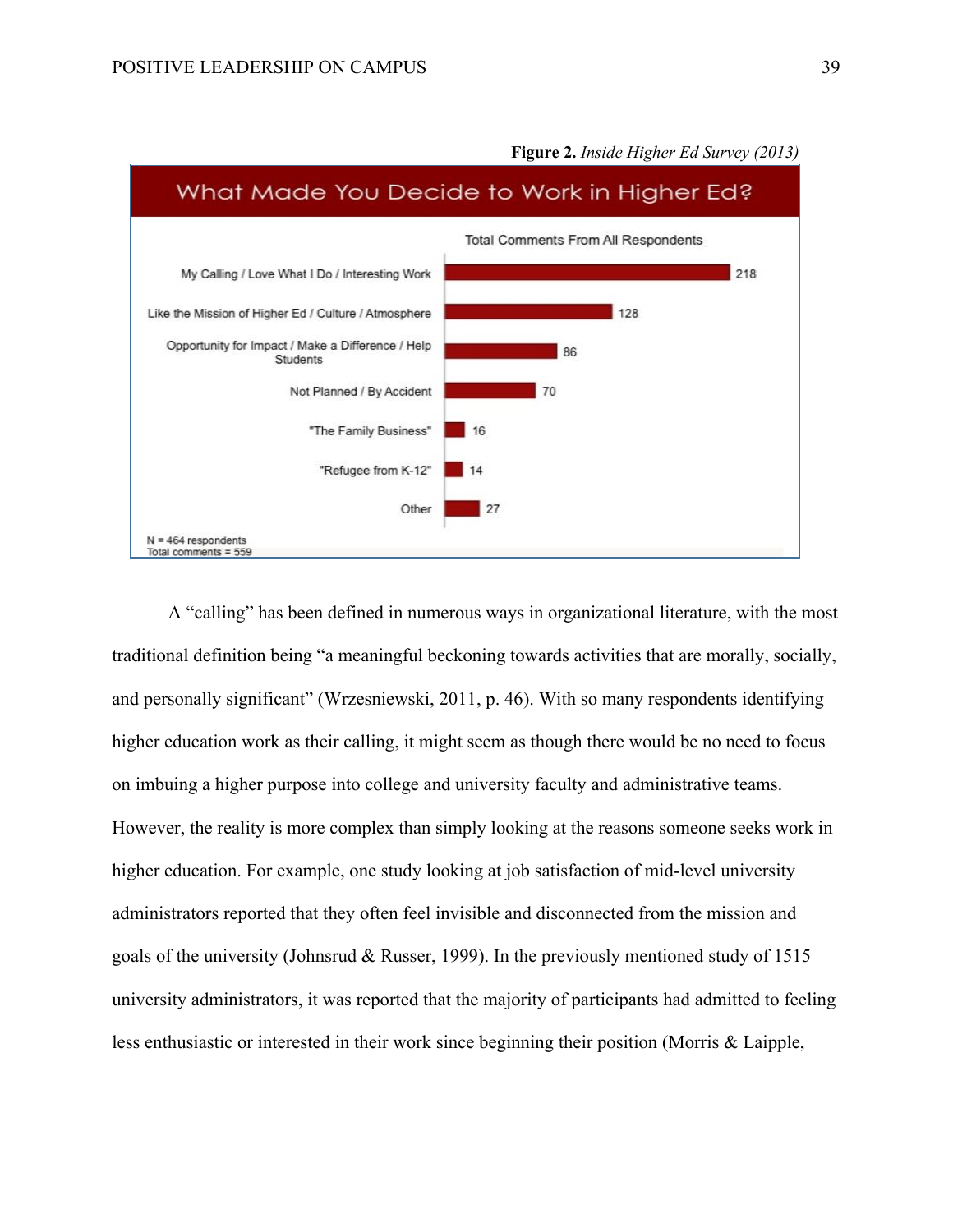2015). The main reasons for the disengagement were reportedly due to the effect that the role was having on their well-being (feeling unprepared or un-appreciated) and interference with life outside of work (i.e. having to work long hours and weekends). Given the lack of direct contact with the students they are making a difference for, coupled with the administrative red tape and political challenges they must face daily, campus administrators might lose their connection to the original mission and purpose that attracted them to the field. Reconnecting these individuals with the higher mission of the institution could help re-energize them and restore their sense of purpose and meaning to their work.

To understand potential pathways to meaning formation in the context of work, we can look back at the previous sections in this course. The section on character strengths introduced the idea that individuals are motivated to create positive identities of themselves and be seen favorably by others. Agency is presented as a way through which people seek out to create and confirm their identities, calling on their unique character strengths to build and sustain meaningful connections, solve difficult challenges, or innovate. Self-efficacy, or the belief that one has the ability to succeed at any given task, plays a big part in this process because it is obtained through observing the cues and responses from the environment (Bandura, 1997). If an individual receives a positive response to their action, then they are more likely to build selfefficacy. Similarly, Wrzesniewski, Dutton, and Debebe (2003) argue that meaning in the context of work is created through cues about the significance of the task they are performing as well as from the acts of others. This can explain why use of character strengths (that come naturally) could be a pathway to meaning formation – through the authentic expression of identity and natural talents, employees can feel more connected to the work they are doing. Additionally, the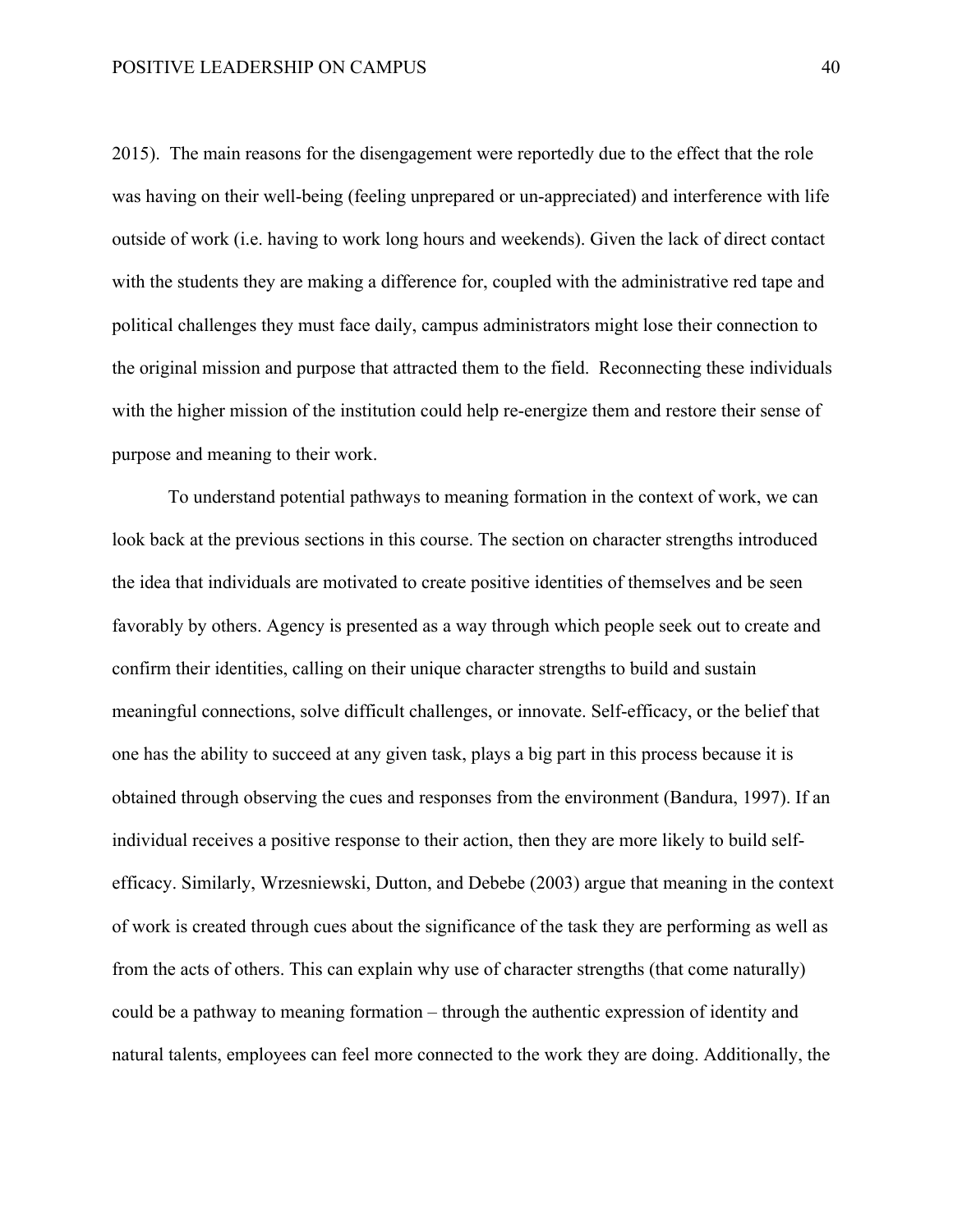authors argue that further work meaning is derived from employees seeking out interactions and constructing positive relationships that reinforce positive relationships at work (Wrzesniewski et al., 2003). This is where facilitating more opportunities for employees to experience HQC can help them create more meaning in their work since "employees want meaning through connection to others" (Wrzesniewski et al., 2003, p. 93).

**Looking Ahead***.* There are many strategies a leader can adopt when attempting to connect their team to a higher purpose within their work. We will examine one in Module III that combines the "Vision Formulation" and "Vision Implementation" strategies introduced in Dutton's (2014) *How to Be a Positive Leader* with the use of character strengths and High Quality Connections in order to empower and energize teams to thrive and aim to reach their potential, generating an overall sense of well-being.

*"Purpose is the deepest dimension within us – our central core or essence – where we have a profound sense of who we are, where we came from and where we're going. Purpose is the quality we choose to shape our lives around. Purpose is a source of energy and direction."*

Leider, 2015

## **Summary**

In Module II, we looked at three constructs that are related to the PERMA theory of wellbeing from Module I. We saw how the use of character strengths leads to more engagement, meaning, and achievement at work. We examined the ways in which high quality connections allow for building of positive relationships and protect against corrosive connections. And we looked at the benefits of enabling the creation of meaning at work and how it can be achieved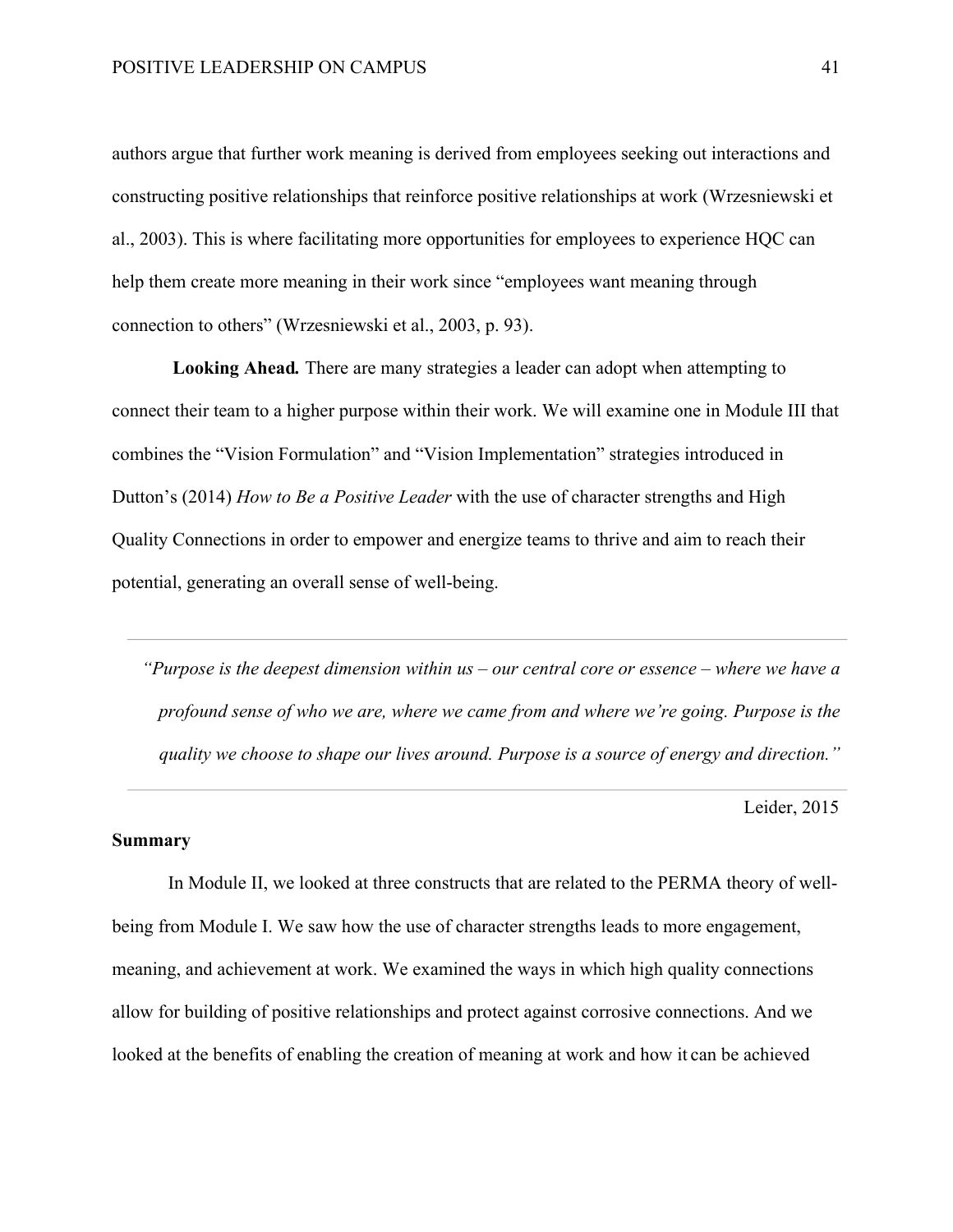through using strengths and building positive connections. In Module III, we examine three strategies that integrate this knowledge in practical ways to begin generating use of strengths, quality connections, and meaning within your leadership teams.

## **MODULE III – Positive Campus Leadership**

### **A. Leading with Strengths**

The first part of the section on positive leadership tools is focused on identity and connection to the things that individuals do well. Niemiec (2018) notes that practitioners who generate an awareness of strengths and encourage use of strengths can increase meaning and engagement, positive relationships, resilience, and goal achievement. When strengths are known and recognized, they can become "positive identity labels" (Dutton & Spreitzer, 2014, p. 59). Even though adopting positive identity labels can lead to improved behaviors and performance, many leaders are unaware of their own strengths (Dutton & Spreitzer, 2014). To further highlight the lack of awareness, survey results show that two thirds of individuals do not have a meaningful understanding of their own virtues and strengths (Linley, 2008). A positive leader actively encourages all members of their institution to build positive identities (Dutton & Spreitzer, 2014). We will now look at some ways you can get started with exploring and applying strengths within your leadership team in order to increase effectiveness and well-being.

**i. Values in Action (VIA) Survey.** In Module II, we introduced the VIA Inventory of Strengths (VIA Survey) developed by the non-profit VIA Institute on Character. This survey is available for free at https://www.viacharacter.org and is offered in multiple languages. The first part of using strengths at work is developing an awareness of top strengths at the individual level. As a leader, taking the VIA assessment and learning your *signature strengths* (top five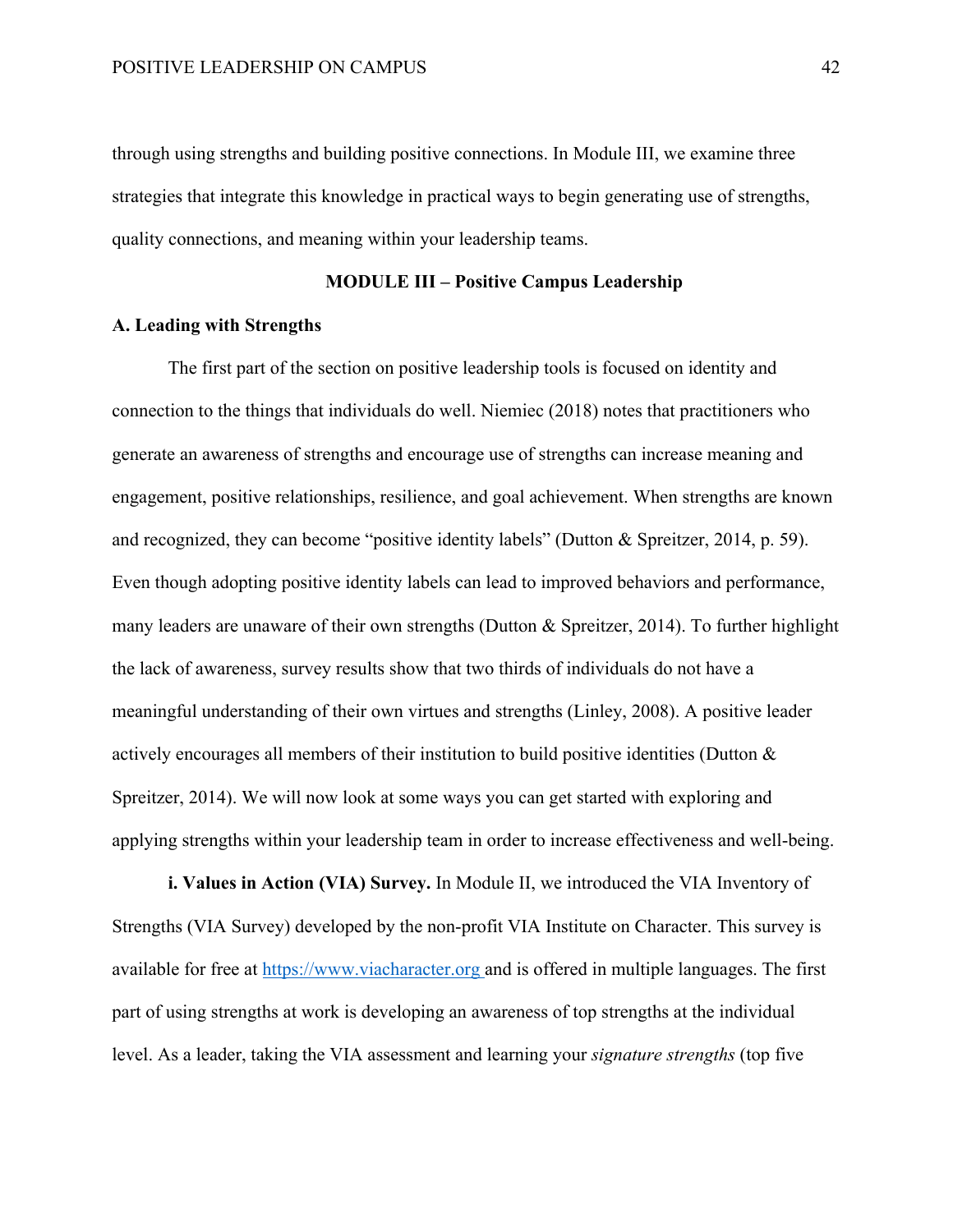strengths) will help you develop a language around the characteristics that come most naturally to you. For example, you may find that *perspective* and *perseverance* are in your top five strengths. Knowing that perspective is a strength might encourage you to seek out different possible solutions to a leadership problem. Knowing that you have perseverance might enable you to stay adaptable and safeguard you against stress in coming up with solutions to challenges.

After you complete the VIA assessment, you will receive your 24 strengths in rank-order. Niemiec (2018) recommends reading each definition and noticing what most interests or surprises you about the results. There may be inclinations towards positive actions to take pertaining to certain strengths which should be regarded. It is important also to note that your lowest strengths are not considered "weaknesses" in the VIA classification. Rather, they are characteristics that might require more energy for you to apply (Niemiec, 2018). Learning the definitions and language around strengths will start to boost your connection to a positive identify for yourself.

*The first step to leading with strengths is to understand your own, and to use them in the way you lead and work.*

**ii. Team Assessments.** The second step in strengths leadership is to have your team take the VIA Assessment. You could then facilitate a workshop where you allow them to share and discuss results with each other. Some ideas around how to facilitate team conversations around strengths can be found in the *Character Strengths Interventions* handbook by Ryan Niemiec (2018). He recommends starting with asking the group what their initial reactions were to their top strengths and reminding them that any reaction is acceptable, since the goal is growth and personal development. Letting your team explore how they see each other's strengths manifest is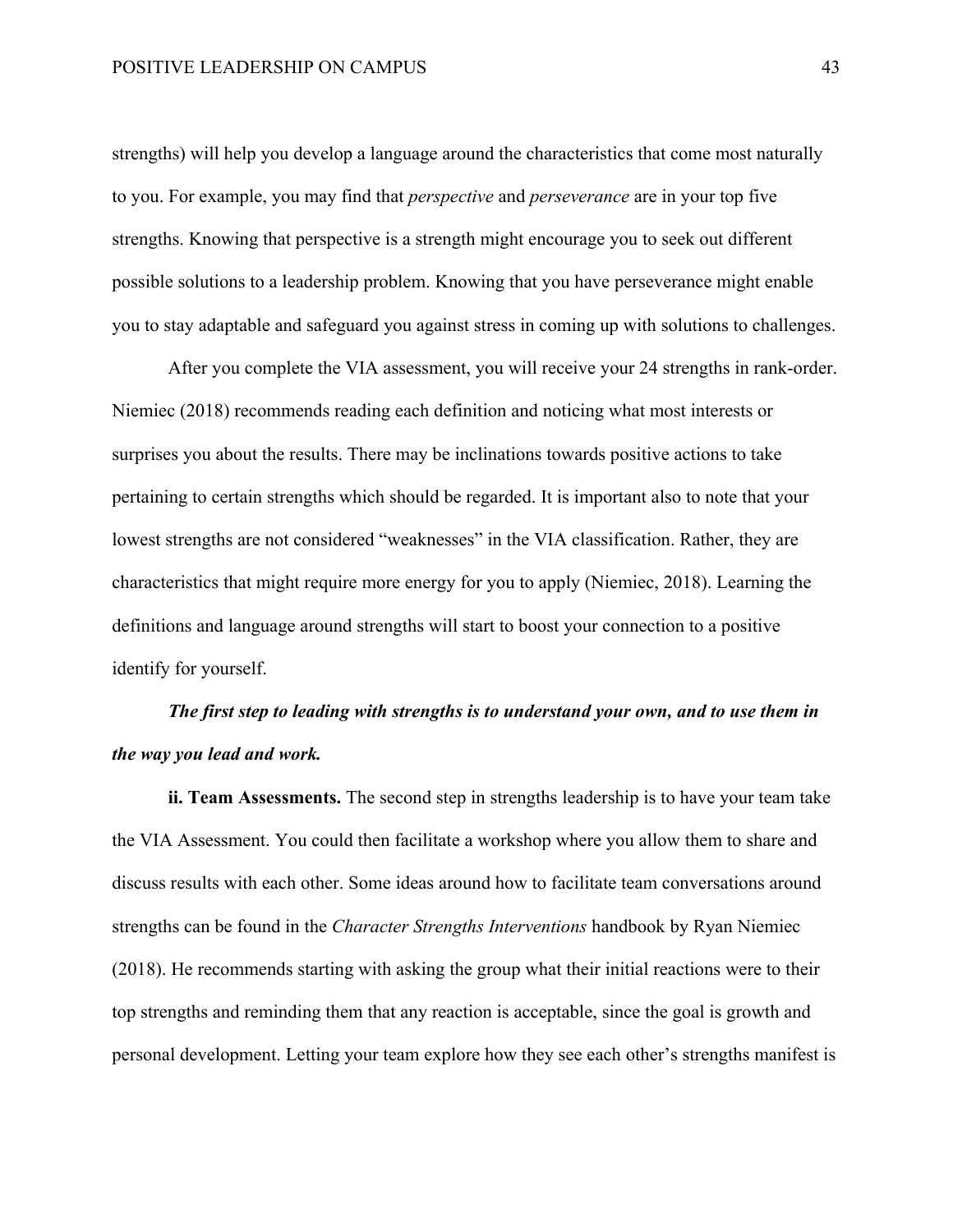another powerful way to get their engagement up and to facilitate positive identities. When others recognize something is good within us that we already know, it confirms our belief.

Another exercise Niemiec (2018) recommends which you can do with your team is called "Strengths Alignment" (p. 83). This entails having each team member list the five tasks they do most frequently at work (e.g., emailing students, tracking budgets, designing curriculum, etc.). Next, using the list of their top five strengths from their VIA profile, have them write down one way they could use any *one* of their top five strengths with each of their five most common work tasks. Have them explain how they can bring their strength into their work, and have them repeat this exercise for each of their top five strengths. An example of this might be, using *humor* when writing to students to make the emails and letters more entertaining to read. Studies behind this activity show that it can increase levels of life satisfaction and the tendency to see one's job as a calling (Littman-Ovadia & Niemiec, 2017).

## *The way to ensure that your team stays engaged in the work is by encouraging them to express their most energizing characteristics in the tasks they do daily.*

**iii. Develop a Common Language.** Once strengths are identified and applied to daily tasks, the common language can be integrated into the institutional culture by encouraging something Linley (2008) calls *Strengths Spotting*. This is observing and recognizing in one's self or in others when a strength is being used. Encouraging team members to recognize and call out strengths in each other can bring both positive influences at the individual level (as the person begins to identify with a specific strength) and at the group level (as increases in positive interactions among team members generate trust). Bowers and Lopez (2010) found that support from peers and reinforcing personal strengths, coupled with success using strengths, led to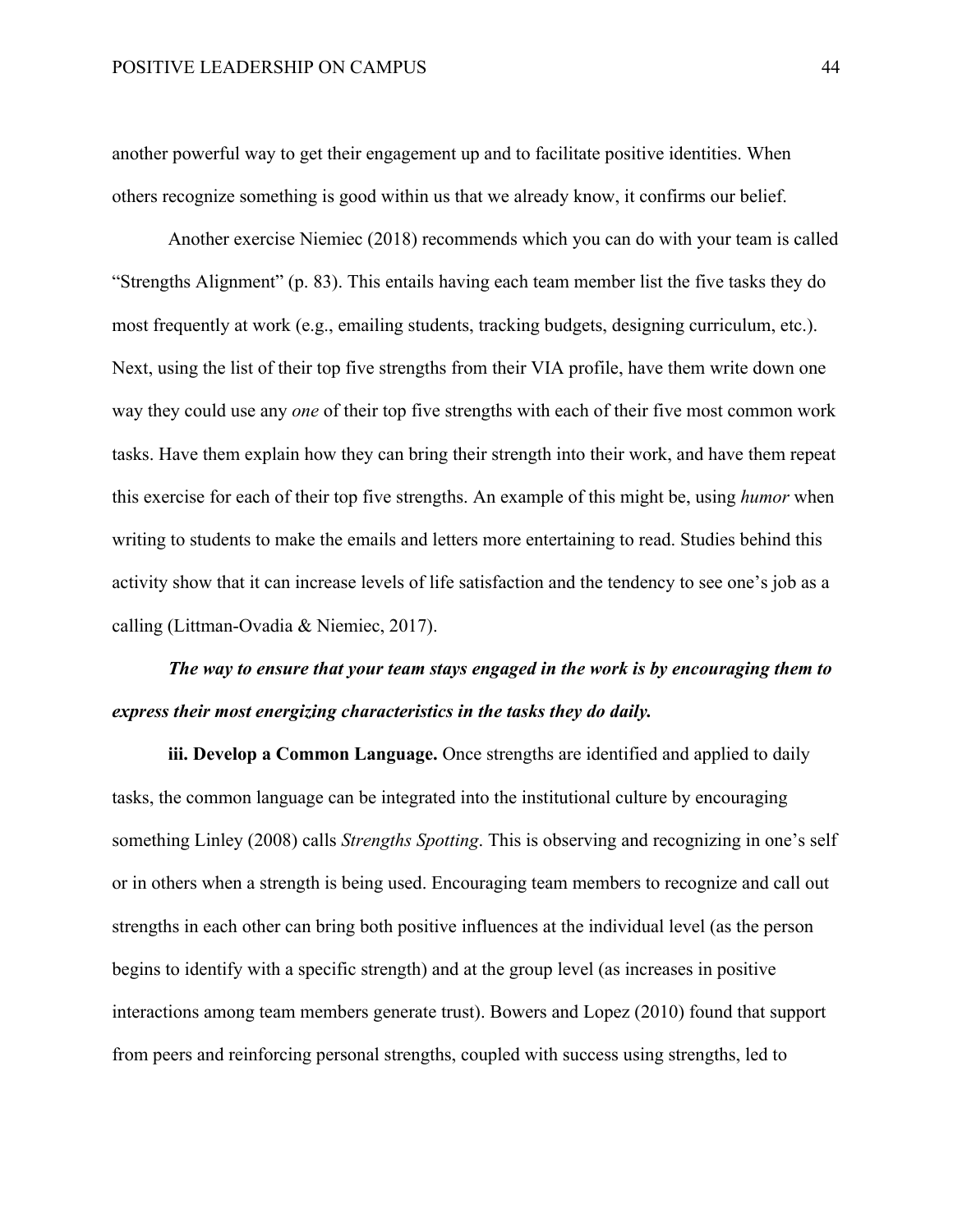maximum benefits. This means that the social context of the environment and team significantly affects how beneficial strength use is (Asplund & Blacksmith, 2012).

As a leader, one way that you can practice strength spotting with your team members is through giving *Strengths Feedback*. Effective performance feedback has been shown to increase engagement and enjoyment with the job (Aguinis, Gottfredson, & Joo, 2012). One strategy for providing this type of feedback is to not only use strengths to highlight what the employee is doing well, but also to encourage improvement in areas where there is opportunity for improvement. For example, you could say something like" "Lisa, I noticed that *love of learning* is one of your top strengths, how can you imagine bringing that into the good work you are doing outlining our department's processes?". This approach understands that people can develop best through their natural strengths and integration with talents and knowledge, rather than by building up what they lack (Asplund & Blacksmith, 2012). In addition, this type of growth generates more energy and alignment to the authentic self, leading to increases in employee wellbeing and other benefits.

*Leading with strengths means that team members will develop and call upon their most authentic character traits to tackle challenges, which can lead to increased well-being.* **B. Facilitating High Quality Connections (HQCs)**

Jane Dutton (2003) describes in her book, *Energize Your Workplace*, that High Quality Connections (HQCs) are essential for a team's energy, well-being, and performance. As we learned in Module II, leaders who build trust and authenticity help facilitate connection and collaboration among their followers. One way that trust and authenticity is built is by adopting and encouraging values, as well as facilitating a culture of openness (Dutton & Spreitzer, 2014).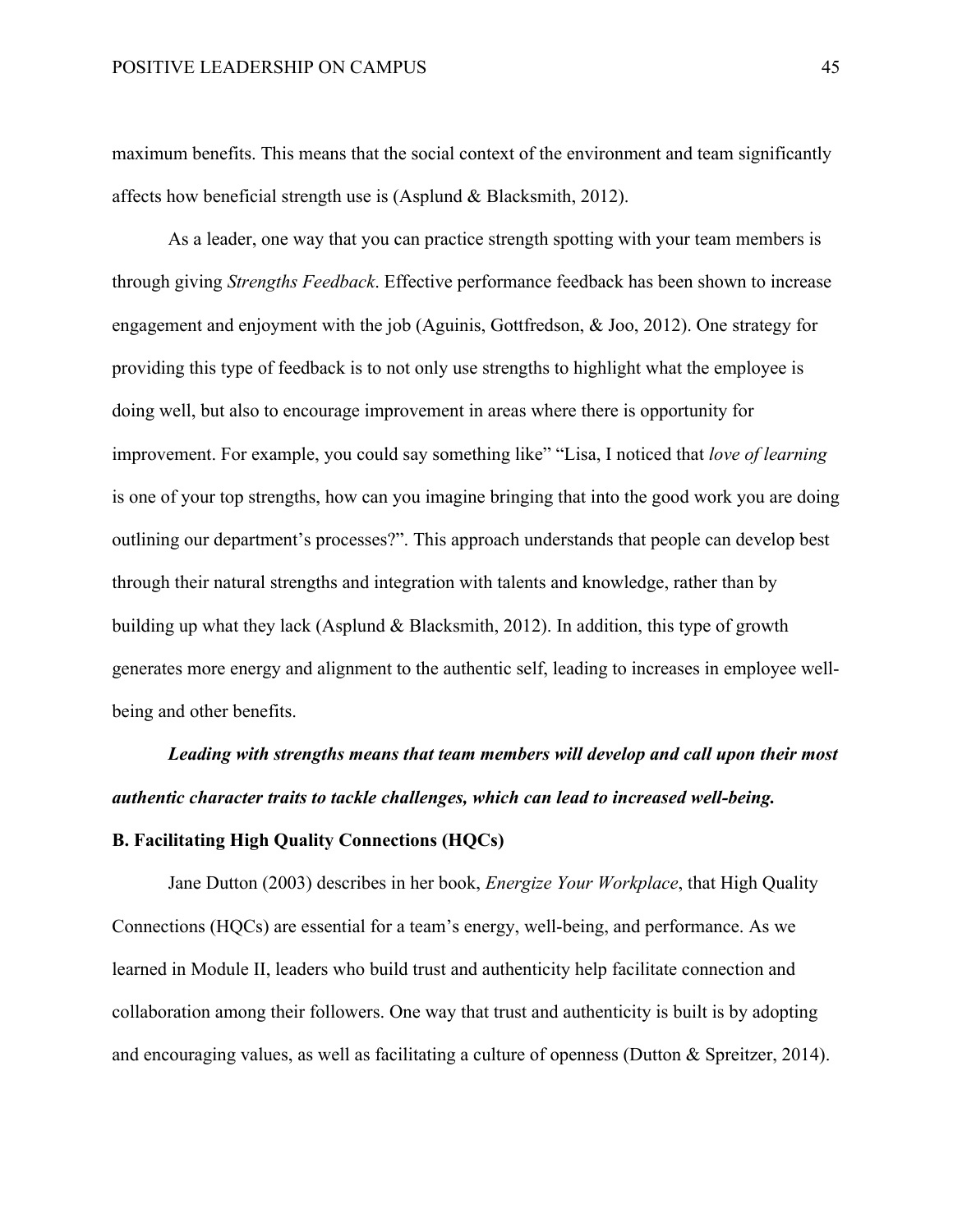We will now look at a few strategies that you can adopt to encourage the development of HQCs within your leadership teams. When these practices are rooted at the cultural level, they can become second nature and spread across the institution.

**i. Modeling for High Quality Connections**. First, we look at what you can do as a leader to model the type of behaviors that lead to HQCs among campus staff. At the core of any organization or institution, beyond even its mission, are a set of shared values. Dutton (2003) describes values as those elements in an organization that individuals believe are important, worthwhile, and beneficial. Leaders create and sustain these values by how they recruit, reward, and promote, but also by how they act (Dutton & Spreitzer, 2014). Creating clear values around teamwork, valuing the whole person, the development of people, and the respect and dignity of others has been found conducive to employees building HQCs across departments and units (Dutton, 2003). Creating rewards linked to team performance and relational skills focuses attention on collaboration (Dutton & Spreitzer, 2014). The campus values and mission can be reoriented to support team-based leadership and reward open communication (Kezar et al., 2006).

Another way that leaders can show they value people is through *Respectful Engagement,* which "shows esteem, dignity, and care for another person" (Stephens et al., 2012, p. 390). This involves paying attention to how one communicates and shows psychological presence when interacting (Khan, 1992). Active listening, which involves being responsive when someone is speaking through paraphrasing or asking questions, is a good way to convey presence (Rogers & Farson, 1979). Body language, eye contact, and empathy are all signals leaders can use to show they are valuing the person and the interaction in front of them (Dutton & Spreitzer, 2014).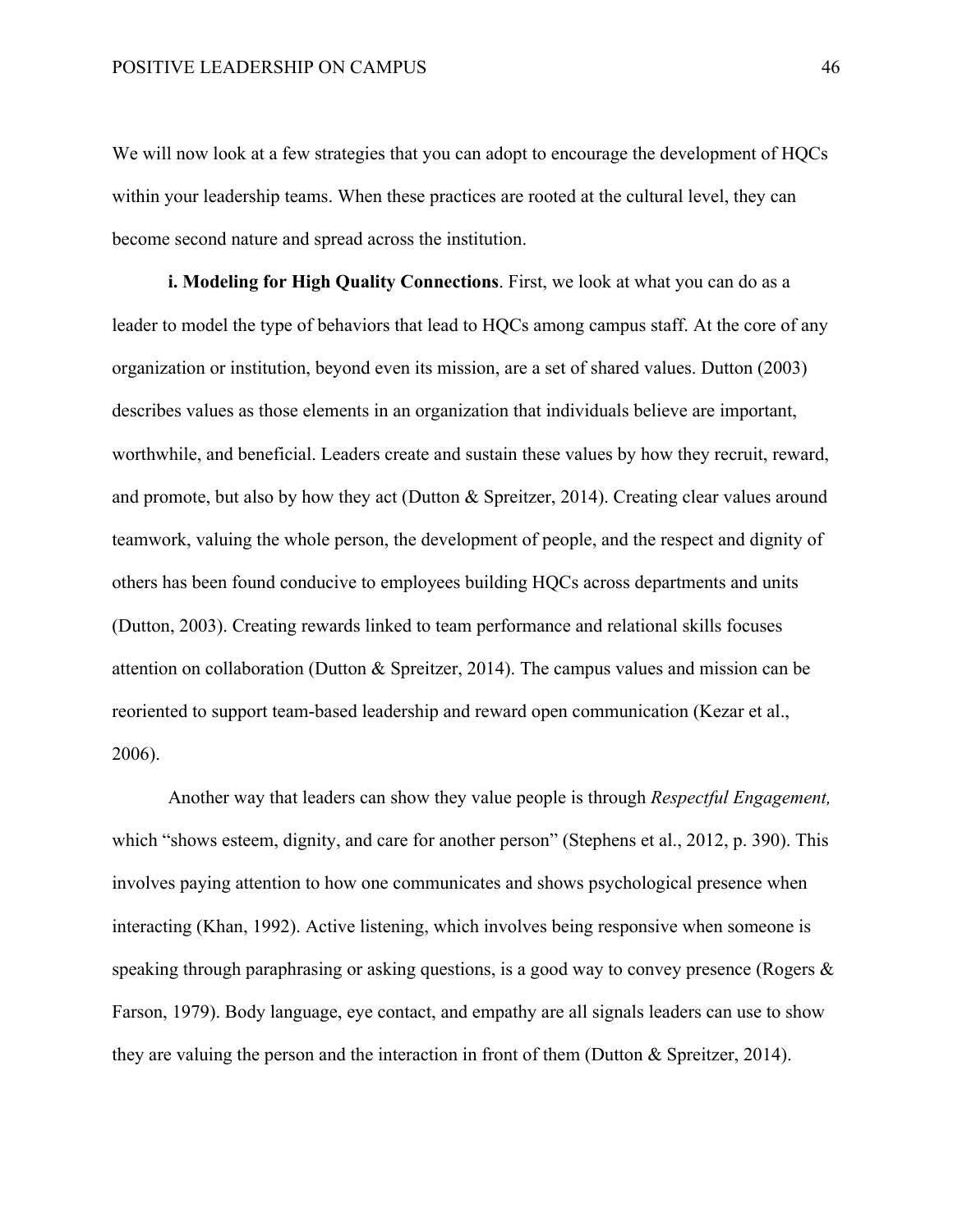Supportive communication through making requests instead of demands (Rosenberg, 2002) promotes voluntary interactions that can lead to HQCs. In the University setting, it may not always be easy to engage in this type of behavior due to busy schedules and urgent demands, so special effort may be required to actively communicate in this way.

*Leader's behavior model what is desirable in an institution, therefore they must conduct themselves in a manner that promotes connection building to enable development of HQCs.* 

**ii. Build Trust.** Trust is an enabler of HQCs. While not always easy, trust facilitates connection and makes interrelating more pleasant (Dutton  $\&$  Spreitzer, 2014). True teamwork is centered on trust, good communication, and a lack of hierarchy among members (Kezar et al., 2006). Trusting means believing that others are dependable, benevolent, and acting with integrity (Rempel, Holmes, & Zanna, 1985). When we assume good intent on the part of others, we are likely to be more open to communication and collaboration, leading to higher quality of connections. Because trust is a resource that increases with use, the first step to creating trust is to be vulnerable and act in trusting ways (Dutton, 2003), but it can be difficult to be vulnerable. This is why building trust is hard and becomes even harder once it is broken (Dutton & Spreitzer, 2014). Research conducted on campuses attempting to move towards a team based leadership model shows that the history of a campus can affect trust for many years to come (Kezar et al., 2006).

Trust can be built by what leaders and teams say, do, and don't do (Dutton, 2003) Sharing valuable information, using language that is inclusive, not accusing others of bad intent, and giving away control are all recommended strategies that help to communicate an attitude of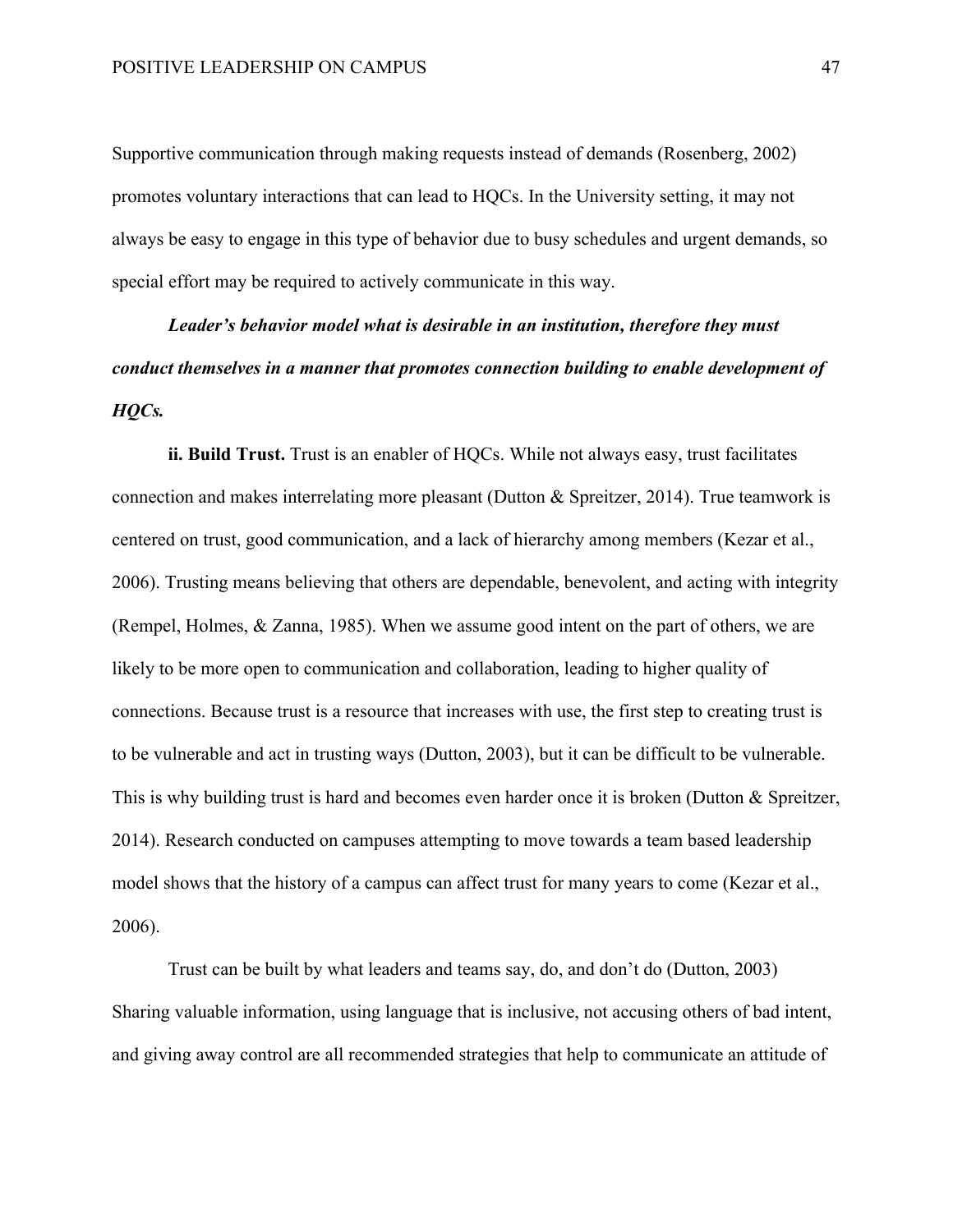trust among team members. Tierney (1993) highlights the importance of higher education leaders to promote shared responsibility and decision-making, and to reduce hierarchy among teams. This enables the building of trust and HQCs by signaling that the team values each other's voices, allowing multiple perspectives to be shared and improving decision-making outcomes. In contrast, a leader who conveys a lack of trust fosters employees who are also distrustful and insecure (Dutton, 2003), and who tend to close off in silos and hold off sharing of information.

*By building trust, leaders can create real teams defined by open communication, limited politics, and a willingness to face challenges together, due to the HQCs that form among members of the group.* 

**iii. Design Meetings to Foster HQCs.** Because employees spend a significant amount of time in meetings, there is a great opportunity to facilitate HQCs in the way meeting are designed and run (Dutton, 2003). "Meetings can have important strategic consequences for an organization because they can spark or kill the productive conversations through which people share knowledge and build connections" (p. 154). Furthermore, meetings can be good opportunities for employees to show esteem and regard, to convey that they *value* each other (Stephens et al., 2012). The way meetings are currently run in an organization or institution can give clues as to how likely they are to help generate HQCs. Specifically, meetings designed so that people can engage with each other in both enjoyable and productive ways are most likely to generate a sense of energizing connections (Dutton, 2003).

One strategy for creating meetings that are energizing is to ensure that all participants are clear on each other's roles and purpose ahead of and during the meeting. This allows them to connect and acknowledge the impact each can have on the final outcome (Dutton, 2003).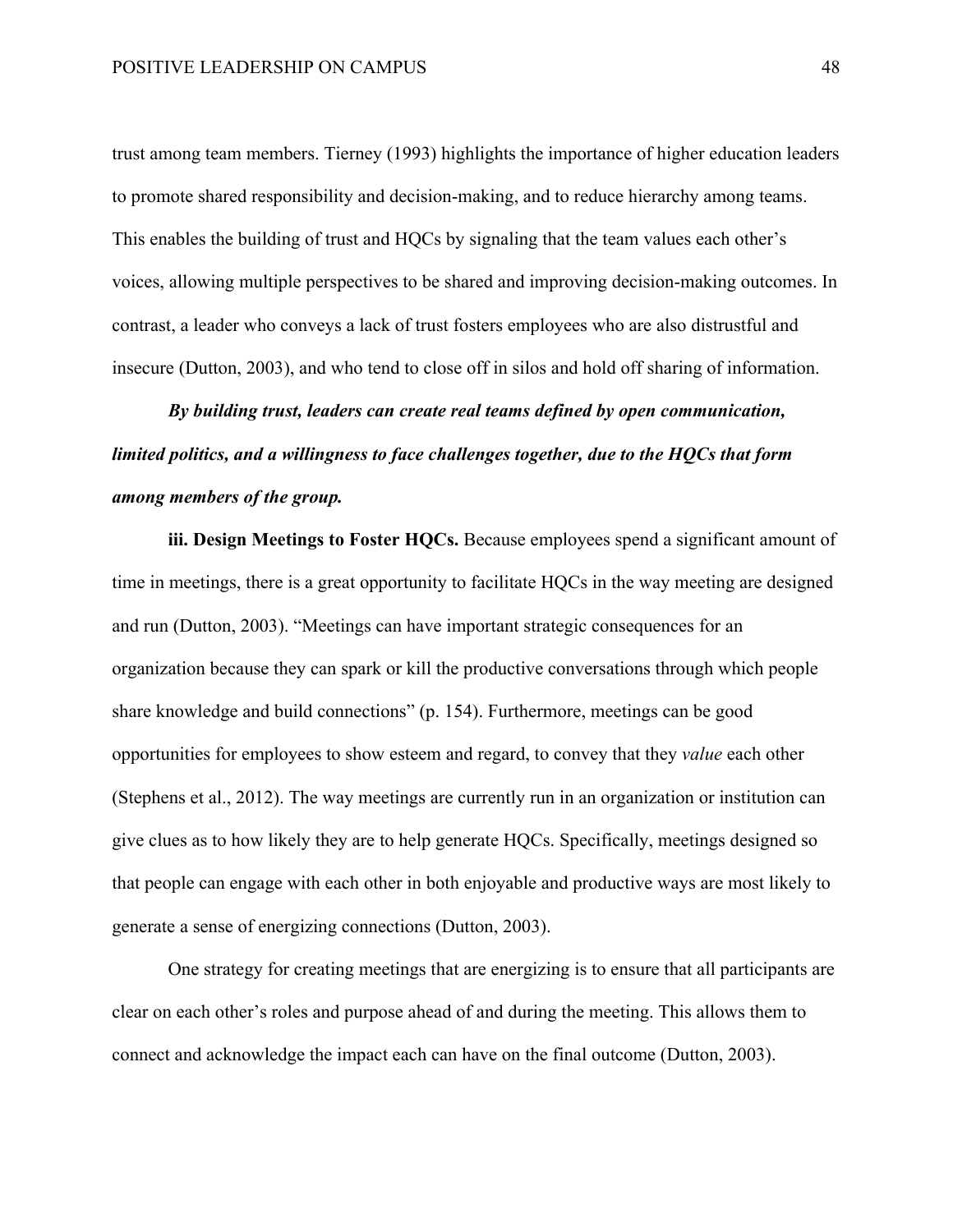Encouraging active listening ensures mutual engagement and development of trust. In addition, some element of play or fun should be present, as play is a form of interaction beneficial to the building of HQCs through shared positive emotions (Stephens et al., 2012). One example of a positive meeting practice is a short, daily "stand up" meeting, where all members of a work team gather in a circle at the beginning of the day for 15 minutes to share project updates, needs, appreciation, or concerns in a visible group setting.

# *Meetings are valuable opportunities for people to express positive emotions, gratitude, and value by acknowledging others and their contributions, which lead to HQCs.*

## **C. Task Enabling**

The last section of Module III introduces a powerful strategy that combines both elements of strengths and positive identities as well as high quality connections to empower individuals within teams. *Task enabling* builds connections while also energizing and strengthening learning and adaptation of the work unit or institution as a whole (Dutton, 2003). It is about investment of resources in the way of time, motivation, advice, etc. from one person to another that is mutually beneficial. This practice is powerful because it is directly connected to the concept of empowerment that has become a primary focus in higher education leadership. Empowerment is defined as "enabling organizational constituents to act on issues they feel are important and relevant" (Kezar et al., 2006, p. 77). It pertains to the strengthening of the institution through shared governance and power, and drives the notion that in leadership, power is about creating energy, not exercising control. The effective leader is one who can create opportunities for others to act collectively towards a goal (Kezar et al., 2006). Taking it farther through the lens of positive psychology, the effective leader can enable individuals to act from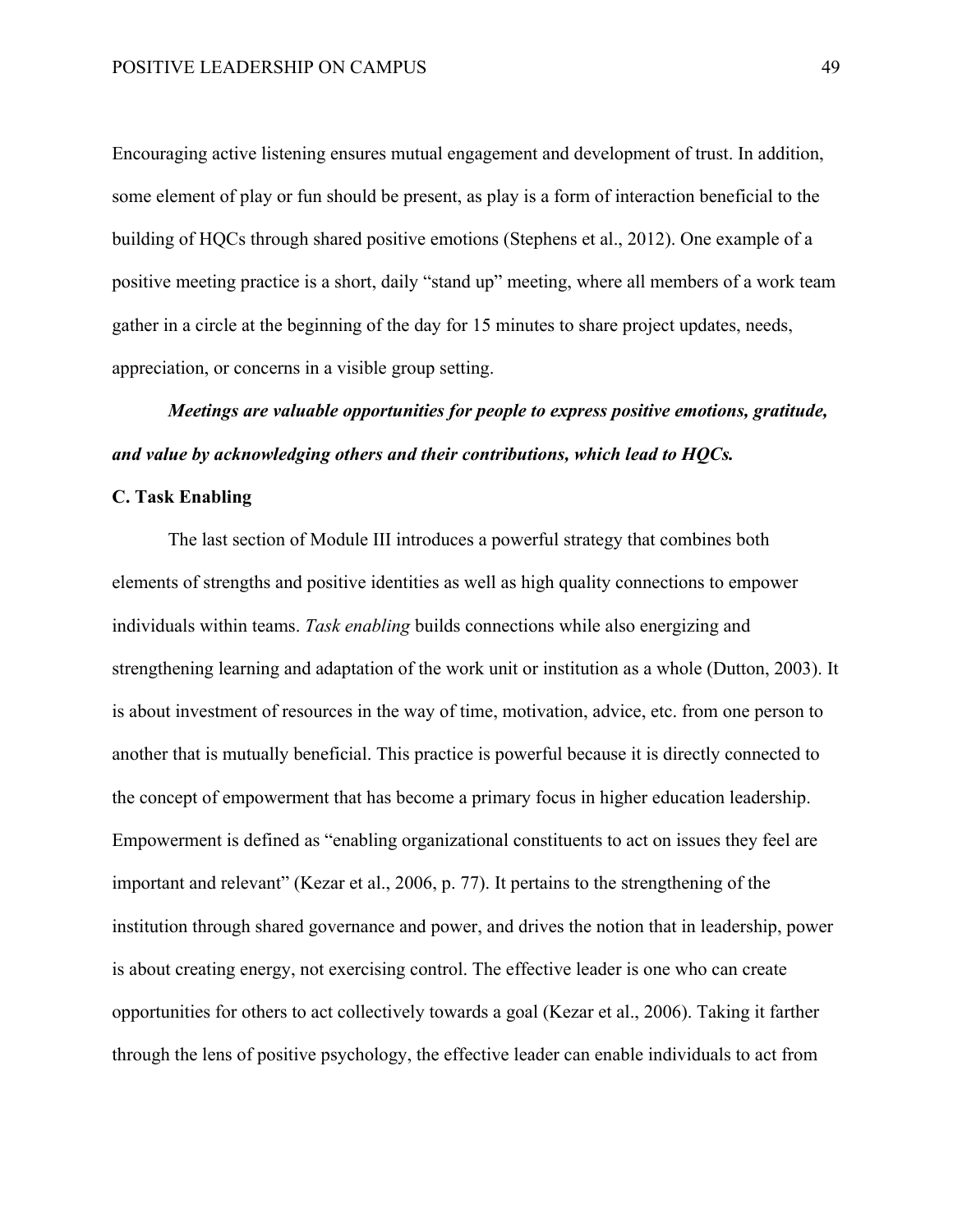their genuine strengths, enabling each other to aim for a common higher purpose. As we observed in Module II, energy is created when people are acting authentically and connecting with each other and a higher purpose. We now look at ways to combine task enabling with strengths and quality connections, bringing together all of the elements we have looked at thus far which empower teams. Finally, we look at how these practices can be used to articulate a shared vision for the institution, connecting the team to the higher mission that will lead them to find engagement, meaning, and well-being at work.

**i. Strategies for Enabling**. The main idea behind task enabling is to strive to do just the amount necessary to support people so they can accomplish on their own (Dutton, 2003). This is mutually beneficial because the act of helping or enabling another in return enhances the positive identity and worth of the enabler (Weinstein & Ryan, 2010). Five pathways described by Dutton (2003) that lead to task enabling are teaching, nurturing, designing, accommodating, and advocating. In this course we will focus on the first four, but for a full list and recommended applications see Appendix A. The approaches can be combined together in different ways and can also be based on the needs of an individual in any given work situation. It is important to note that enabling happens at all levels of the institution and not just from those in positions of power. Peers can enable one another, assistants enable their executives, and different departments can enable each other's work even though it does not intersect.

*Teaching* and *nurturing* are similar but distinct ways to enable individuals. Teaching involves offering guidance, information, or advice that helps others perform their work more efficiently (Dutton, 2003). Informally, this can be applied by offering a mentoring program to onboard new staff members (Ragins & Cotton, 1999). The mentor would get the opportunity to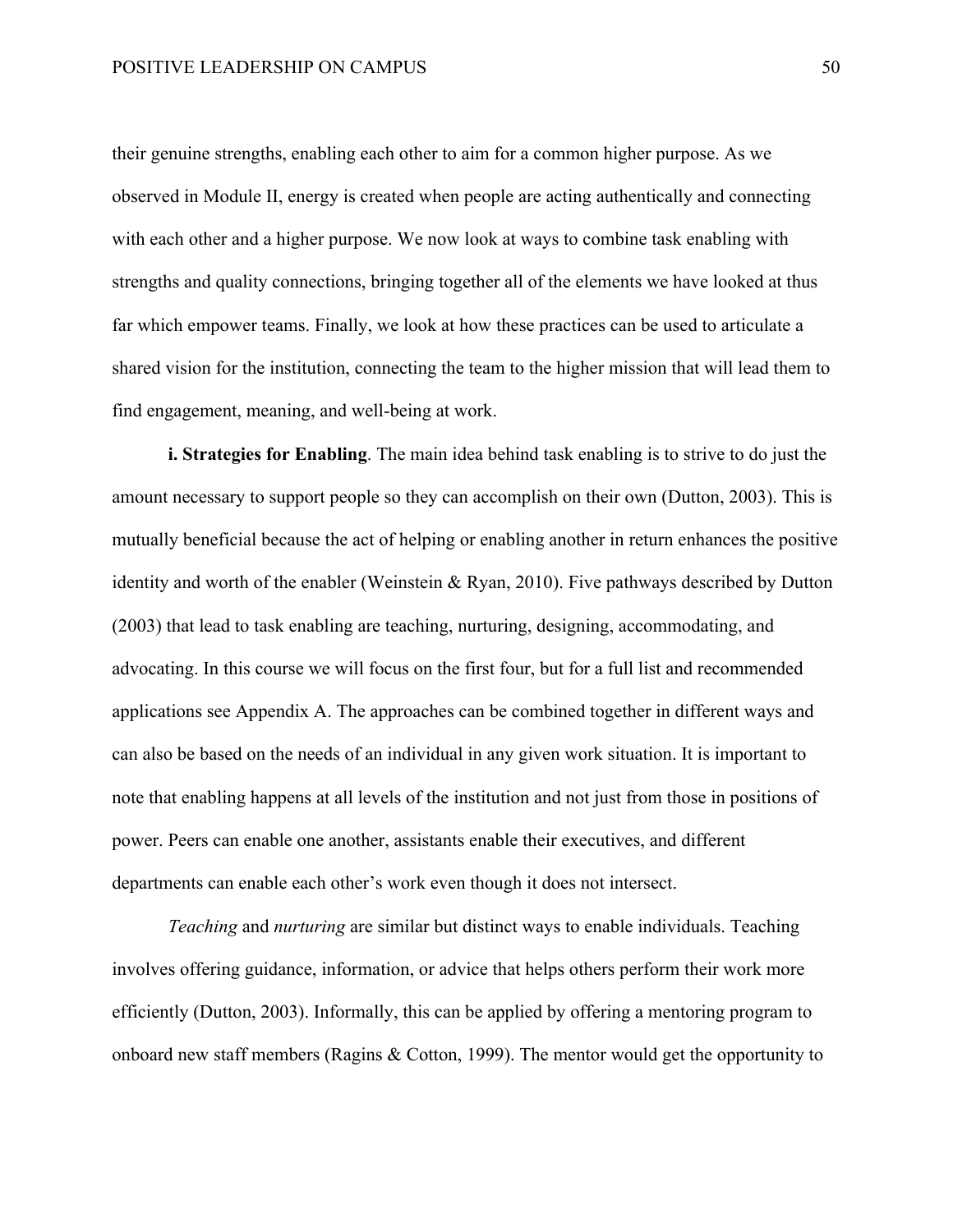share their knowledge of the department, offer political advice around culture, and generally guide a new employee through their first few months on the job. This type of enabling can ensure the cohesion of the team by helping the incoming employee to adequately adapt and be accepted by others. More formally, teaching can be applied through official training programs around specific job tasks. As we saw earlier, there is a high percentage of university administrators that do not feel prepared for their roles due to lack of certain skills (Morris & Laipple, 2015). Providing training for new staff members (for example around how to develop appropriate metrics) can enable them and empower them to move forward in their roles with confidence which can also influence their success.

*Nurturing*, while also about people development, is more focused around the person's developmental needs such as identity, personal growth, and character (Dutton, 2003). This is considered to be more emotional and psychologically involved than the teaching of skill. It is within the nurturing dynamic where opportunities to apply positive psychology tools (like leading through strengths) can be fully enacted. Dutton (2003) describes three types of nurturing activities: role modeling, personal counseling, and motivating through encouragement. Role modeling gives the opportunity to emulate the type of values we discussed earlier which lead to high quality connections and desirable behavior. To have a team that is highly collaborative and trusting, values such as inclusivity, openness, and transparency can be modeled through sharing of information, giving people autonomy to solve problems, and trusting in their perspective (Kezar et al., 2006).

**ii. Weaving in Strengths**. Personal counseling, a second form of nurturing, can be achieved through the application of character strengths we examined earlier. Helping individuals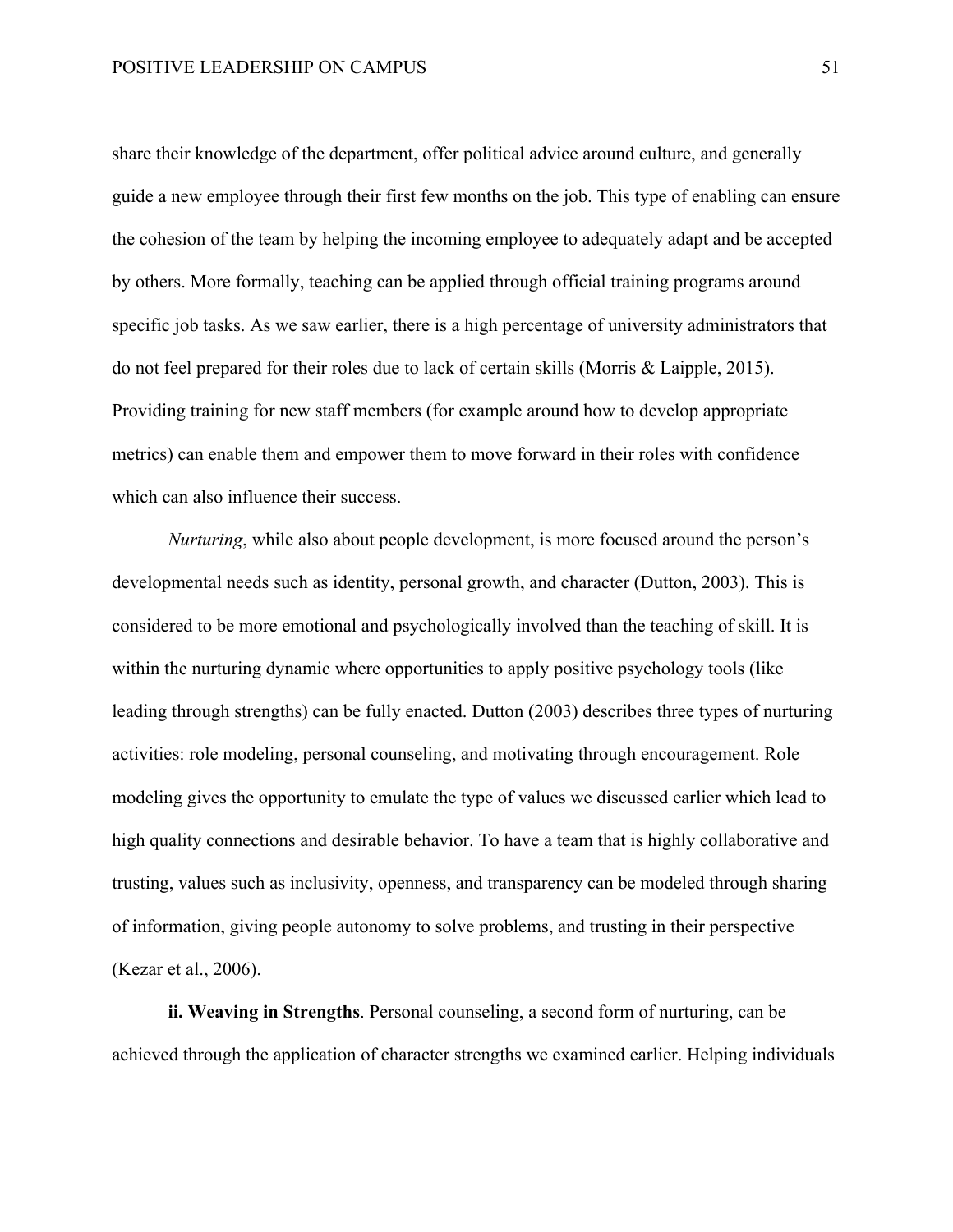discover what they are good at and then encouraging them to develop from those strengths, actively listening to their concerns, or simply indicating their value are all beneficial strategies (Dutton, 2003). Additionally, motivating through encouragement can be transformative for individuals especially those in mid-level administrative jobs on campus. As we saw earlier, this group is most likely to feel invisible and unrecognized (Rosser, 2004). The emotional rewards of receiving encouragement can energize individuals to connect and perform better (Dutton, 2003). These strategies are all likely to increase energy and connection between and among team members.

*Designing* and *Accommodating* are all about how the work environments are arranged and managed to enable individuals to succeed (Dutton, 2003). Designing is focused around giving people autonomy to decide how they want to accomplish their tasks, which evidence shows is incredibly motivating (Chung-Yan, 2010; Liu, Zhang, Wang, & Lee, 2011). Creating opportunities to break down large assignments into smaller tasks, or add variety to tasks to make them more interesting, are two ways to increase autonomy and individual control. Reallocation of tasks based on skill and interest is another way to bring more meaning and engagement to people's work. This is another area where understanding and applying character strengths can be beneficial. Research shows that people's highest character strengths are intrinsically linked to their interests and passions (Niemiec, 2018). By allowing employees to focus on what they enjoy and are good at, they can bring more of their passionate selves into the work.

Accommodating is beneficial among team members because it allows for greater flexibility and the pooling of human resources. It is defined as adjusting the timing or execution of one's own responsibilities to enable another team or individual's work (Dutton, 2003). The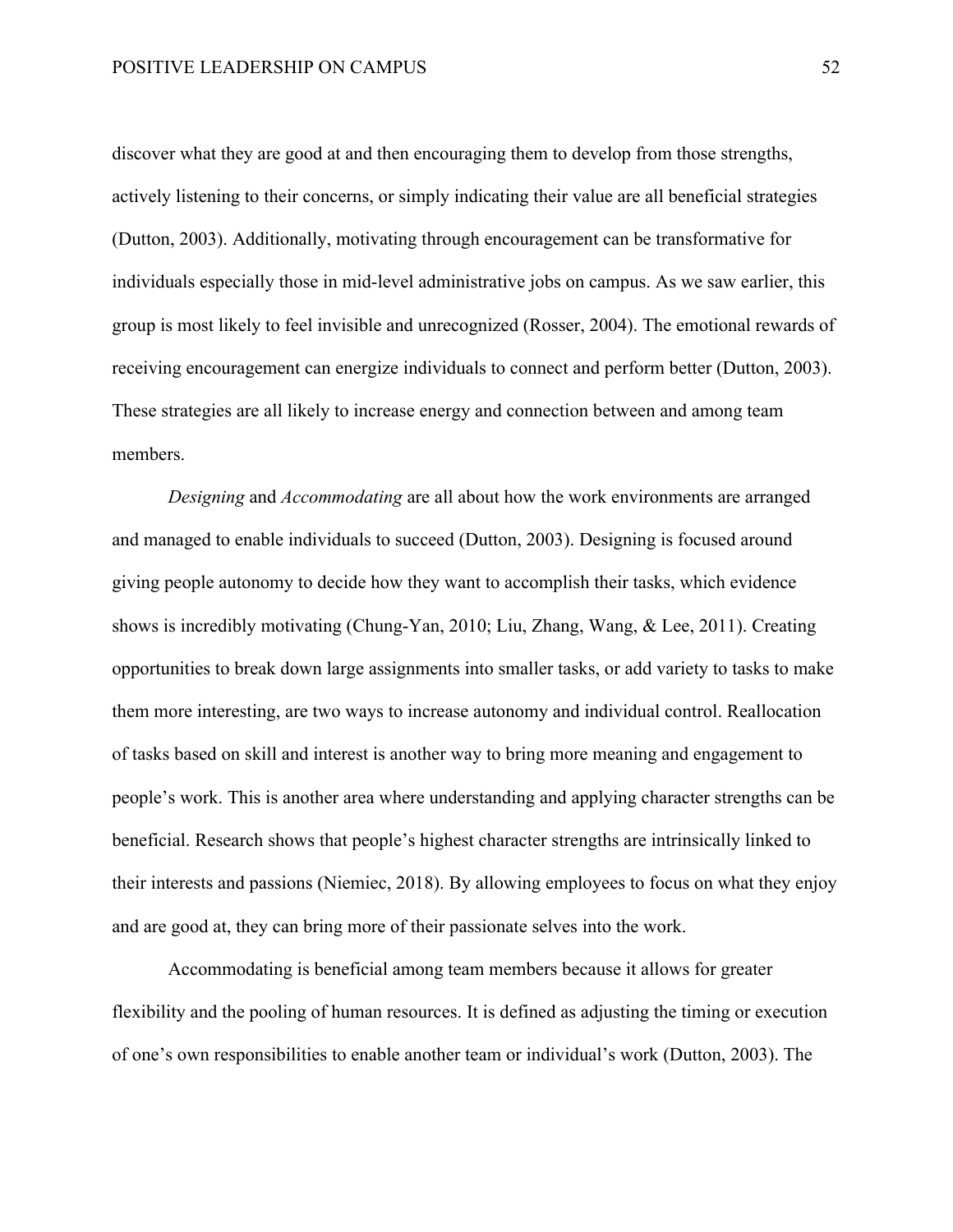mutuality element is key, because it means that teams can rely on each other when needed to solve problems. One example would be taking on additional tasks when someone expresses that they feel overwhelmed. Encouraging this type of accommodating spirit begins with supporting joint problem-solving and shared responsibility for an outcome, therefore encouraging collaboration (Dutton, 2003). There is plenty of evidence in higher education literature that supports the notion that collaboration creates more efficient leadership, and that shared accountability is one element of effective collaboration (Kezar et al., 2006).

**iii. Vision Formulation and Implementation**. Finally, one last important way to task enable individuals and teams is through *significance*, or framing a meaningful view of the institution's activities and the individual's work (Dutton, 2003). As we have seen, meaning and purpose are key reasons why people choose to work in higher education (Catropa & Andrews, 2013). However, campus administrators are not as closely associated to the student population and many begin to see their work as disconnected from the mission of the institution (Johnsrud & Russer, 1999). At the essence of this practice is helping others see the *value* and importance of their work (Dutton, 2003). In fact, creating a link between the individual and the institutional values is a key element behind the theory of "Transformational Leadership" (Dutton & Spreitzer, 2014, p. 103), which has been studied significantly in the context of higher education leadership. Transformational leadership focused on empowerment, articulating a vision, and setting direction is considered an important component of moving higher education into the future so that it may better accomplish its goals (Kezar et al., 2006).

Dutton and Spreitzer (2014) offer *Vision Formulation* and *Vision Implementation* as two strategies that can help enable the adoption of a higher purpose within teams. Vision formulation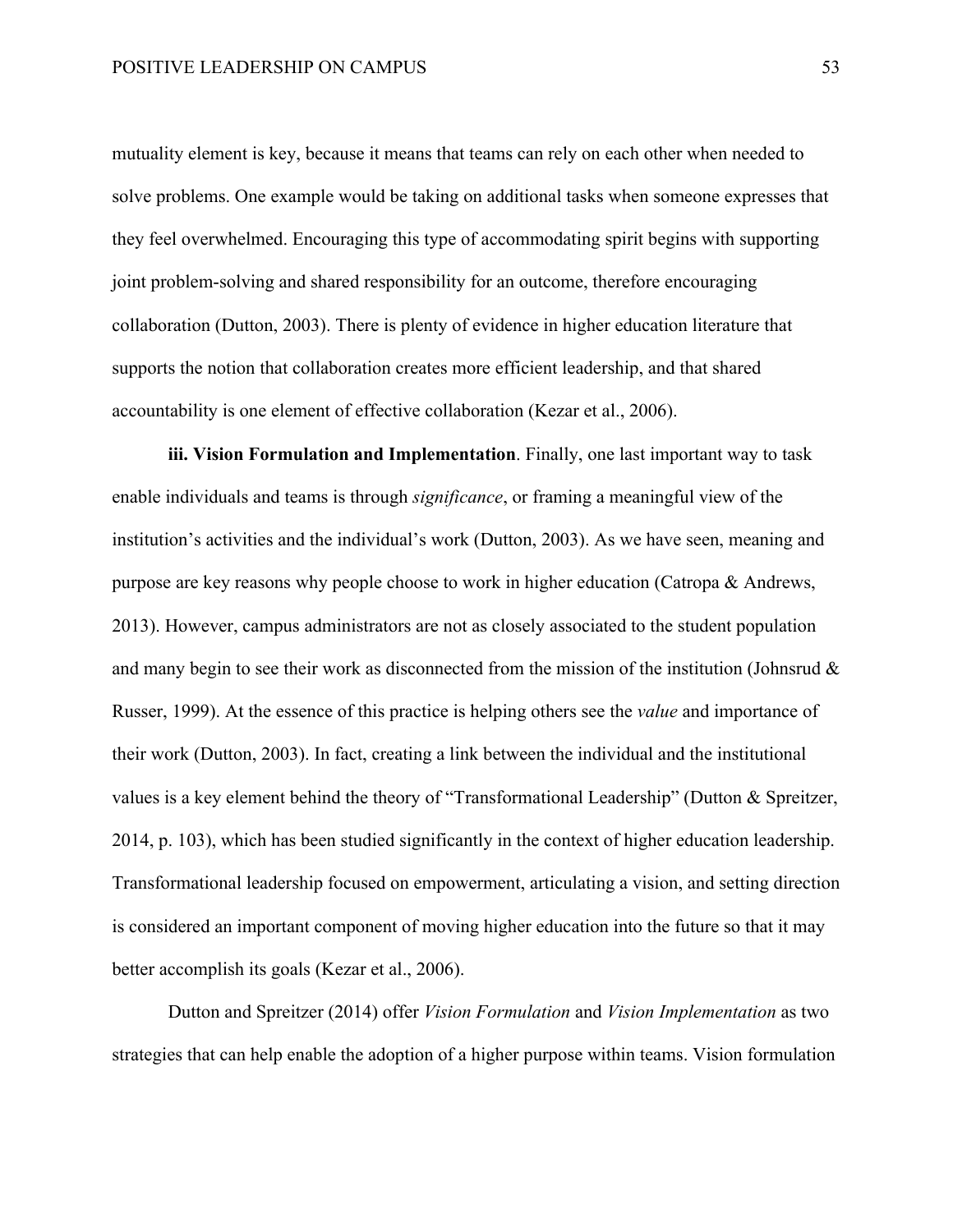captures what is critical about the work, not just of the institution, but also of the individual team and its members. To engage in vision formulation, leaders must listen intently to a diverse group of stakeholders, identify their most significant values and hopes, and articulate the strategic goals that resonate with the majority of members (Dutton  $\&$  Spreitzer, 2014). The success of this strategy depends on the enabler's ability to express the shared higher purpose and link it with current ways that each individual is contributing to it. The second step of enabling significance in the work is through vision implementation, achieved by hiring innovators, emphasizing positivity and flexibility, rewarding learning, and setting goals around innovative practices (Dutton & Spreitzer, 2014). It is also important to be consistently re-assessing the higher vision to ensure that it is still aligned to the individuals' most important values as the team evolves. As research in positive psychology and organizational psychology shows, leading by enabling a higher purpose is beneficial to employee commitment, performance, and well-being overall.

*Task enabling is a powerful intervention because it can be adapted to incorporate the facilitation of quality connection, embedding character strengths, and create a shared vision for the future by aligning individuals' values to their work.*

**iv. Planning for Pitfalls.** While Task Enabling is a powerful tool, there are some challenges practitioners should be aware of. Firstly, the timing and communication around beginning to implement the practice matter (Dutton, 2003). The initial culture of the team needs to be taken into consideration, as there are often barriers to seeking or accepting help. It is important to first build trust and normalize task enabling by communicating the desire to engage in it as a practice. It is also important to consistently seek feedback around what is and isn't working (Dutton, 2003). Until individuals become more accustomed to seeking help, leaders can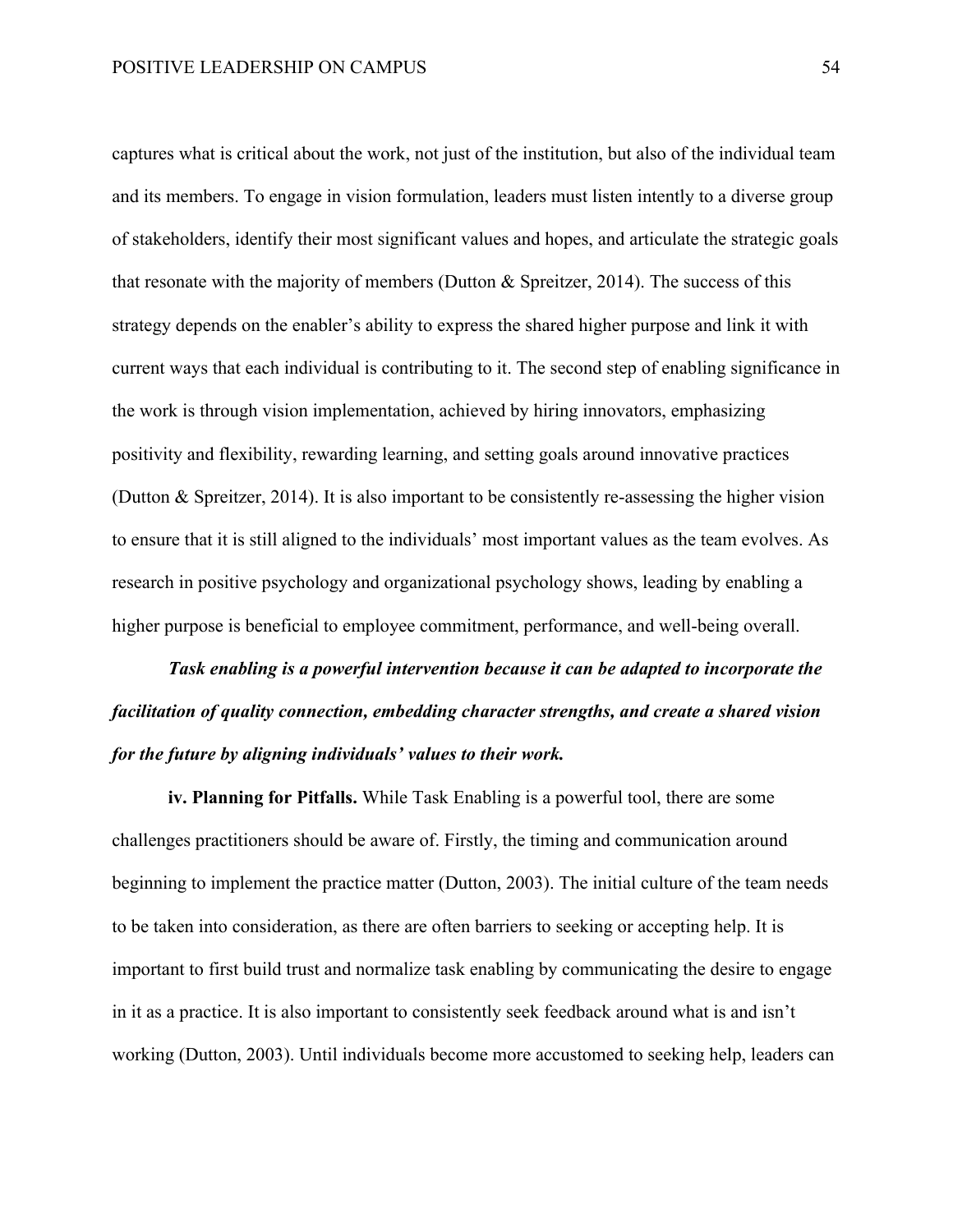anticipate when task enabling might be useful and attempt to begin the process before being asked. Creating a culture where team members are not hesitant to seek out help will take some time, but can be accomplished by rewarding help seeking and having consistent dialogue around the power of effective task enabling (Dutton, 2003). As with any behavior change process, building the habit early on will have compounded benefits later.

A second challenge that practitioners should be aware of is the possibility of task enabling to be debased or perceived as a weakness (Dutton, 2003). Often times, due to the competitive nature of work environments, open collaboration and helping behavior is difficult to achieve. Kezar, Carducci, and Contreras-McGavin (2006) observe that when leadership is shared on campuses, there is an assumption that collaboration is happening. This is not always true. If there is an underlying culture of mistrust, a history of individualism or tendencies to work alone, culture differences between units, or inconsistent leadership, it can work against collaboration (Ferren & Stanton, 2004) and task enabling can be perceived as an inadequacy on the part of the helper. Dutton (2003) recommends creating specific reward systems for doing task enabling as a strategy to combat this issue, but recognizes that leaders will have to work hard to overcome the deep-rooted bias that favors individualism and independence within certain work cultures.

*"Leadership is about inspiring and enabling others to do their absolute best together, to realize a meaningful and rewarding shared purpose."*

George B. Bradt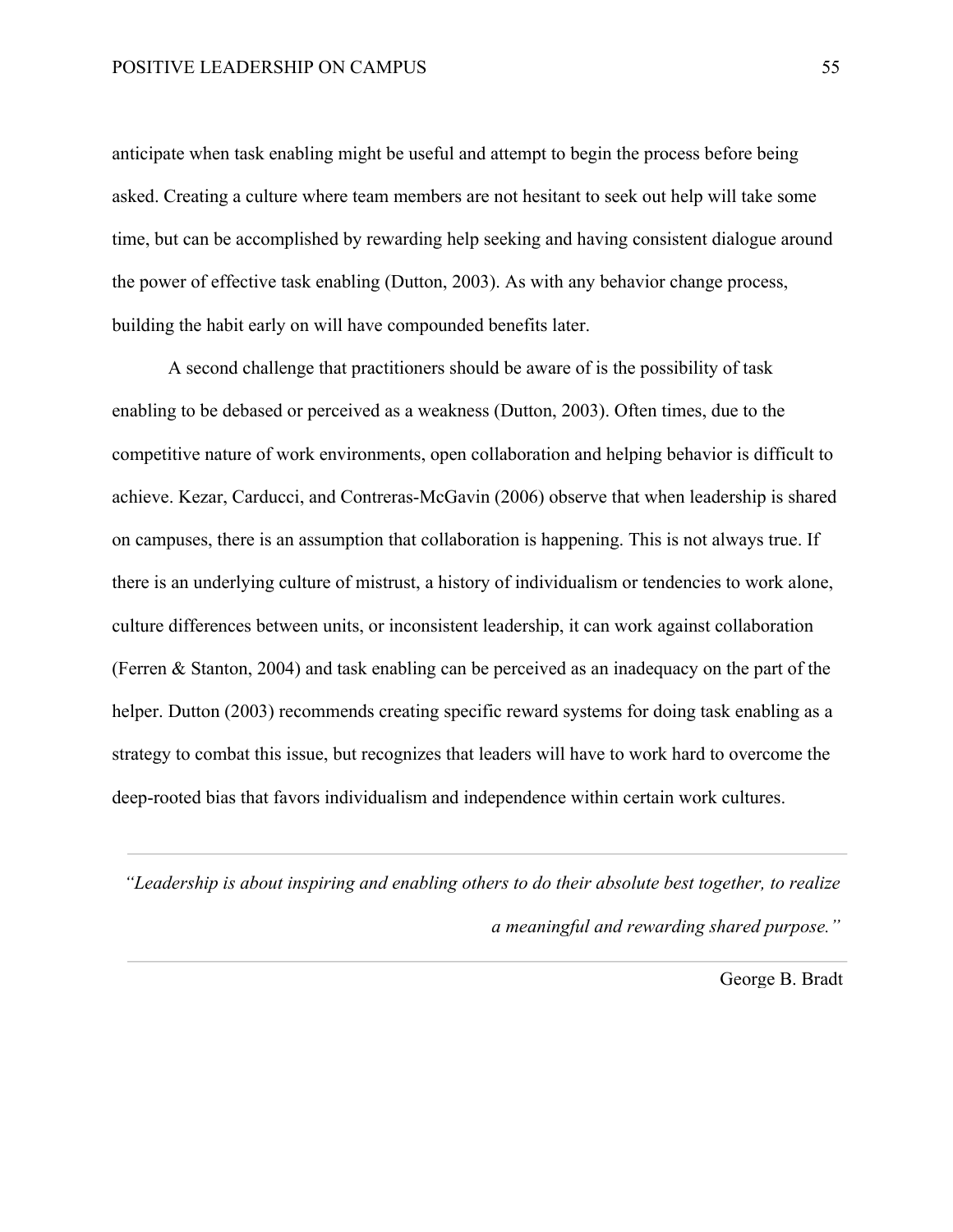#### **Conclusion: Tools for Your Toolbox**

In the beginning of this course, we articulated the need for good leadership in the higher education arena. Changing demands from local and federal governments, increased social and economic complexities, worldwide pandemics, and other unpredictable events are putting pressure on colleges and universities to adapt and innovate at a rapid pace. Furthermore, traditional models of hierarchy and transactional leadership structures have not been shown to support the type of modernization demanded of higher education (Kezar et al., 2006). It is clear that there are huge opportunities for leaders across campuses to transform the way they direct and engage their dedicated staff and faculty members.

The research developed over the past two decades in positive psychology and positive organizational scholarship supports a way of leading focused on bringing out the most life giving and inspiring elements of individuals and teams so they can do their best work. Through understanding human motivation as a need for authenticity, autonomy, connection, and purpose, we have looked at how components of meaning, relationships, and engagement are critical to employee well-being, job satisfaction, and ultimately performance. We also explored how character strengths, high-quality connections, and a higher purpose are mechanisms that facilitate well-being and energy within teams. The role of the leader is critical for directing the focus of the institution towards one which is more aligned with the values of the faculty and staff.

It is also key to remember that measurement is an important part of any successful intervention. This course introduced you to some effective measurement tools to assess current levels of well-being at work such as the Work PERMA Profiler. The VIA Survey for adults has also been presented as an effective way to determine individual's character strengths. Other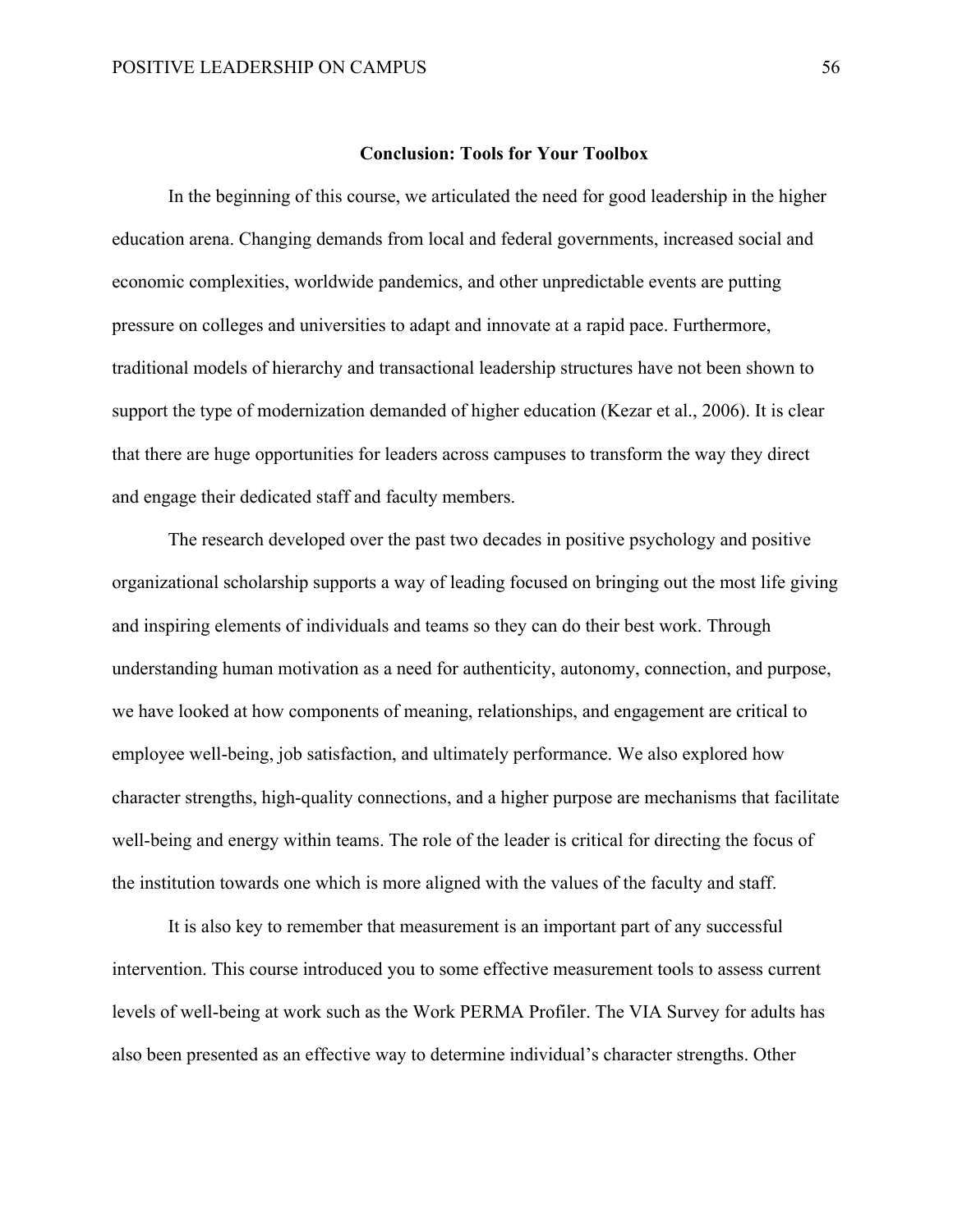effective measurement tools have been developed to assess the constructs introduced in the course such as high quality connections (Carmeli & Gitell, 2009), trust (Costa & Anderson, 2011), meaning and calling at work (Steger, Dik, & Duffy, 2012). You can find these resources along with links to the measurements (when available) in Appendix B. Measurement helps you assess the current climate of your team cohesiveness and engagement. It is also important to implement measurement tools post interventions, or every few months, to measure progress and make adjustments where needed.

This course introduced some useful strategies that will help you begin thinking about what it means to be a positive leader. The recommendations provided in this 20-minute microcourse are intended to inspire you to seek out further knowledge and find ways you can apply the science of positive psychology to your institution. Many great books have been written on these topics, some referenced in this course, which you can use to expand on the knowledge presented in this course. It is also important to realize that many of the current revolutionary concepts around leadership in Higher Education such as empowerment, social change, collaboration, emotions, accountability, and spirituality all have elements that link them to constructs in positive psychology to which you have now been introduced. You, as campus leaders, are now empowered with evidence-based tools that will enable you to bring out the best within your institution and transform higher education from within.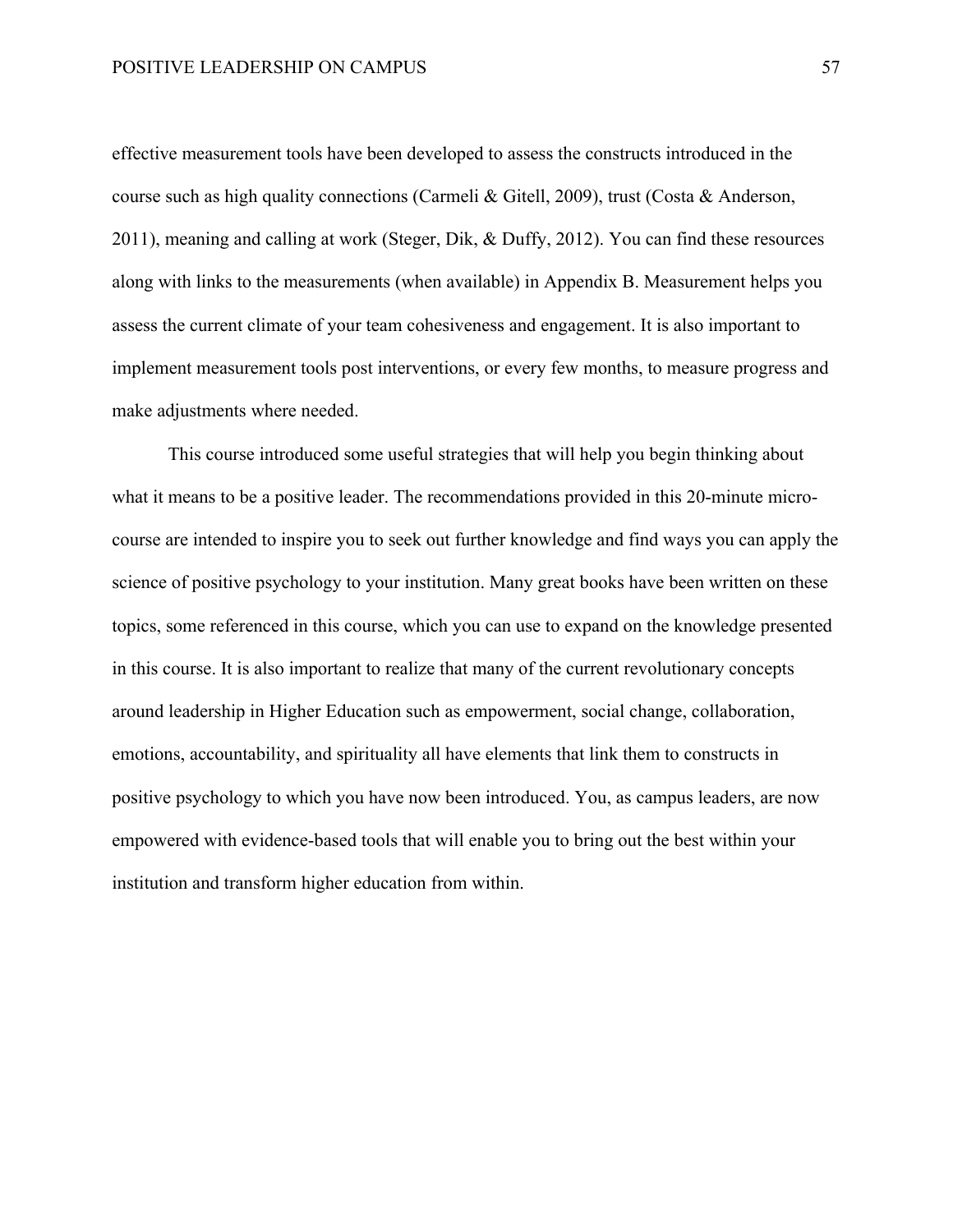| Pathway   | <b>Description</b>                                                                      | <b>Strategy</b>               | <b>How to Apply</b>                                                                                                                                                                                                                     |
|-----------|-----------------------------------------------------------------------------------------|-------------------------------|-----------------------------------------------------------------------------------------------------------------------------------------------------------------------------------------------------------------------------------------|
| Teaching  | Sharing<br>information that<br>helps people do<br>their work tasks<br>more efficiently. | Informal<br>Teaching          | Giving advice on a new way to think<br>about a work task or a challenge to<br>colleagues, superiors, etc. Sharing<br>one's own strategies for success.                                                                                  |
|           |                                                                                         | Coaching                      | Sharing strategies that help<br>employees reach their career goals.<br>Mentoring programs, one on one<br>routine quarterly "coaching" meeting<br>with staff, etc.                                                                       |
|           |                                                                                         | Training                      | Provide opportunities for employees<br>to strengthen job-specific skills or<br>basic knowledge that leads to<br>excellent performance.                                                                                                  |
|           |                                                                                         | <b>Political Assisting</b>    | Providing information around<br>organizational politics, warning<br>others of sensitive political issues to<br>avoid, sharing tactics to help<br>navigate internal politics within units                                                |
| Nurturing | Focus on<br>individuals<br>developmental<br>needs to improve<br>performance.            | Role Modeling                 | Setting an example of what it means<br>to be successful or to adopt certain<br>desirable values that have positive<br>results.                                                                                                          |
|           |                                                                                         | Personal<br>Counseling        | Provide support and advice (outside<br>of specific work context), active<br>listening, being present to others,<br>sharing one's own experience to<br>open up dialogue and allow for<br>vulnerability, creating a deeper<br>connection. |
|           |                                                                                         | Motivation &<br>Encouragement | Offering encouragement as<br>emotional reward when someone<br>performs well or when they are<br>struggling. Acknowledgement and<br>validation of effort, making the other<br>feel "seen" and valued.                                    |

| <b>Appendix A-Strategies for Task Enabling</b> |  |  |
|------------------------------------------------|--|--|
|------------------------------------------------|--|--|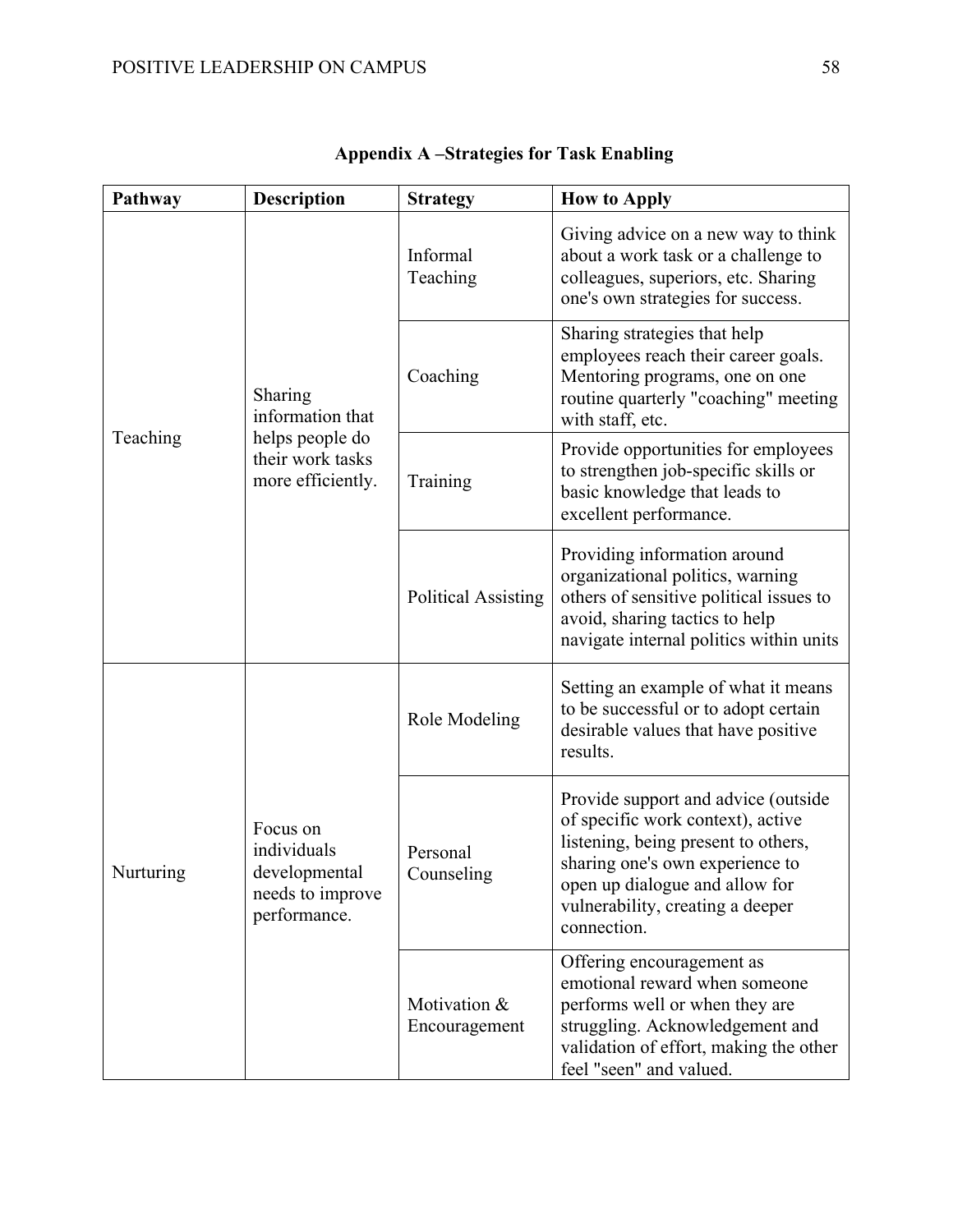| Designing | Focused on<br>enabling others<br>by arranging<br>features of a role<br>to make it more<br>interesting. | Task Chunking            | When a task is overwhelming in<br>scale, helping other break down the<br>task into smaller "doable" parts and<br>encouraging small wins.                                                                                                        |
|-----------|--------------------------------------------------------------------------------------------------------|--------------------------|-------------------------------------------------------------------------------------------------------------------------------------------------------------------------------------------------------------------------------------------------|
|           |                                                                                                        | <b>Enhanced Variety</b>  | In cases where tasks may be too<br>boring, helping others add variety by<br>engaging in additional activities<br>based on their strengths and<br>interests. Rotating people through<br>different assignments based on<br>interests and talents. |
|           |                                                                                                        | <b>Task Reallocation</b> | Reallocating tasks based on talent so<br>employees can focus on tasks they<br>do well more often. Allowing trade<br>between responsibilities so each<br>person can work on what they excel<br>at.                                               |
|           |                                                                                                        | Increased<br>Autonomy    | Giving people more control over<br>parts of their work, having the<br>confidence that people will perform<br>well and providing the trust to enable<br>action.                                                                                  |
|           |                                                                                                        | Clear<br>Significance    | Framing the meaning of the tasks<br>employees do, in a grand universal<br>vision but also in small ways,<br>showing the significance behind<br>their work.                                                                                      |
|           |                                                                                                        | Process<br>Facilitation  | Helping a collective group improve<br>on their process effectiveness by<br>facilitating interactions, keeping the<br>group on task to achieve their<br>desired outcomes. Unlock positive<br>communication patterns and<br>interactions.         |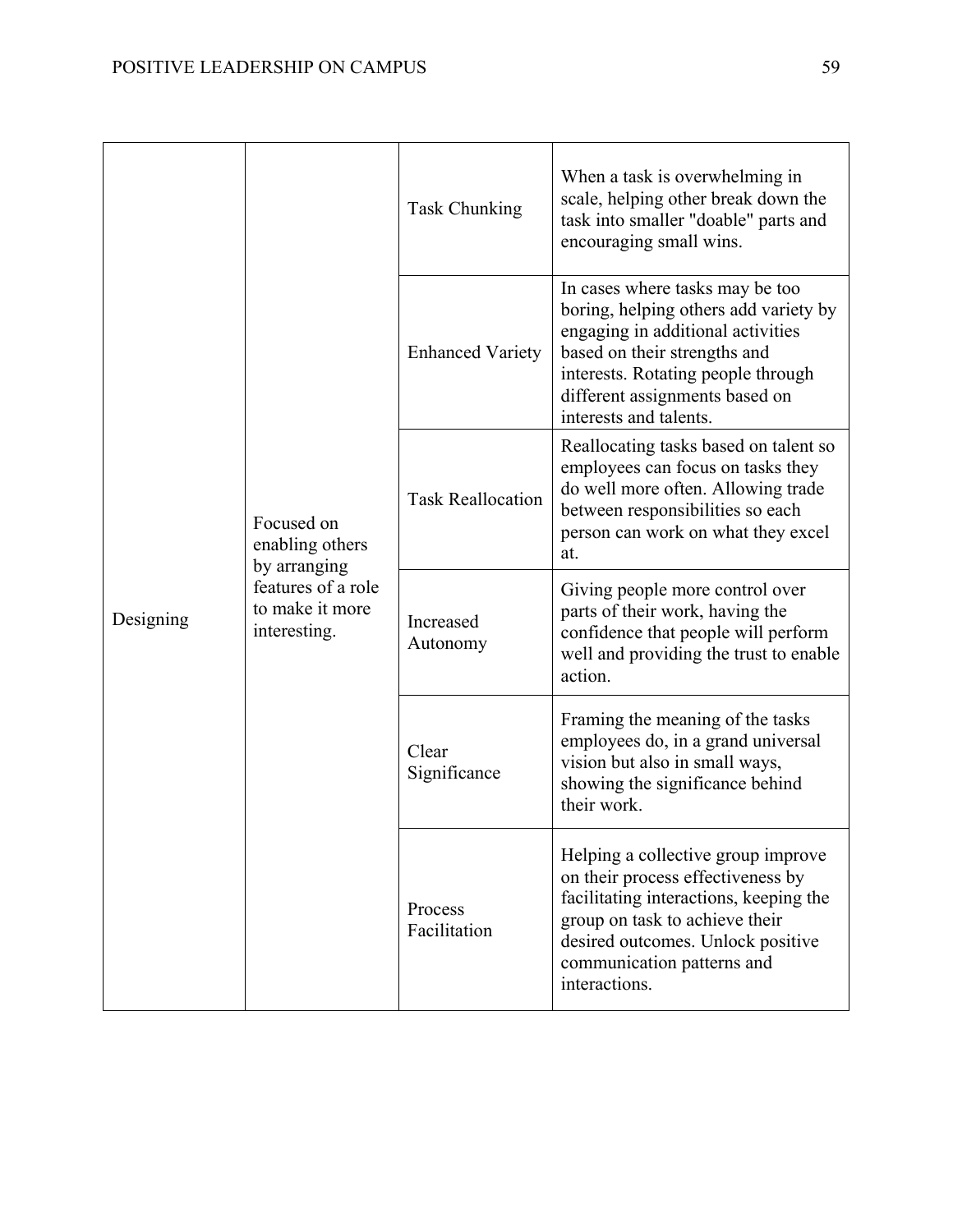| Accommodating | Altering the<br>substance, pace,<br>or process of<br>one's own work to<br>enable others to<br>succeed in their<br>tasks. | <b>Easing Tensions</b>     | Involves giving employees<br>opportunities to step back when their<br>mental energy is used up due to<br>external events, accommodating life<br>events and focusing on the whole<br>person instead of just the person as a<br>worker. |
|---------------|--------------------------------------------------------------------------------------------------------------------------|----------------------------|---------------------------------------------------------------------------------------------------------------------------------------------------------------------------------------------------------------------------------------|
|               |                                                                                                                          | <b>Adjusting Timing</b>    | Peers can accommodate each other's<br>work loads and take over tasks when<br>others are overwhelmed, or<br>accommodating special<br>circumstances by helping to ease the<br>pressure of a deadline.                                   |
|               |                                                                                                                          | Encourage<br>Accommodating | Leaders can encourage<br>accommodation by rewarding group<br>problem solving and collaboration<br>with a shared element of<br>accountability.                                                                                         |
| Advocating    | Helping others<br>perform by easing<br>the tension of<br>political<br>navigation within<br>the organization.             | Providing<br>Exposure      | Creating opportunities for people to<br>get recognized in front of important<br>stakeholders, improving their access<br>to information, resources, or<br>visibility.                                                                  |
|               |                                                                                                                          | Championing                | A more public way of promoting<br>someone's abilities, potential, or<br>competence in front of the<br>organization.                                                                                                                   |
|               |                                                                                                                          | Protecting                 | Shielding others from delicate<br>situations that might put their<br>reputation at risk.                                                                                                                                              |
|               |                                                                                                                          | Providing<br>Resources     | Providing access to necessary<br>materials for increased performance<br>like office space, supplies, IT<br>support, and advanced training that<br>they otherwise could not access on<br>their own.                                    |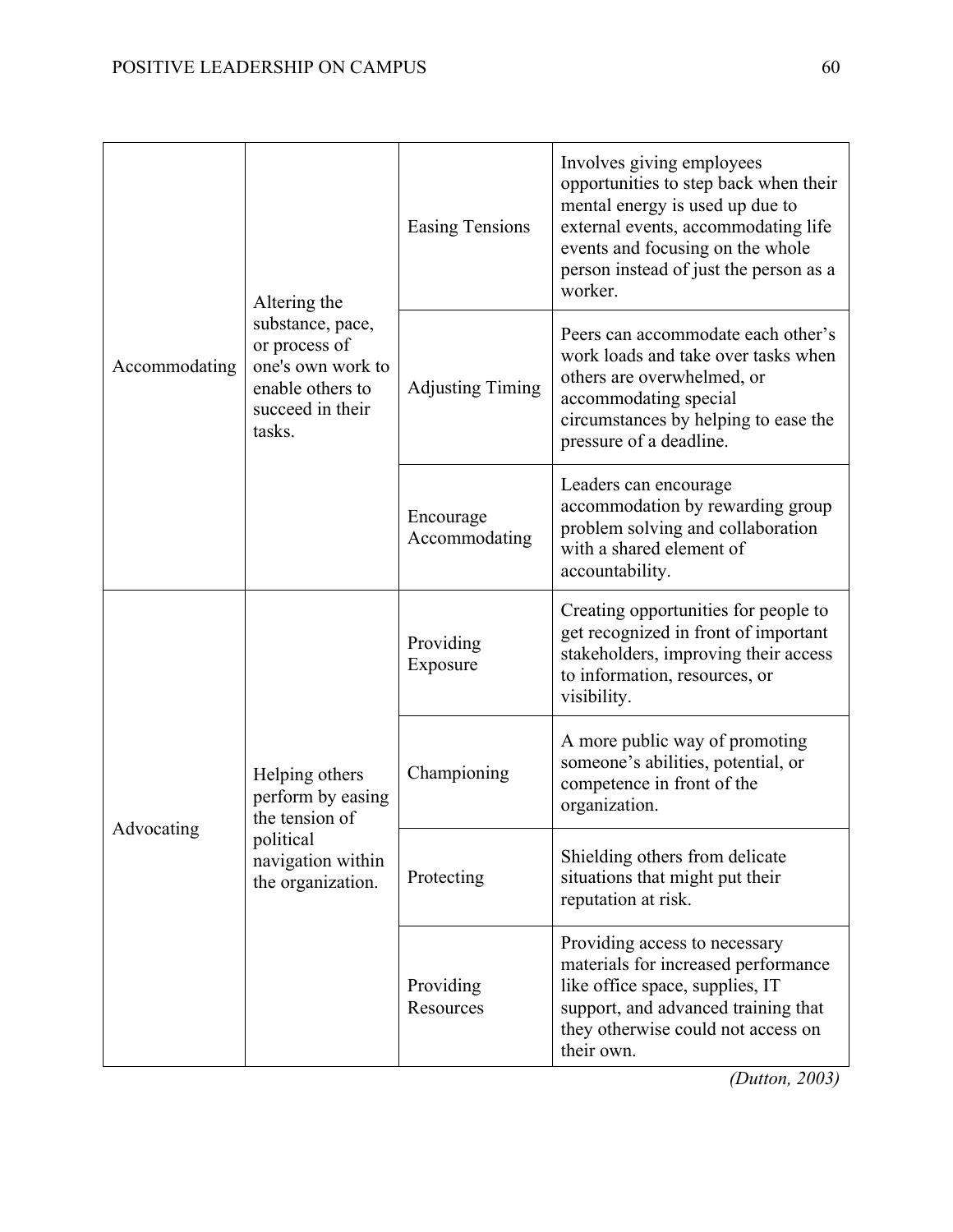## **Appendix B: Additional Resources**

### **Measurement Tools**

## Ø **PERMA Work Profiler**

*What it measures:* Designed to measure the five pillars of well-being: positive emotions, engagement, relationships, meaning, and achievement in the workplace context.

*Link: https://permahsurvey.com/*

## Ø **VIA Character Strengths Survey**

*What it measures:* The VIA Survey measures the 24 character strengths all individuals possess in different degrees, giving each person a unique profile they can use to bring more of their authentic selves into light.

*Link: https://www.viacharacter.org/*

### Ø **The Work and Meaning Inventory**

*What it measures:* Measures dimensions of experiencing positive meaning at work, sensing that work is a pathway to developing meaning, and perceiving one's work benefits a greater good.

## *Link: http://www.michaelfsteger.com/?page\_id=105*

## **Resources for Further Study**

The following are a collection of resources to further increase your knowledge in both the positive psychology and positive organizational scholarship domains.

- Center for Positive Organizations: *https://positiveorgs.bus.umich.edu/*
- Positive Psychology Center: *https://ppc.sas.upenn.edu/*
- Positive Psychology Master's Program: *https://www.sas.upenn.edu/lps/graduate/mapp*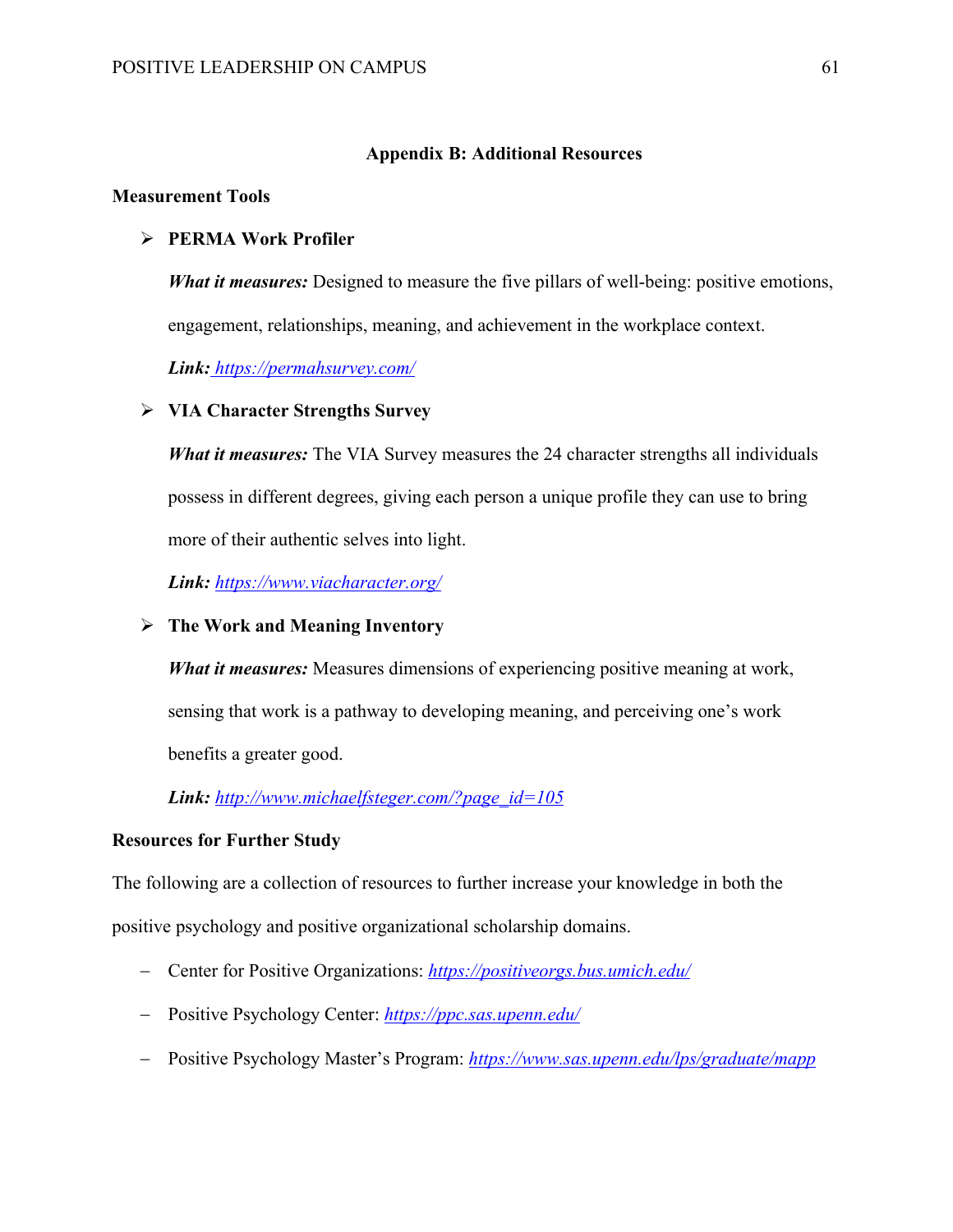#### **References**

Aguinis, H., Gottfredson, R. K., & Joo, H. (2012). Delivering effective performance feedback: The strengths-based approach. *Business Horizons*, *55*(2), 105–111. doi:

10.1016/j.bushor.2011.10.004

American Council on Education. (n.d.). About Us. Retrieved from

https://www.acenet.edu/About/Pages/default.aspx

American Council on Education. (2020, June 26). *Virtual Summit Highlights Importance of Sustaining Racial Equity Work*. Retrieved July 19, 2020, from https://www.acenet.edu/News-Room/Pages/Virtual-Summit-Highlights-Importance-of-Sustaining-Racial-Equity-Work.aspx

- Asplund, J. & Blacksmith, N. (2012). "Productivity through Strengths". In K.S. Cameron & G.M. Spreitzer (Ed.), *The Oxford handbook of positive organizational scholarship* (pp. 353–365). Oxford University Press.
- Auhagen, A. (2000). On the psychology of meaning of life. *Swiss Journal of Psychology*. 59(1). 34-48. doi: 10.1024//1421-0185.59.1.34.

Bandura, A. (1997). *Self-Efficacy: The exercise of control.* New York, NY: W.H. Freeman.

- Bandura, A. (2001). Social cognitive theory: An agentic perspective. *Annual Review of Psychology*, 52(1), 1–26.
- Bandura, A. (2004). Cultivate self-efficacy for personal and organizational effectiveness. In E. A. Locke (Ed.), *Handbook of principles of organizational behavior* (pp. 120-136). Malden, MA: Blackwell

Bloom, P. (2016). *Against empathy: The case for rational compassion.* New York: HarperCollins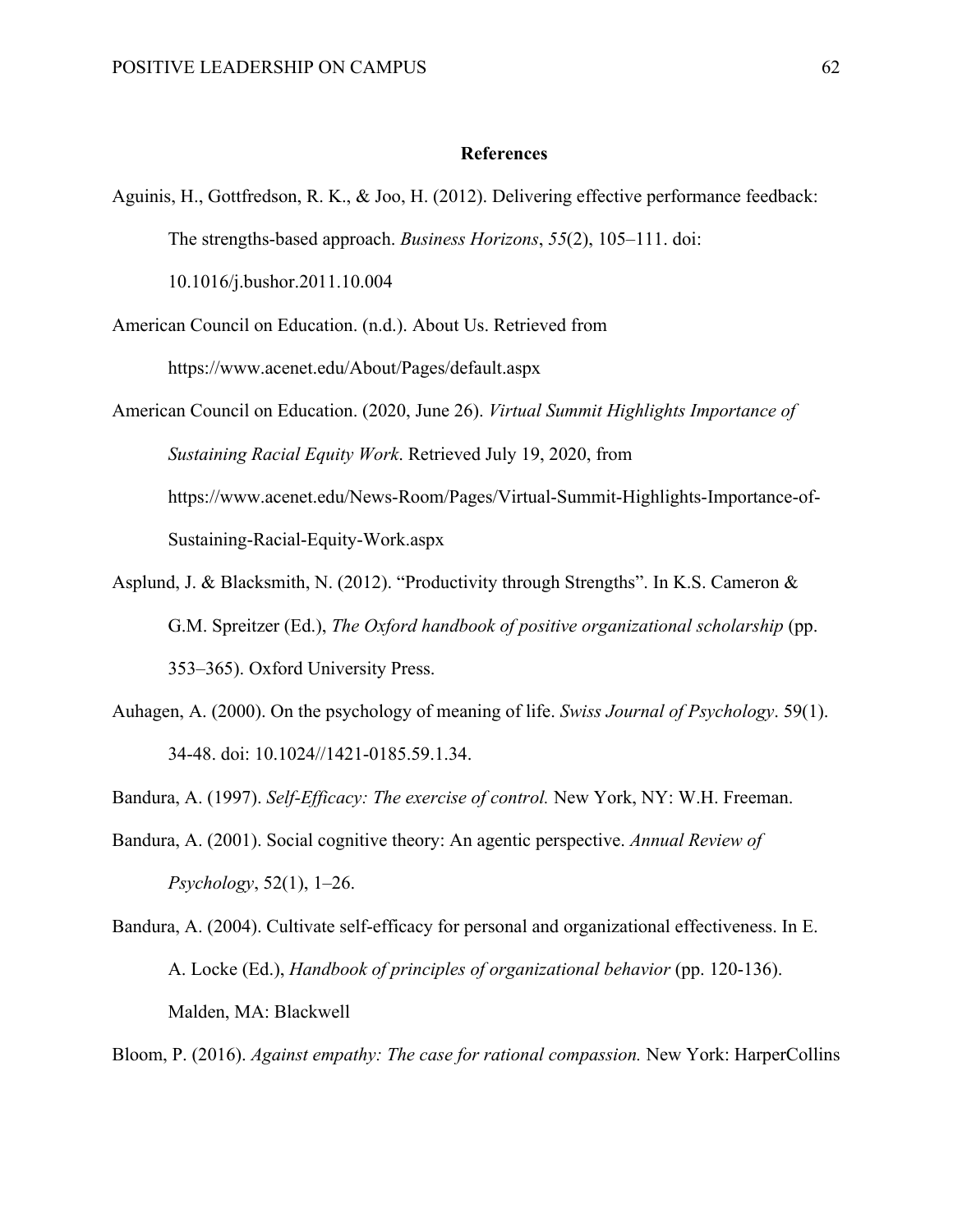- Bohart, A.C., & Greening, T. (2001). Humanistic psychology and positive psychology. *American Psychologist*, 56(1), 81-90.
- Bowers, K. M., & Lopez, S. J. (2010). Capitalizing on personal strengths in college. *Journal of College and Character*, 11 (1).
- Bright, D.S., Cameron, K.S. & Caza, A. (2006). The Amplifying and Buffering Effects of Virtuousness in Downsized Organizations. *Journal of Business Ethics* 64(3), 249–269
- Bryman, A. (2007). Effective leadership in higher education: a literature review. *Studies in Higher Education.* 32(6), 693–710. doi: 10.1080/03075070701685114
- Cameron, K. S. (2014). Activate Virtuousness. In J.E. Dutton & G.M. Spreitzer (Ed.), *How to Be a Positive Leader* (pp. 79–89). San Francisco: Berrett-Koehler Publishers, Inc.
- Cameron, K. S., & Spreitzer, G. M. (Eds.). (2012). *Oxford library of psychology. The Oxford handbook of positive organizational scholarship.* Oxford University Press.
- Cameron, K. S., Bright, D., & Caza, A. (2004). Exploring the relationship between virtuousness and organizational performance. *American Behavioral Scientist*, 47(6), 766-790.
- Cameron, K. S., Dutton, J., & Quinn, R.E. (2003). An introduction to positive organizational scholarship. In K.S. Cameron, J. Dutton, & R.E. Quinn (Eds.), *Positive organizational scholarship* (pp. 3 – 13). San Francisco: Berett-Koehler.
- Cameron, K. S., Mora, C., Leutscher, T., & Calarco, M. (2011). Effects of Positive Practices on Organizational Effectiveness. *The Journal of Applied Behavioral Science,* 47(3), 266– 308. doi: 10.1177/0021886310395514
- Carmeli, A., & Gittell, J. H. (2009). High‐quality relationships, psychological safety, and learning from failures in work organizations. *Journal of Organizational Behavior: The*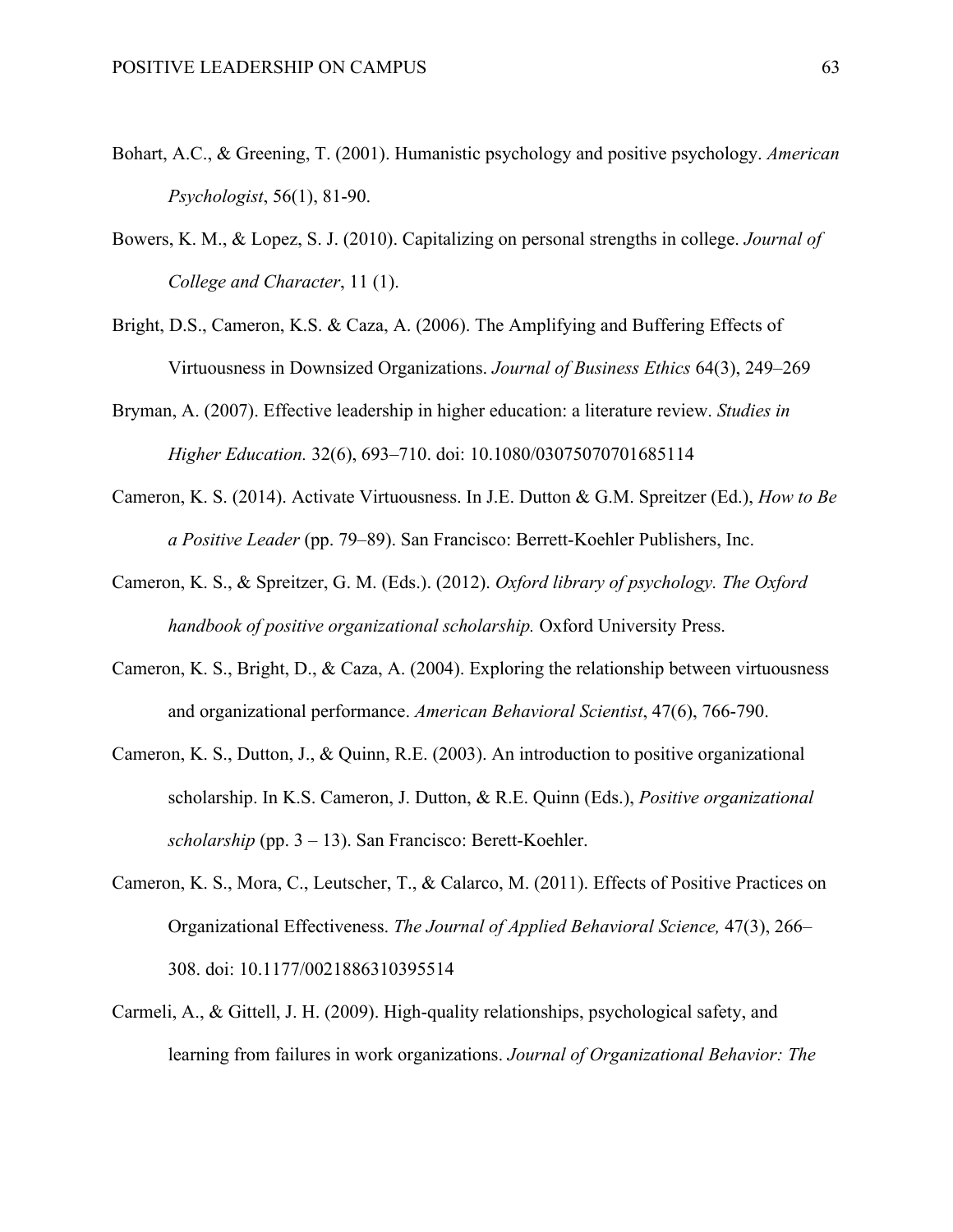*International Journal of Industrial, Occupational and Organizational Psychology and Behavior*, 30(6), 709-729.

Catropa, D., & Andrews, M. (2013, January 10). Survey Results: Why People Decide to Work in Higher Ed. *Inside Higher Ed.* Retrieved July 9, 2020, from https://www.insidehighered.com/blogs/stratedgy/survey-results-why-people-decidework-higher-ed

- Caza, B.B. & Milton, L.P. (2012). Resilience under Adversity. In K.S. Cameron & G.M. Spreitzer (Ed.), *The Oxford handbook of positive organizational scholarship* (pp. 353– 365). Oxford University Press.
- Chang, E. C., Downey, C. A., Hirsch, J. K., & Lin, N. J. (2016). Positive psychology in racial and ethnic groups: Theory, research, and practice. *Washington, DC: American Psychological Association*. doi: 10.1037/14799-000
- Chung-Yan, G. A. (2010). The nonlinear effects of job complexity and autonomy on job satisfaction, turnover, and psychological well-being. *Journal of Occupational Health Psychology, 15*(3), 237–251. doi: 10.1037/a0019823
- Clifton, D.O. & Harter, J.K. (2003). Investing in strengths. In K.S. Cameron, J. Dutton, and R.E. Quinn (Eds.), *Positive organizational scholarship: Foundations of a new discipline* (pp. 25-27). San Francisco: Berrett-Koehler Publishers.

Costa, A. C., & Anderson, N. (2011). Measuring trust in teams: Development and validation of a multifaceted measure of formative and reflective indicators of team trust. *European Journal of Work and Organizational Psychology*, *20*(1), 119–154. https://doi.org/10.1080/13594320903272083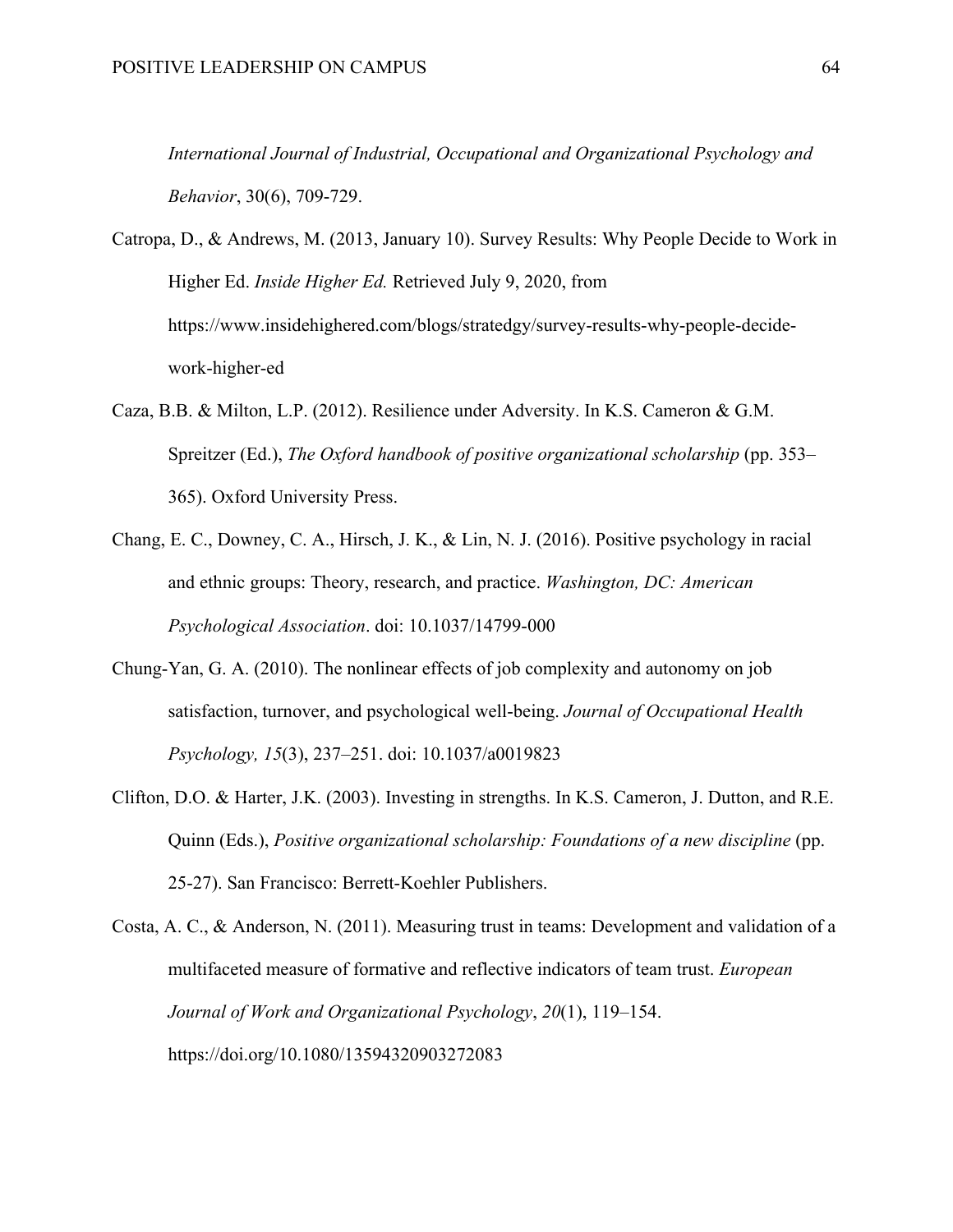- Costin, V., & Vignoles, V. L. (2019). Meaning is about mattering: Evaluating coherence, purpose, and existential mattering as precursors of meaning in life judgments. *Journal of Personality and Social Psychology.* doi: 10.1037/pspp0000225
- Csikszentmihalyi, M. (1990). *Flow: The psychology of optimal experience.* New York, NY: Harper Perennial.
- Dubreuil, P., Forest, J., & Courcy, F. (2014). From strengths use to work performance: The role of harmonious passion, subjective vitality, and concentration*. The Journal of Positive Psychology*, 9(4), 335-349.
- Dutton, J. E. (2003). *Energize your workplace: How to create and sustain high-quality connections at work* (Vol. 50). John Wiley & Sons.
- Dutton, J. E., & Spreitzer, G. M. (2014). *How to be a positive leader: Small actions, big impact.* Berrett-Koehler Publishers.
- Ferren, A. S., & Stanton, W. W. (2004). *Leadership through collaboration: The role of the chief academic officer*. Greenwood Publishing Group.
- Fisher, C.D. (2010), Happiness at Work. *International Journal of Management Reviews*, 12(4), 384-412. doi: 10.1111/j.1468-2370.2009.00270.x
- Fowler, R. D., Seligman, M. E. P., & Koocher, G. P. (1999). The APA 1998 Annual Report. *American Psychologist, 54*(8), 537–568. doi: 10.1037/0003-066x.54.8.537
- Frankl, V. E. (1963). *Man's search for meaning: an introduction to logotherapy*. New York: Washington Square Press.

Frawley, A. (2015). Happiness research: A review of critiques. *Sociology Compass* 9(1), 62-77.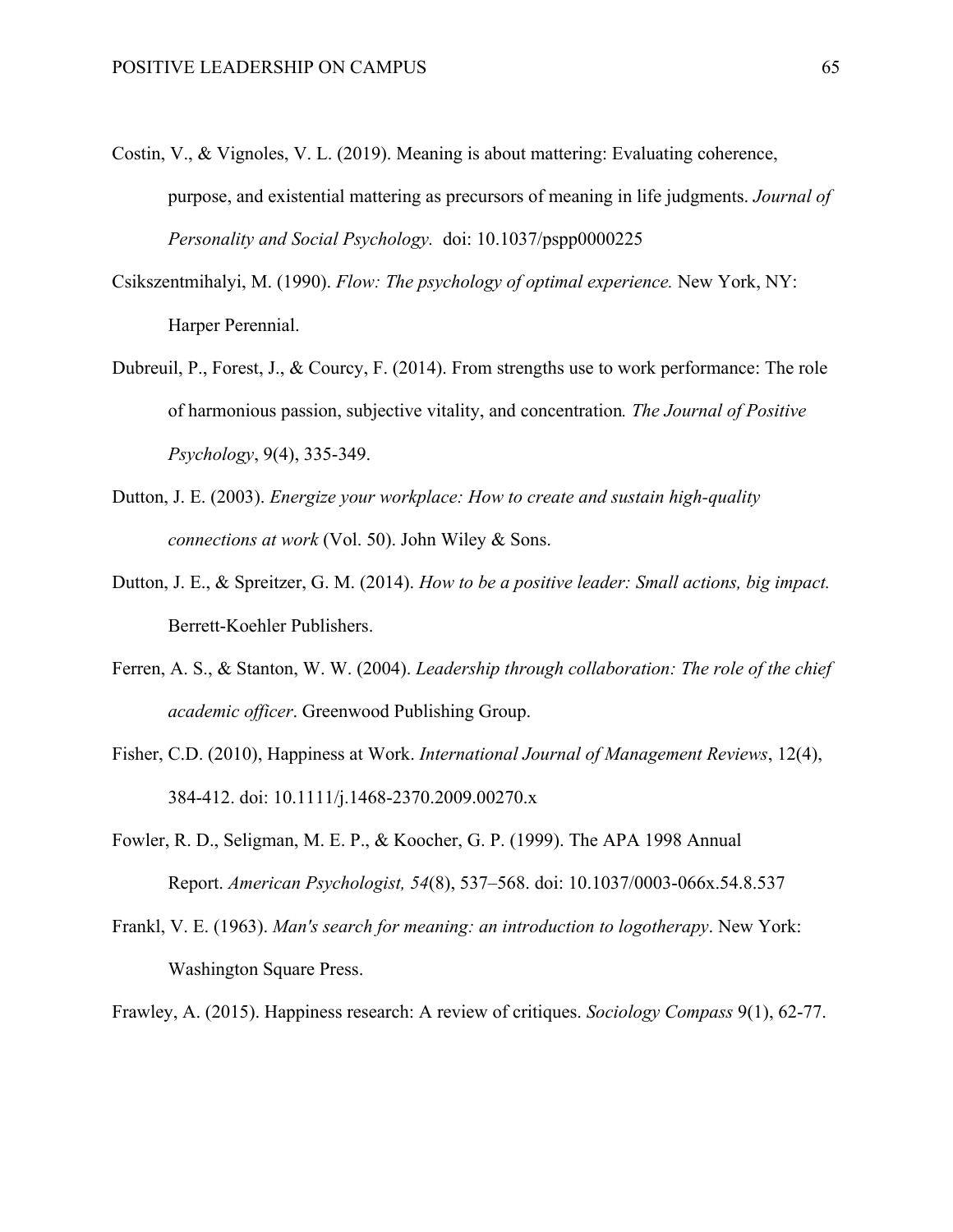- Fredrickson, B. (1998). What good are positive emotions? *Review of General Psychology*, 2(3), 300–319.
- Fredrickson, B. (2001). The role of positive emotions in positive psychology: The broaden-andbuild theory of positive emotions. *American Psychologist*, 56 (3), 218–226.
- Fredrickson, B. (2002). Positive emotions. In C. R. Snyder & S. J. Lopez (Eds.), *Handbook of positive psychology* (p. 120–134). Oxford University Press.
- Fredrickson, B. (2013). *Love 2.0: How our supreme emotion affects everything we feel, think, do, and become*. New York, NY: Hudson St Press.
- Froh, J.J. (2004). The history of positive psychology: Truth be Told. NYS *Psychologist,* 16(3), 18-20.
- Garland, E. L., Fredrickson B, Kring, A. M., Johnson, D. P., Meyer, P. S., & Penn, D. L. (2010). Upward spirals of positive emotions counter downward spirals of negativity: Insights from the broaden-and-build theory and affective neuroscience on the treatment of emotion dysfunctions and deficits in psychopathology. *Clinical Psychology Review*, 30(7), 849–864. doi: 10.1016/j.cpr.2010.03.002
- Gittell, J. H. (2003). A theory of relational coordination. In K.S. Cameron, J. Dutton, and R.E. Quinn (Eds.), *Positive organizational scholarship: Foundations of a new discipline* (pp. 25-27). San Francisco: Berrett-Koehler Publishers.
- Gornall, L., Thomas, B., & Sweetman, L. (2018). *Exploring Consensual Leadership in Higher Education: Co-operation, Collaboration and Partnership* (1st ed.). Bloomsbury Academic. https://doi.org/10.5040/9781350043596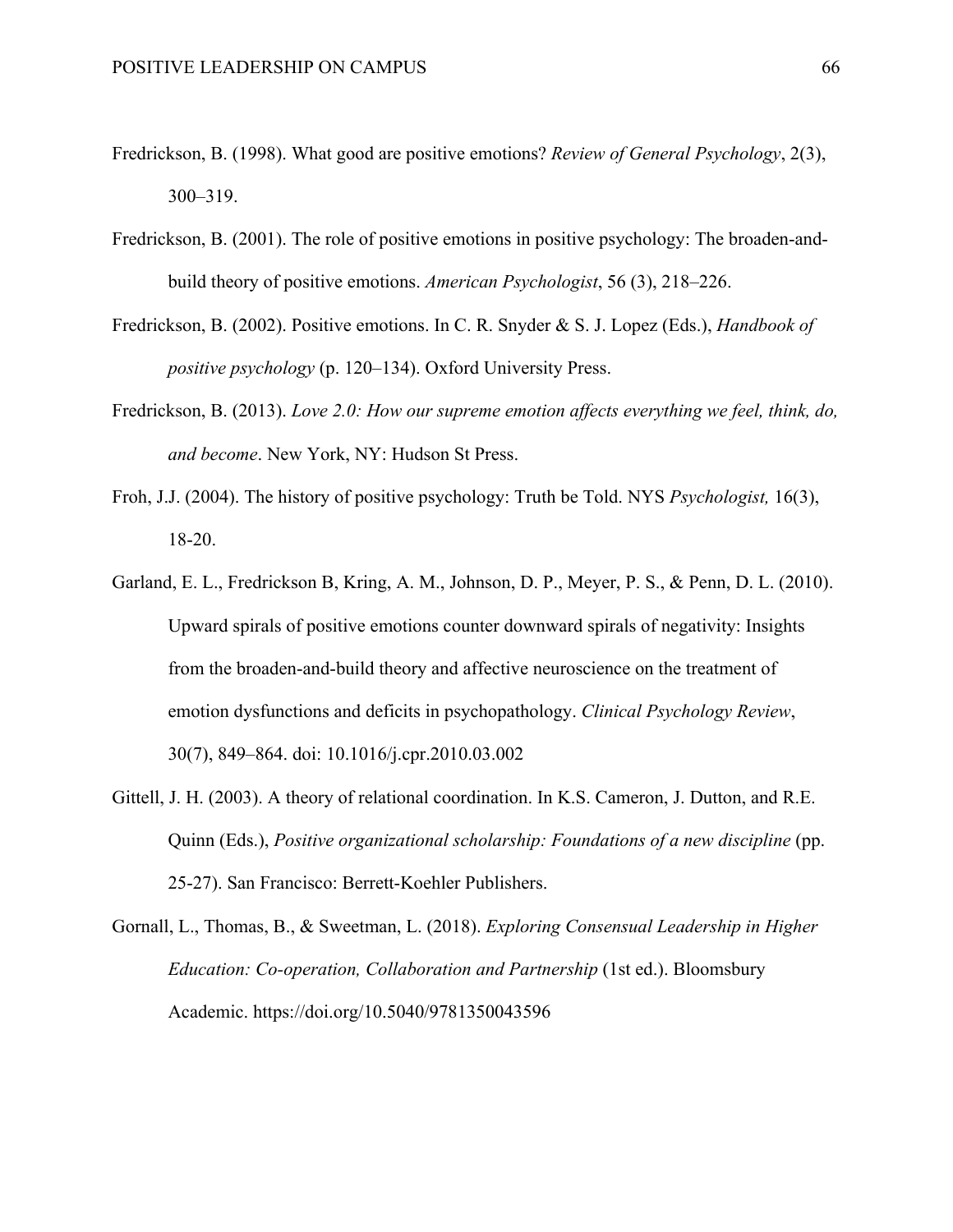- Haidt, J. (2012). *The righteous mind: Why good people are divided by politics and religion*. New York: Pantheon Books.
- Haidt, J., Seder, P., & Kesebir, S. (2008). Hive psychology, happiness, and public policy. *Journal of Legal Studies,* 37(S2), S133-S156.
- Harmon, A., Mandavilli, A., Maheshwari, S., & Kantor, J. (2020, June 13). From Cosmetics to NASCAR, Calls for Racial Justice Are Spreading. *The New York Times*. Retrieved July 19, 2020, from https://www.nytimes.com/2020/06/13/us/george-floyd-racismamerica.html
- Heaphy, E. D., & Dutton, J. E. (2008). Positive social interactions and the human body at work: Linking organizations and physiology. *Academy of Management Review,* 33(1), 137-162.
- Held, B. S. (2004). The negative side of positive psychology. *Journal of Humanistic Psychology,* 44(1), 9-46. doi: 10.1177/0022167803259645
- Ivtzan, I., Lomas, T., Hefferon, K., & Worth, P. (2015). *Second wave positive psychology: Embracing the dark side of life.* London, UK: Routledge.
- Johnsrud, L.K., & Rosser, V.J. (1999). College and University Midlevel Administrators: Explaining and Improving Their Morale. *The Review of Higher Education* 22(2), 121- 141.
- Jones, J. (2018, October 9). Confidence in Higher Education Down Since 2015 [Blog Post]. Retrieved July 19, 2020 from https://news.gallup.com/opinion/gallup/242441/confidencehigher-education-down-2015.aspx
- Kahn, W. A. (1990). Psychological conditions of personal engagement and disengagement at work. *Academy of Management Journal,* 33(4), 692-724.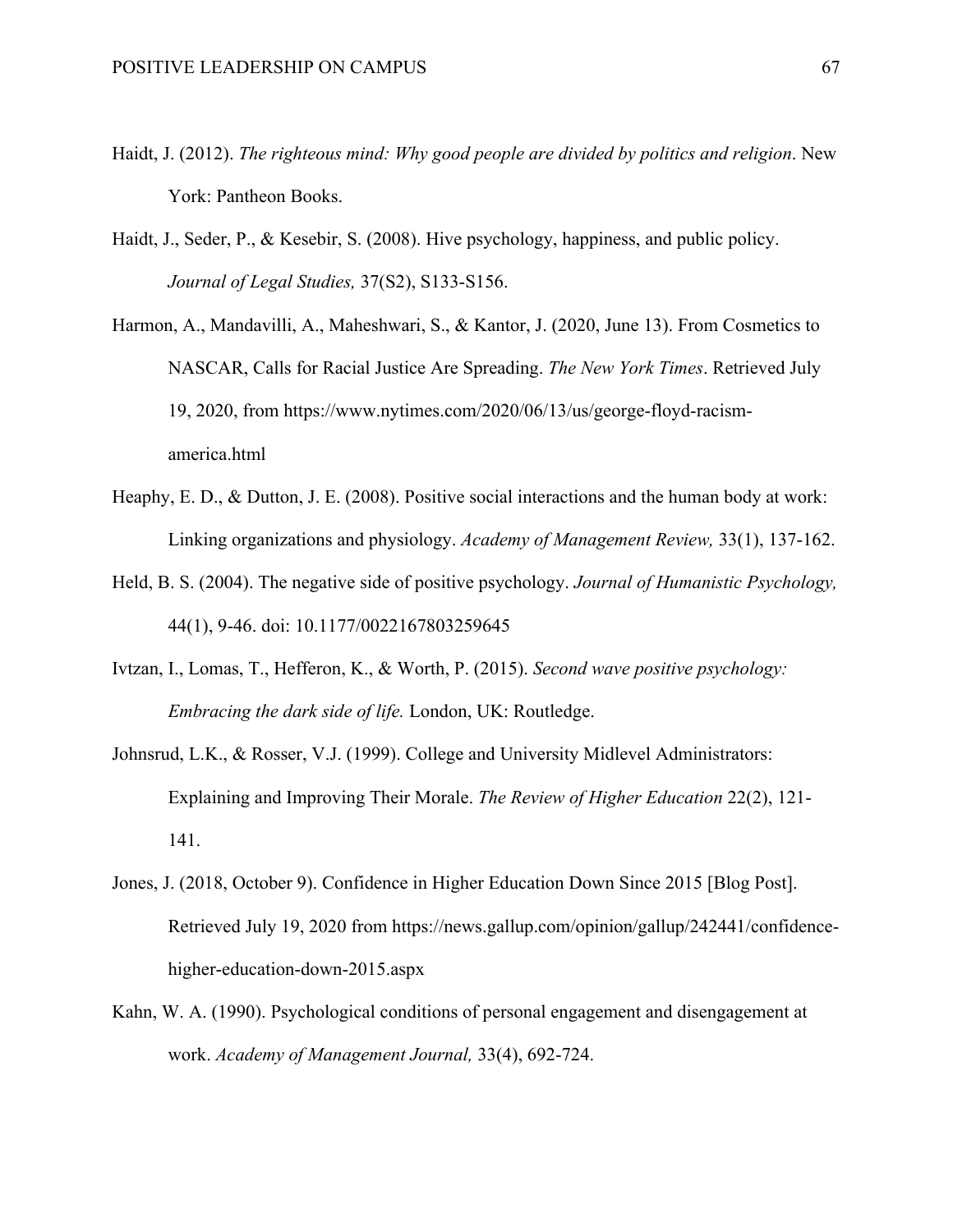- Kahn, W. A. (1992). To be fully there: Psychological presence at work. *Human Relations*, 45 (4), 321 –349.
- Kashdan, T., & Biswas-Diener, R. (2014). *The upside of your dark side: Why being your whole self—not just your "good" self—drives success and fulfillment*. New York, NY: Plume.
- Kern, M. L. (2019). *The Workplace PERMA Profiler* [Measurement Instrument]. Retrieved from https://www.peggykern.org/uploads/5/6/6/7/56678211/workplace\_perma\_profiler\_10201 4.pdf
- Kezar, A. (Ed.). (2009). *Rethinking leadership in a complex, multicultural and global environment.* Sterling, VA: Stylus Publishing.
- Kezar, A. J., & Lester, J. (2009). *Organizing higher education for collaboration: A guide for campus leaders*. San Francisco: Jossey-Bass.
- Kezar, A. J., Carducci, R., & Contreras-McGavin, M. (2006). *Rethinking the "L" Word in Higher Education: The Revolution in Research on Leadership* (6th ed., Vol. 31, ASHE: Higher Education Report). San Francisco, CA: Jossey Bass.
- Killingsworth, M. A., & Gilbert, D. T. (2010). "A wandering mind is an unhappy mind." *Science,* 330(6006), 932-932. doi: 10.1126/science.1192439
- Kun, A., Balogh, P., Krasz, K. G. (2017). Development of the Work-Related Well-Being Questionnaire Based on Seligman's PERMA Model. *Periodica Polytechnica Social and Management Sciences*, 25(1), 56-63. doi: 10.3311/PPso.9326
- Leider, R. (2015). *The power of purpose : find meaning, live longer, better*. Berrett-Koehler Publishers, Inc.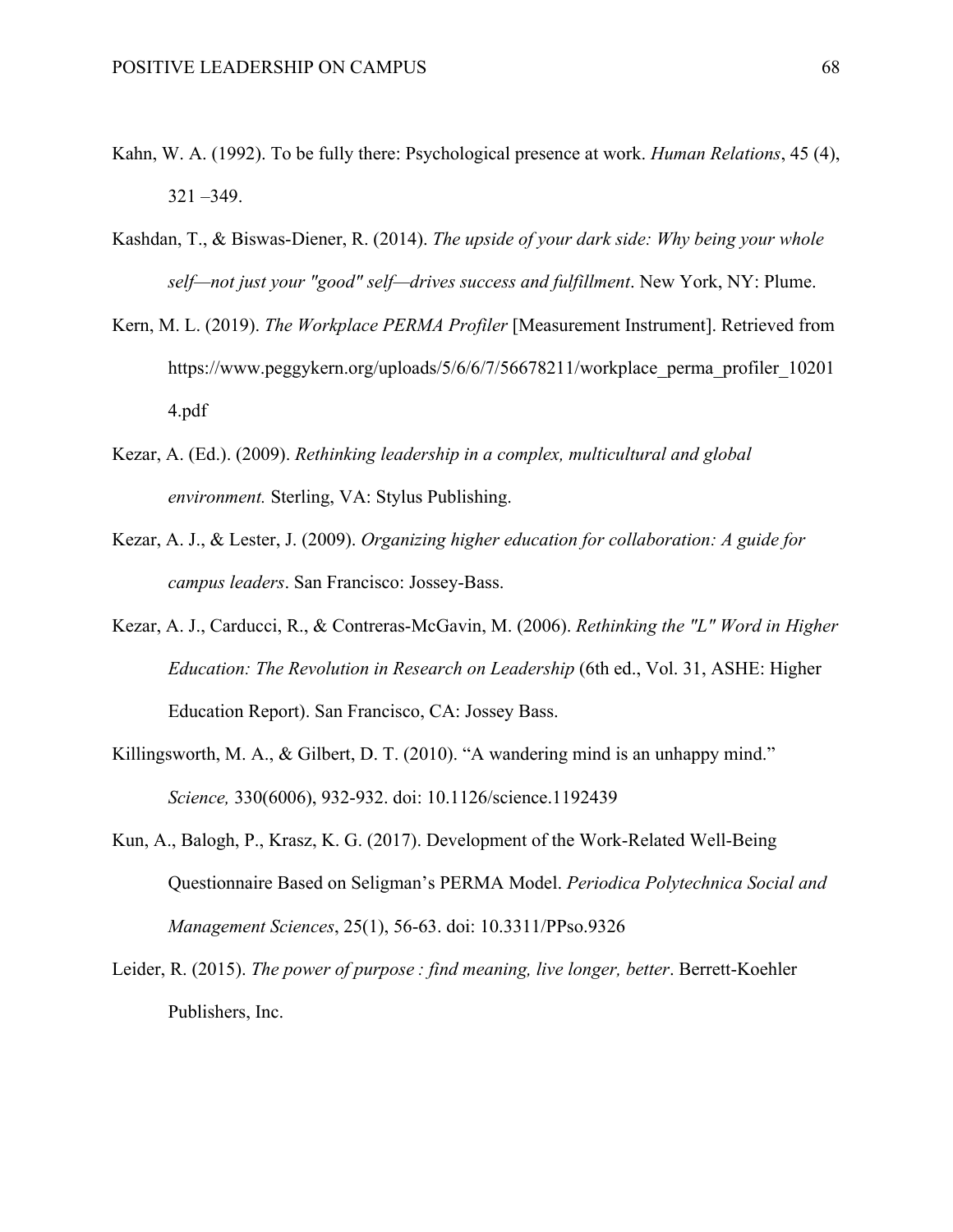- Levine, A. (1997). Higher Education Becomes a Mature Industry. *About Campus,* 2(3), 31–32. doi: 10.1177/108648229700200310
- Linley, A. (2008). *Average to A+: Realising strengths in yourself and others.* Coventry, UK: CAPP Press.
- Littman-Ovadia, H., & Niemiec, R. M. (2017). Meaning, mindfulness, and character strengths. In P. Russo-Netzer, S. E. Schulenberg, & A. Batthyany (Eds.), *To Thrive, to Cope, to Understand: Meaning in positive and existential psychology* (pp. 383–406). New York: Springer.
- Liu, D., Zhang, S., Wang, L., & Lee, T. W. (2011). The effects of autonomy and empowerment on employee turnover: Test of a multilevel model in teams. *Journal of Applied Psychology, 96*(6), 1305–1316. doi: 10.1037/a0024518
- Luthans, F. (2002). Positive organizational behavior: Developing and managing psychological strengths. *Academy of Management Perspectives*, 16 (1), 57-72.
- Lyubomirsky, S., King, L., & Diener, E. (2005). The Benefits of Frequent Positive Affect: Does Happiness Lead to Success? *Psychological Bulletin, 131*(6), 803– 855. https://doi.org/10.1037/0033-2909.131.6.803
- Macey, W., & Schneider, B. (2008). The Meaning of Employee Engagement. *Industrial and Organizational Psychology*, 1(1), 3-30. doi:10.1111/j.1754-9434.2007.0002.x
- Maddux, J. E. (2009). Self-efficacy: The power of believing you can. In S. J. Lopez & C. R. Snyder (Eds.), *The oxford handbook of positive psychology* (2nd ed., pp. 335–343). New York, NY: Oxford University Press.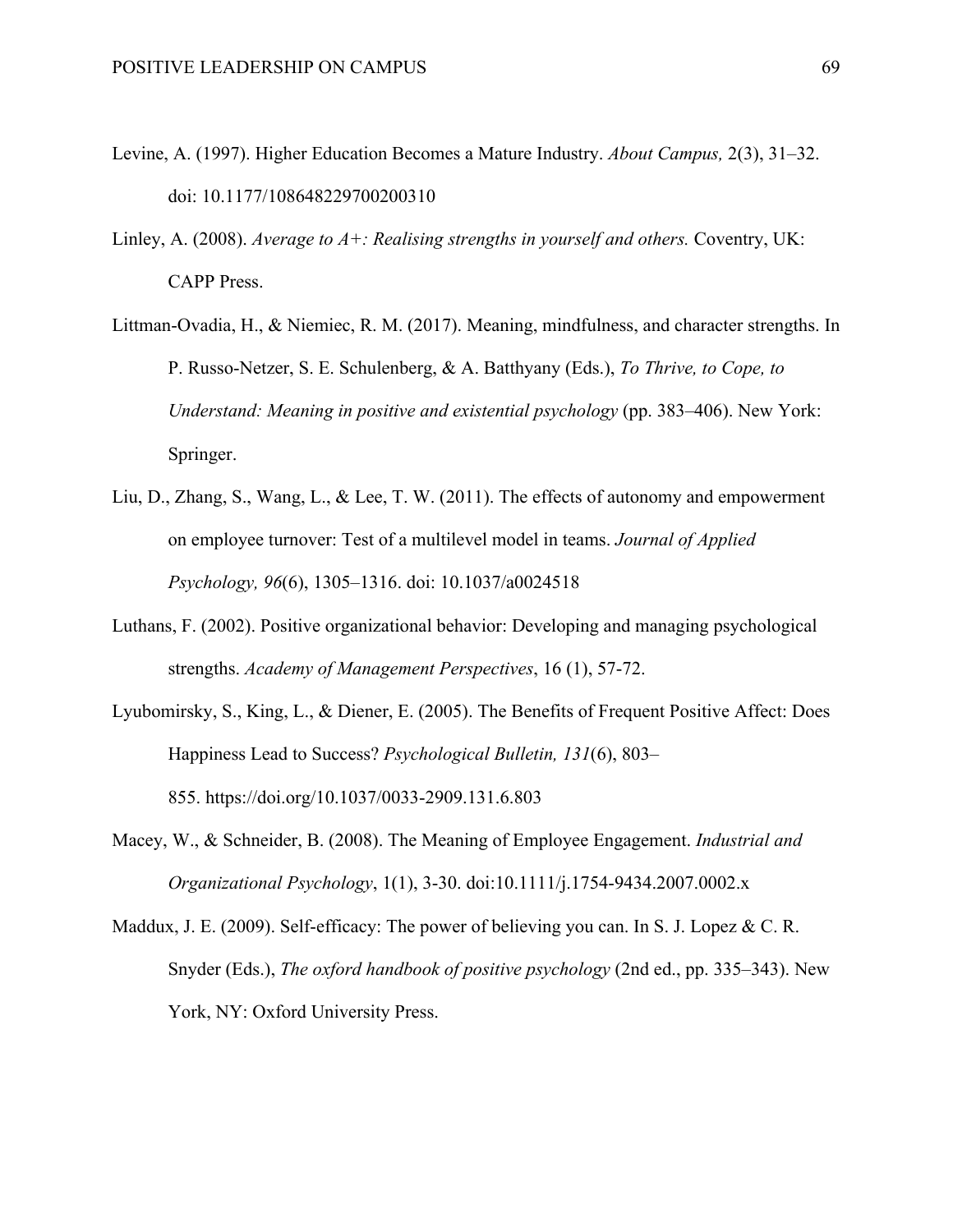Maslach, C., Schaufeli, W. B., & Leiter, M. P. (2001). Job Burnout. *Annual Review of Psychology,* 52(1), 397–422. doi: 10.1146/annurev.psych.52.1.397

Maslow, A. H. (1954). *Motivation and personality.* New York, NY: Harper & Row Publishers

- McNulty, J. K., & Fincham, F. D. (2012). Beyond positive psychology? Toward a contextual view of psychological processes and well-being. *American Psychologist*, 67(2), 101
- Money, K., Hillenbrand, C., & Da Camara, N. (2009). Putting Positive Psychology to Work in Organisations. *Journal of General Management*, 34(3), 31–36.
- Morris, T. L., & Laipple, J. S. (2015). How prepared are academic administrators? Leadership and job satisfaction within US research universities. *Journal of Higher Education Policy & Management,* 37(2), 241–251.
- Niemiec, R. M. (2018). *Character strengths interventions: A field guide for practitioners.*  Hogrefe Publishing.
- Parker, G. B., & Hyett, M.P. (2011). Measurement of Well-Being in the Work place: The Development of the Work Well-Being Questionnaire. *Journal of Nervous & Mental Disease.* 199(6), 394-397.
- Peterson, C. & Seligman, M. E. P. (2004). *Character strengths and virtues: A handbook and classification* (Vol. 1). Oxford University Press.

Peterson, C. (2006). *A primer in positive psychology*. New York: Oxford University Press.

Peterson, C. (2008, May 16). *What is positive psychology, and what is it not? Psychology Today.* Retrieved July 19, 2020 from https://www.psychologytoday.com/us/blog/the-goodlife/200805/what-is-positive-psychology-and-what-is-it-not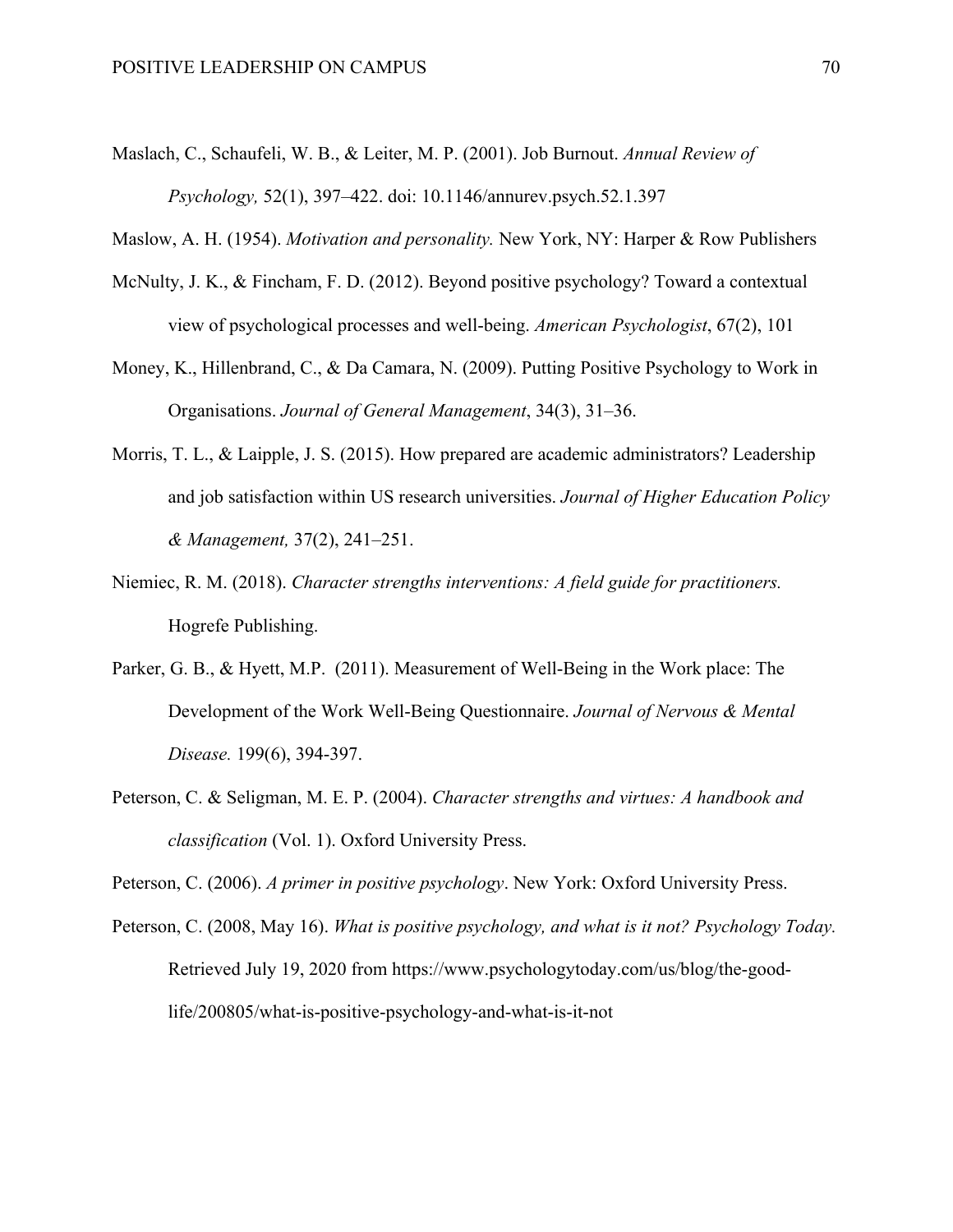- Peterson, C. & Park, N. (2006), Character strengths in organizations. *Journal of Organizational. Behavior*: *The International Journal of Industrial, Occupational and Organizational Psychology and Behavior,* 27(8), 1149-1154. doi:10.1002/job.398
- Prilleltensky, I. (2005). Promoting well-being: Time for a paradigm shift in health and human services. *Scandinavian Journal of Public Health*. 33 (66\_ suppl), 53-60.
- Prilleltensky, I. (2020). Mattering at the intersection of psychology, philosophy and politics. *American Journal of Community Psychology*, 65(1-2), 16-34.
- Quinn, R., & Thakor, A. V. (2014). Imbue the Organization with a Higher Purpose. In J.E. Dutton & G.M. Spreitzer (Ed.), *How to Be a Positive Leader* (pp. 55–64). San Francisco: Berrett-Koehler Publishers, Inc.
- Ragins, B. R., & Cotton, J. L. (1999). Mentor functions and outcomes: A comparison of men and women in formal and informal mentoring relationships. *Journal of Applied Psychology, 84*(4), 529–550.
- Ratey, J. J., & Hagerman, E. (2008). *Spark: The revolutionary new science of exercise and the brain*. New York: Little, Brown.
- Ratey, J. J., & Manning, R. (2014). *Go wild: Free your body and mind from the afflictions of civilization.* New York: Little, Brown & Company.
- Rego, A., Clegg, S., & Cunha, M. P. (2012). The Positive Power of Character Strengths and Virtues for Global Leaders. In K.S. Cameron & G.M. Spreitzer (Ed.), *The Oxford handbook of positive organizational scholarship* (pp. 353–365). Oxford University Press.
- Rempel, J. K., Holmes, J. G., & Zanna, M. P. (1985). Trust in close relationships. *Journal of personality and social psychology*, *49*(1), 95.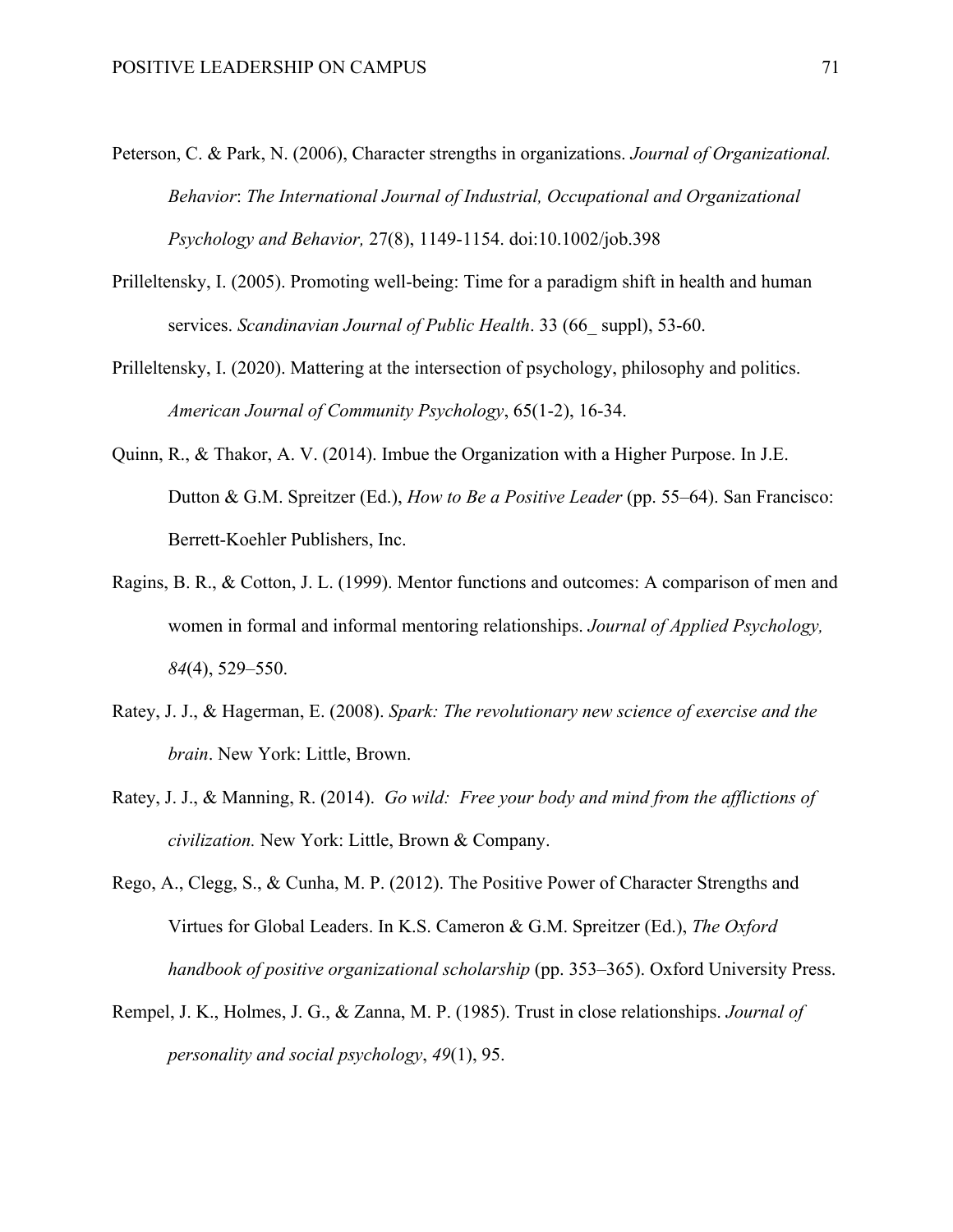- Roberts, L. M. (2007). From Proving to Becoming: How Positive Relationships Create a Context for Self-Discovery and Self-Actualization. In J. E. Dutton & B. R. Ragins (Eds.), *LEA's organization and management series. Exploring positive relationships at work: Building a theoretical and research foundation* (pp. 29–45). Lawrence Erlbaum Associates Publishers.
- Roberts, L. M. (2014). Cultivate Positive Identities. In J.E. Dutton & G.M. Spreitzer (Ed.), *How to Be a Positive Leader* (pp. 55–64). San Francisco: Berrett-Koehler Publishers, Inc.
- Rogers, C., & Farson, R. E. (1979). "Active listening." In Kolb D, Rubin I, MacIntyre James. *Organizational Psychology.* 3rd ed. New Jersey: Prentice Hall.
- Rosenberg, M. B. (2002). *Nonviolent communication: A language of compassion*. Encinitas, CA: Puddledancer press.
- Rosser, V. J. (2004). A national study on midlevel leaders in higher education: The unsung professionals in the academy. *Higher Education* 48 (3), 317–337.
- Rothbard, N. P. & Patil, S. V. (2012). Being There: Work Engagement and Positive Organizational Scholarship. In K.S. Cameron & G.M. Spreitzer (Ed.), *The Oxford handbook of positive organizational scholarship* (pp. 353–365). Oxford University Press.
- Ryan, R. M., & Frederick, C. M. (1997). On energy, personality and health: Subjective vitality as a dynamic reflection of well-being*. Journal of Personality*, 65(3), 529-565.
- Ryan, R. M., Huta, V., & Deci, E. (2008). Living well: A Self-determination theory perspective on eudemonia. *Journal of Happiness Studies,* 9(1), 139-170.
- Ryff, C. D., & Singer, B. (2003). Ironies of the human condition: Well-being and health on the way to mortality. In L. G. Aspinwall & U. M. Staudinger (Eds.), *A psychology of human*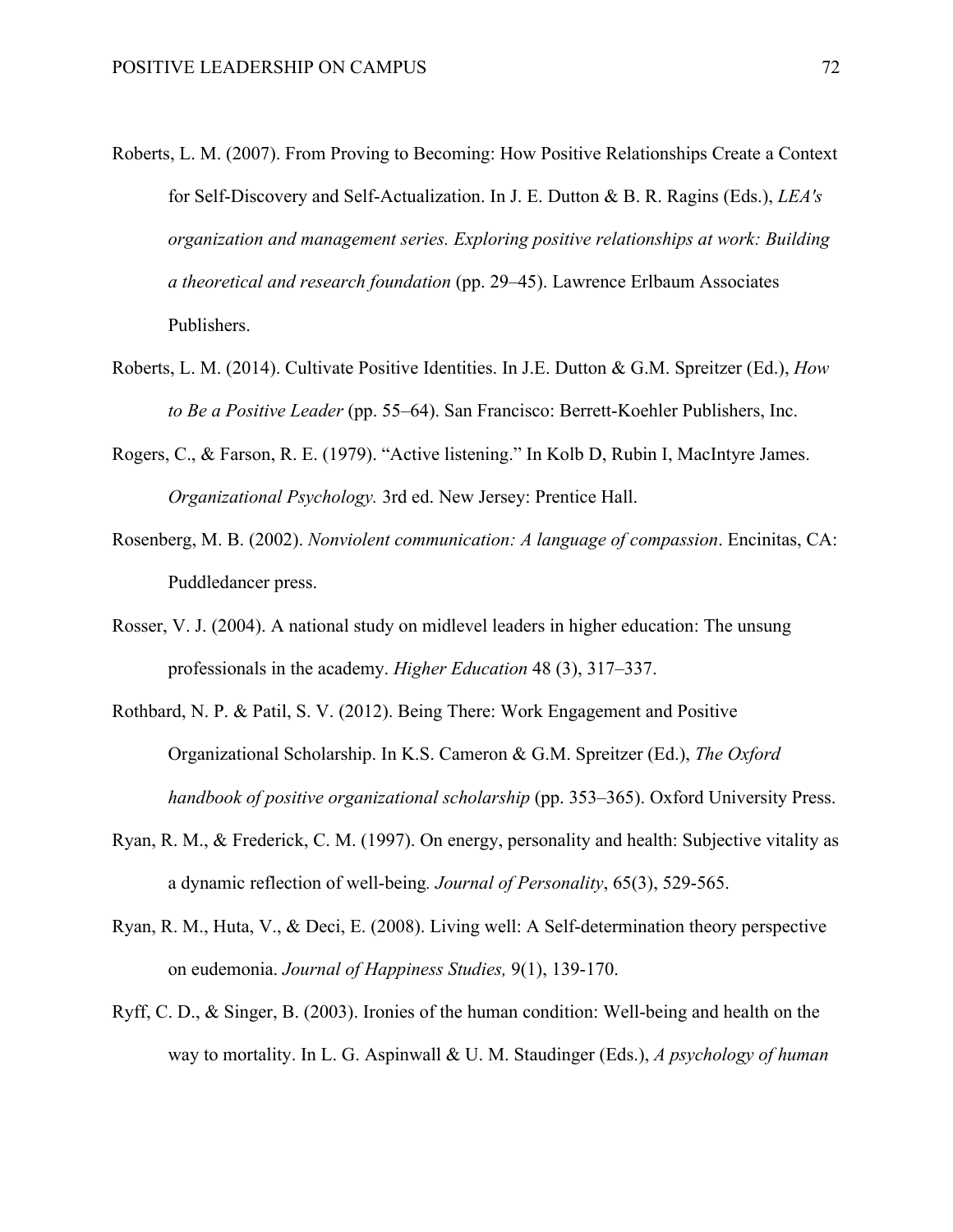*strengths: Fundamental questions and future directions for a positive psychology* (p.

271–287). American Psychological Association. doi: 10.1037/10566-019

- Sandstrom, G. M., & Dunn, E. W. (2014). Social interactions and well-being: The surprising power of weak ties. *Personality and Social Psychology Bulletin*. 40(7), 910-922
- Schwartz, B., & Sharpe, K. (2006). Practical wisdom: Aristotle meets positive psychology. *Journal of Happiness Studies,* 7 (3), 377-395.
- Seligman, M. E. P. (2004). *Authentic happiness: Using the new positive psychology to realize your potential for lasting fulfillment*. Simon and Schuster.
- Seligman, M. E. P. (2004, February). Martin Seligman: The new era of positive psychology [Video file]. Retrieved from

https://www.ted.com/talks/martin\_seligman\_the\_new\_era\_of\_positive \_psychology

- Seligman, M. E. P. (2011). *Flourish: A visionary new understanding of happiness and wellbeing.* Free Press.
- Seligman, M. E. P., & Csikszentmihalyi, M. (2000). Positive psychology: An introduction. *The American Psychologist*, 55(1), 5-14. doi: 10.1037//0003-066x.55.1.5
- Shapiro, S. (2001). Illogical positivism. *The American Psychologist*, 56(1), 82-90. doi: 10.1037//0003-066x.56.1.82a
- Shaver, H. (2004). *Organize, communicate, empower!: How principals can make time for leadership*. Thousand Oaks, CA: Corwin Press.
- Spreitzer, G., Lam, C. F., Quinn, W. (2011). Human Energy in Organizations. In K.S. Cameron & G.M. Spreitzer (Ed.), *The Oxford handbook of positive organizational scholarship* (pp. 155–167). Oxford University Press.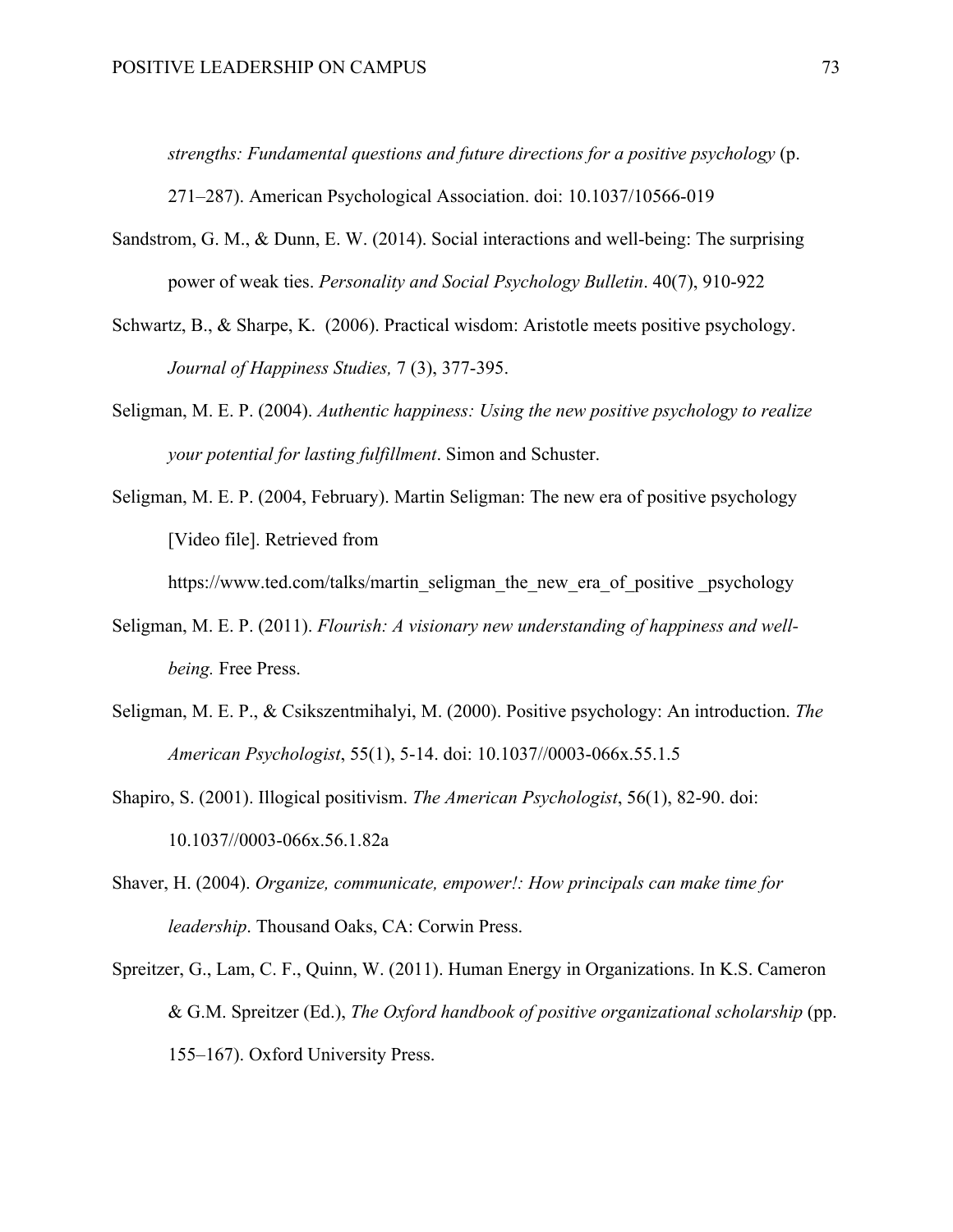- Spreitzer, G., Sutcliffe, K., Dutton, J., Sonenshein, S., & Grant, A. (2005). A Socially Embedded Model of Thriving at Work. *Organization Science*, 16(5), 537-549.
- Steger, M. F. (2012). Experiencing meaning in life: Optimal functioning at the nexus of wellbeing, psychopathology, and spirituality. In P. T. P. Wong (Ed.), *Personality and clinical psychology series. The human quest for meaning: Theories, research, and applications* (p. 165–184). Routledge/Taylor & Francis Group.
- Steger, M. F. (2018). Meaning in life: A unified model. In S. J. Lopez, L. M. Edwards, S. C. Marques (Eds.), *Oxford handbook of positive psychology (3rd Ed.).* Oxford, UK: Oxford University Press.
- Steger, M., & Wong, P. (2013). Experiencing meaning in life: Optimal functioning at the nexus of well-being, psychopathology, and spirituality. *In The human quest for meaning : theories, research, and applications*. Routledge. doi: 10.4324/9780203146286
- Steger, M. F., Dik, B. J., & Duffy, R. D. (2012). Measuring meaningful work: The Work and Meaning Inventory (WAMI). *Journal of Career Assessment*, *20*, 322– 337. https://doi.org/10.1177/1069072711436160
- Stephens, J. P., Heaphy, E., & Dutton, J. E. (2012). "High-quality connections". In K. S. Cameron & G. M. Spreitzer (Eds.), Oxford library of psychology. *The Oxford handbook of positive organizational scholarship* (p. 385–399). Oxford University Press.
- Taylor, E. (2001). Positive psychology and humanistic psychology: A reply to Seligman. *Journal of Humanistic Psychology,* 41(1), 13-29
- Tierney, W. G. (1993). *Building communities of difference: Higher education in the twenty-first century*. Greenwood Publishing Group.